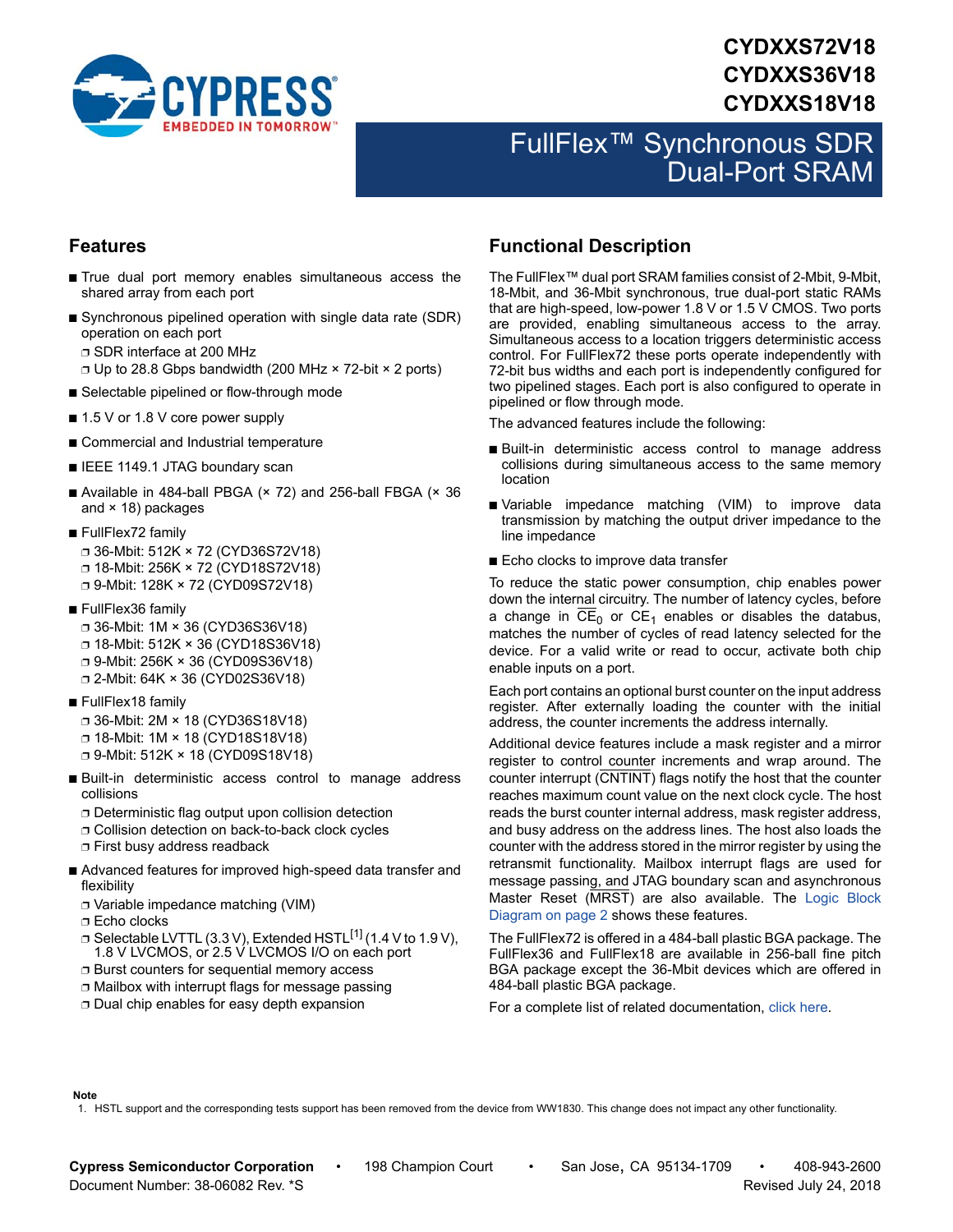

### <span id="page-1-0"></span>**Logic Block Diagram**

The Logic Block Diagrams for the FullFlex72, FullFlex36, and FullFlex18 families follow.<sup>[\[2](#page-1-1), [3](#page-1-2), [4](#page-1-3)]</sup>



#### **Notes**

- <span id="page-1-1"></span>2. The CYD36S18V18 device has 21 address bits. The CYD36S36V18 and CYD18S18V18 devices have 20 address bits. The CYD36S72V18, CYD18S36V18, and<br>.CYD09S18V18 devices have 19 address bits. The CYD18S72V18 and CYD09S36V18 devi The CYD02S36V18 has 16 address bits.
- <span id="page-1-2"></span>3. The FullFlex72 family of devices has 72 data lines. The FullFlex36 family of devices has 36 data lines. The FullFlex18 family of devices has 18 data lines.
- <span id="page-1-3"></span>4. The FullFlex72 family of devices has eight byte enables. The FullFlex36 family of devices has four byte enables. The FullFlex18 family of devices has two byte enables.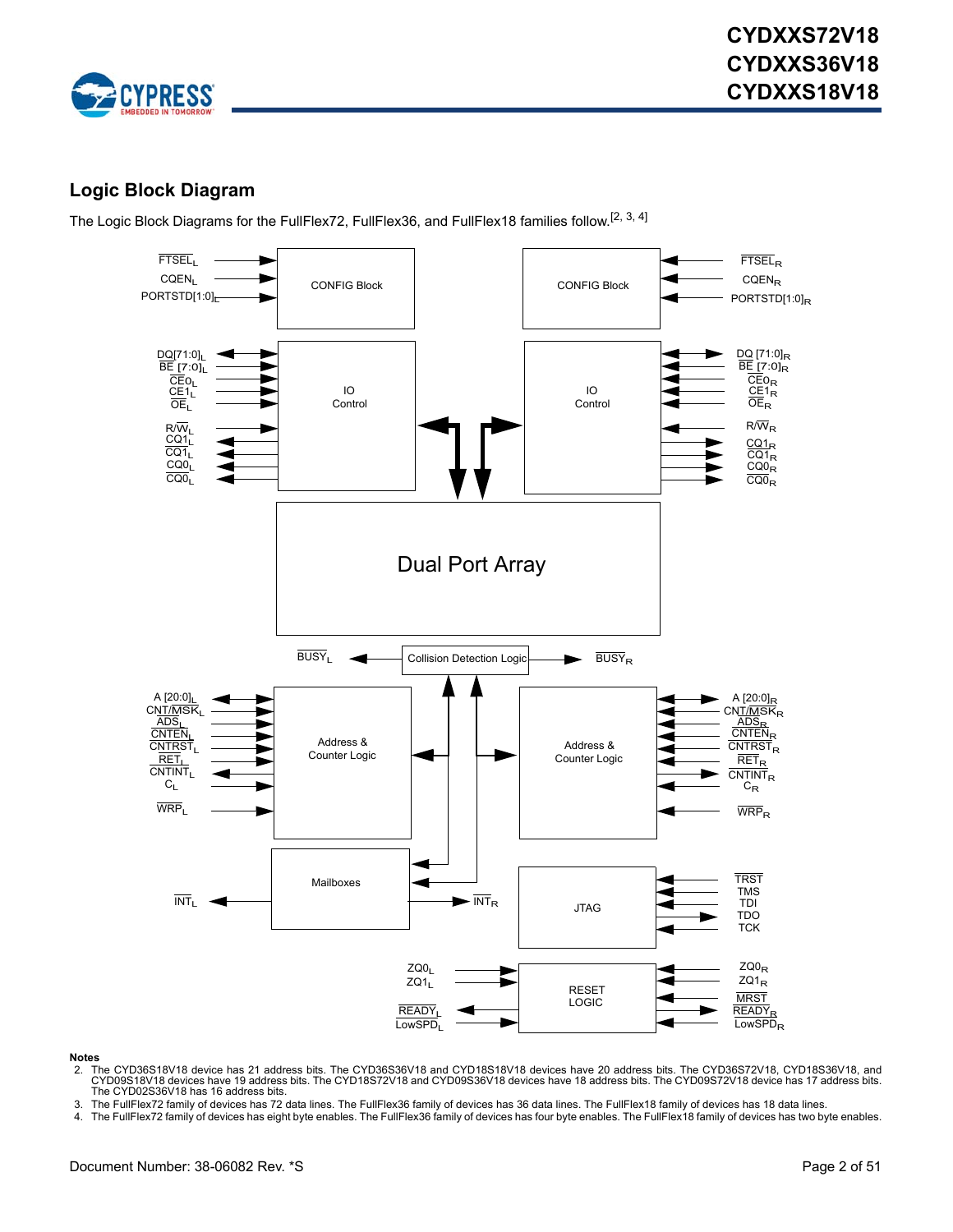

### **Contents**

| Selectable Pipelined or Flow through Mode  11 |  |
|-----------------------------------------------|--|
|                                               |  |
|                                               |  |
|                                               |  |
|                                               |  |
| <b>Address Counter</b>                        |  |
|                                               |  |
|                                               |  |
|                                               |  |
|                                               |  |
|                                               |  |
|                                               |  |
|                                               |  |
|                                               |  |
|                                               |  |
|                                               |  |
|                                               |  |
|                                               |  |
|                                               |  |
|                                               |  |
|                                               |  |
| IEEE 1149.1 Serial Boundary Scan (JTAG)  18   |  |
|                                               |  |
|                                               |  |
|                                               |  |
|                                               |  |
|                                               |  |
|                                               |  |
|                                               |  |
|                                               |  |
|                                               |  |

| 512K × 72 (36-Mbit) 1.8 V/1.5 V             |  |
|---------------------------------------------|--|
| Synchronous CYD36S72V18 Dual-Port SRAM  42  |  |
| 256K × 72 (18-Mbit) 1.8 V/1.5 V             |  |
| Synchronous CYD18S72V18 Dual-Port SRAM  42  |  |
| 128K × 72 (9-Mbit) 1.8 V/1.5 V              |  |
| Synchronous CYD09S72V18 Dual-Port SRAM  42  |  |
| 1024K × 36 (36-Mbit) 1.8 V/1.5 V            |  |
| Synchronous CYD36S36V18 Dual-Port SRAM  42  |  |
| 512K × 36 (18-Mbit) 1.8 V/1.5 V             |  |
| Synchronous CYD18S36V18 Dual-Port SRAM  42  |  |
| 256K × 36 (9-Mbit) 1.8 V/1.5 V              |  |
| Synchronous CYD09S36V18 Dual-Port SRAM  42  |  |
| 64K × 36 (2-Mbit) 1.8 V or 1.5 V            |  |
| Synchronous CYD02S36V18 Dual-Port SRAM  42  |  |
| 2048K × 18 (36-Mbit) 1.8 V/1.5 V            |  |
| Synchronous CYD36S18V18 Dual-Port SRAM  42  |  |
| 1024K × 18 (18-Mbit) 1.8 V/1.5 V            |  |
| Synchronous CYD18S18V18 Dual-Port SRAM  42  |  |
| 512K × 18 (9-Mbit) 1.8 V/1.5 V              |  |
| Synchronous CYD09S18V18 Dual-Port SRAM  42  |  |
|                                             |  |
|                                             |  |
|                                             |  |
|                                             |  |
|                                             |  |
|                                             |  |
| Sales, Solutions, and Legal Information  51 |  |
| Worldwide Sales and Design Support  51      |  |
|                                             |  |
|                                             |  |
| Cypress Developer Community  51             |  |
|                                             |  |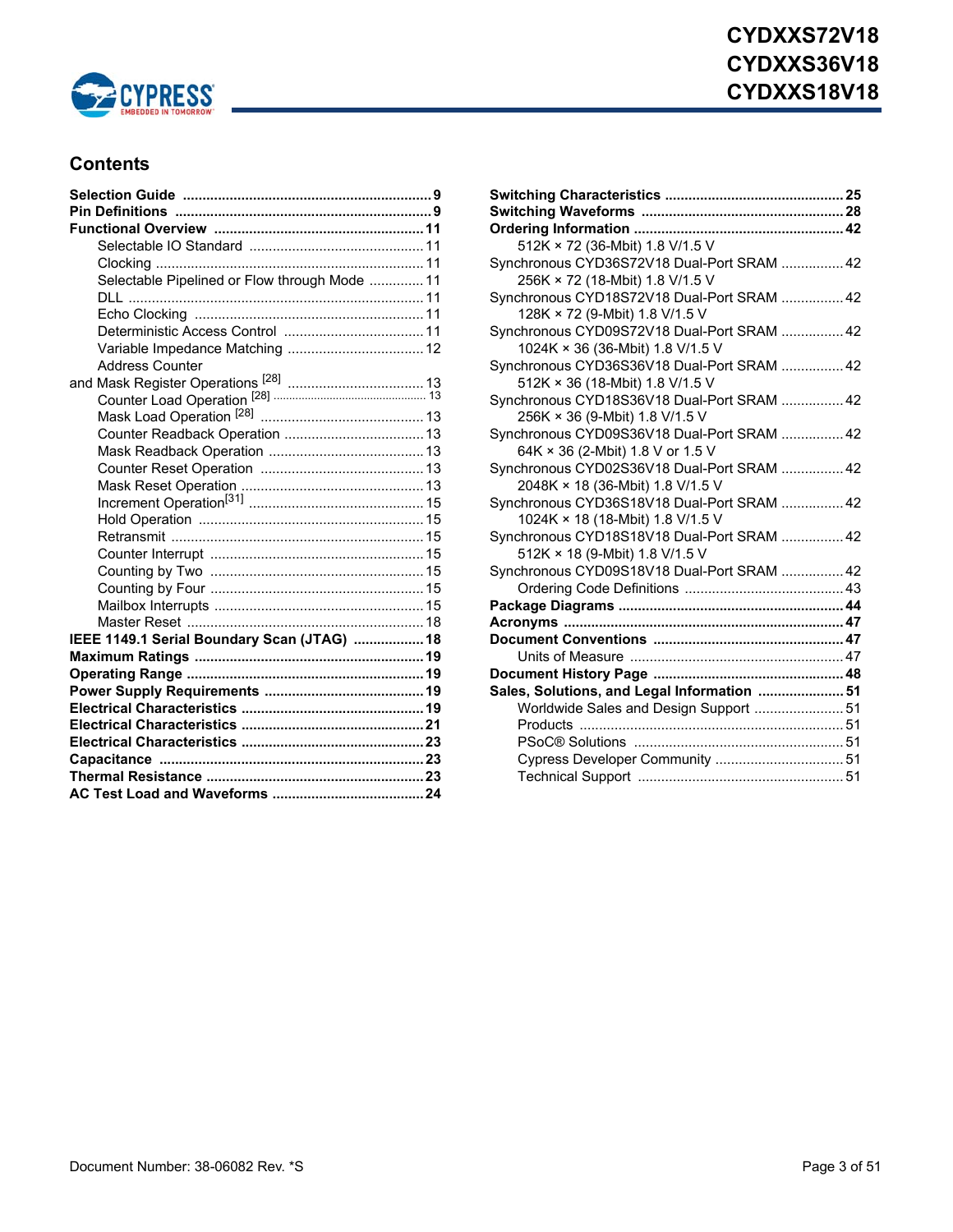

# **CYDXXS72V18CYDXXS36V18CYDXXS18V18**

### **Figure 1. FullFlex72 SDR 484-ball BGA Pinout (Top View)**

|      |                                | $\overline{2}$      |                        |                   | 5             |                   |                   |               |                | 10               | 11                  | 12           | 13                            | 14             | 15            | 16            | 17                | 18                 | 19                | 20                | 21                | 22                               |
|------|--------------------------------|---------------------|------------------------|-------------------|---------------|-------------------|-------------------|---------------|----------------|------------------|---------------------|--------------|-------------------------------|----------------|---------------|---------------|-------------------|--------------------|-------------------|-------------------|-------------------|----------------------------------|
| А    | DNU                            | DQ61L               | <b>DQ59L</b>           | DQ57L             | DQ54L         | DQ51L             | <b>DQ48L</b>      | <b>DQ45L</b>  | DQ42L          | <b>DQ39L</b>     | DQ36L               | DQ36R        | DQ39R                         | DQ42R          | <b>DQ45R</b>  | DQ48R         | DQ51R             | DQ54R              | DQ57R             | DQ59R             | DQ61R             | <b>DNU</b>                       |
| в    | <b>DQ63L</b>                   | DQ62L               | DQ60L                  | <b>DQ581</b>      | DQ55L         | DQ52L             | <b>DQ49L</b>      | <b>DQ46L</b>  | DQ43L          | <b>DQ40L</b>     | DQ37L               | DQ37R        | <b>DQ40R</b>                  | DQ43R          | <b>DQ46R</b>  | DQ49R         | DQ52R             | DQ55R              | DQ58R             | DQ60R             | DQ62R             | DQ63R                            |
| С    | DQ65L                          | DQ64L               | <b>VSS</b>             | <b>VSS</b>        | DQ56L         | DQ53L             | DQ50L             | DQ47L         | DQ44L          | DQ41L            | DQ38L               | DQ38R        | DQ41R                         | DQ44R          | DQ47R         | DQ50R         | DQ53R             | DQ56R              | <b>VSS</b>        | <b>VSS</b>        | DQ64R             | DQ65R                            |
| D    | DQ67L                          | <b>DQ66L</b>        | <b>VSS</b>             | <b>VSS</b>        | <b>VSS</b>    | CQ <sub>1</sub> L | CQ <sub>1</sub> L | <b>VSS</b>    | <b>LOWSPDL</b> | <b>PORTSTD0L</b> | ZQ0L <sup>[5]</sup> | <b>BUSYL</b> | <b>CNTINTL</b>                | PORTSTD1       | <b>DNU</b>    | CQ1R          | CQ <sub>1</sub> R | <b>VSS</b>         | <b>VSS</b>        | <b>VSS</b>        | DQ66R             | DQ67R                            |
| Е    | DQ69L                          | DQ68L               | <b>VDDIOL</b>          | <b>VSS</b>        | <b>VSS</b>    | <b>VDDIOL</b>     | <b>VDDIOL</b>     | <b>VDDIOL</b> | <b>VDDIOL</b>  | <b>VDDIOL</b>    | <b>VTTL</b>         | <b>VTTL</b>  | <b>VTTL</b>                   | <b>VDDIOR</b>  | <b>VDDIOR</b> | <b>VDDIOR</b> | <b>VDDIOR</b>     | <b>DNU</b>         | <b>VSS</b>        | <b>VDDIOR</b>     | DQ68R             | DQ69R                            |
| F.   | DQ71L                          | DQ70L               | CE <sub>1</sub> L      | CEOL              | VDDIOL        | <b>VDDIOL</b>     | <b>VDDIOL</b>     | <b>VDDIOL</b> | <b>VDDIOL</b>  | <b>VCORE</b>     | <b>VCORE</b>        | <b>VCORE</b> | <b>VCORE</b>                  | <b>VDDIOR</b>  | <b>VDDIOR</b> | <b>VDDIOR</b> | <b>VDDIOR</b>     | <b>VDDIOR</b>      | <b>CE0R</b>       | CE <sub>1</sub> R | DQ70R             | DQ71R                            |
| G    | A <sub>0</sub> L               | A1L                 | <b>RETL</b>            | BE4L              | <b>VDDIOL</b> | <b>VDDIOL</b>     | <b>VREFL</b>      | <b>VSS</b>    | <b>VSS</b>     | <b>VSS</b>       | <b>VSS</b>          | <b>VSS</b>   | <b>VSS</b>                    | <b>VSS</b>     | <b>VSS</b>    | <b>VREFR</b>  | <b>VDDIOR</b>     | <b>VDDIOR</b>      | BE <sub>4</sub> R | <b>RETR</b>       | A <sub>1</sub> R  | A0R                              |
| н    | A <sub>2L</sub>                | A3L                 | <b>WRPL</b>            | BE <sub>5</sub> L | <b>VDDIOL</b> | <b>VDDIOL</b>     | <b>VSS</b>        | <b>VSS</b>    | <b>VSS</b>     | <b>VSS</b>       | <b>VSS</b>          | <b>VSS</b>   | <b>VSS</b>                    | <b>VSS</b>     | <b>VSS</b>    | <b>VSS</b>    | <b>VDDIOR</b>     | <b>VDDIOR</b>      | BE <sub>5</sub> R | <b>WRPR</b>       | A <sub>3</sub> R  | A <sub>2</sub> R                 |
| J    | A4L                            | A5L                 | <b>READYL</b>          | BE <sub>6</sub> L | <b>VDDIOL</b> | <b>VDDIOL</b>     | <b>VSS</b>        | <b>VSS</b>    | <b>VSS</b>     | <b>VSS</b>       | <b>VSS</b>          | <b>VSS</b>   | <b>VSS</b>                    | <b>VSS</b>     | <b>VSS</b>    | <b>VSS</b>    | VDDIOR            | <b>VDDIOR</b>      | BE <sub>6R</sub>  | <b>READYR</b>     | A <sub>5</sub> R  | A4R                              |
| κ    | A6L                            | A7L                 | ZQ1L <sup>[5, 6]</sup> | BE7L              | <b>VTTL</b>   | <b>VCORE</b>      | <b>VSS</b>        | <b>VSS</b>    | <b>VSS</b>     | <b>VSS</b>       | <b>VSS</b>          | <b>VSS</b>   | <b>VSS</b>                    | <b>VSS</b>     | <b>VSS</b>    | <b>VSS</b>    | <b>VCORE</b>      | <b>VDDIOR</b>      | BE7R              | ZQ1R[5, 6]        | A7R               | A6R                              |
| L    | A8L                            | A9L                 | <b>CL</b>              | OEL               | <b>VTTL</b>   | <b>VCORE</b>      | <b>VSS</b>        | <b>VSS</b>    | <b>VSS</b>     | <b>VSS</b>       | <b>VSS</b>          | <b>VSS</b>   | <b>VSS</b>                    | <b>VSS</b>     | <b>VSS</b>    | <b>VSS</b>    | <b>VCORE</b>      | <b>VTTL</b>        | <b>OER</b>        | CR.               | A <sub>9</sub> R  | A8R                              |
| M    | A <sub>10</sub> L              | A11L                | <b>VSS</b>             | BE <sub>3</sub> L | <b>VTTL</b>   | <b>VCORE</b>      | <b>VSS</b>        | <b>VSS</b>    | <b>VSS</b>     | <b>VSS</b>       | <b>VSS</b>          | <b>VSS</b>   | <b>VSS</b>                    | <b>VSS</b>     | <b>VSS</b>    | <b>VSS</b>    | <b>VCORE</b>      | <b>VTTL</b>        | BE3R              | <b>VSS</b>        | A11R              | A10R                             |
| N    | A12L                           | A13L                | <b>ADSL</b>            | BE <sub>2</sub> L | <b>VDDIOL</b> | <b>VCORE</b>      | <b>VSS</b>        | <b>VSS</b>    | <b>VSS</b>     | <b>VSS</b>       | <b>VSS</b>          | VSS          | <b>VSS</b>                    | <b>VSS</b>     | <b>VSS</b>    | <b>VSS</b>    | <b>VCORE</b>      | <b>VTTL</b>        | BE <sub>2R</sub>  | <b>ADSR</b>       | A <sub>13</sub> R | A <sub>12</sub> R                |
| P    | A14L                           | A15L                | CNT/MSKL               | BE <sub>1</sub>   | <b>VDDIOL</b> | <b>VDDIOL</b>     | <b>VSS</b>        | <b>VSS</b>    | <b>VSS</b>     | <b>VSS</b>       | <b>VSS</b>          | <b>VSS</b>   | <b>VSS</b>                    | <b>VSS</b>     | <b>VSS</b>    | <b>VSS</b>    | <b>VDDIOR</b>     | <b>VDDIOR</b>      | BE <sub>1</sub> R | CNT/MSKR          | A15R              | A14R                             |
| R    | A <sub>16</sub> <sup>[9]</sup> | A17L <sup>[8]</sup> | <b>CNTENL</b>          | <b>BEOL</b>       | <b>VDDIOL</b> | <b>VDDIOL</b>     | <b>VSS</b>        | <b>VSS</b>    | <b>VSS</b>     | VSS              | <b>VSS</b>          | <b>VSS</b>   | VSS                           | <b>VSS</b>     | <b>VSS</b>    | <b>VSS</b>    | <b>VDDIOR</b>     | <b>VDDIOR</b>      | <b>BEOR</b>       | <b>CNTENR</b>     | $A17R^{[8]}$      | $A16R^{[9]}$                     |
|      | $T$   A18 $L^{[7]}$            | <b>DNU</b>          | <b>CNTRSTL</b>         | <b>INTL</b>       | <b>VDDIOL</b> | <b>VDDIOL</b>     | <b>VREFL</b>      | <b>VSS</b>    | <b>VSS</b>     | <b>VSS</b>       | <b>VSS</b>          | <b>VSS</b>   | <b>VSS</b>                    | <b>VSS</b>     | <b>VSS</b>    | <b>VREFR</b>  | <b>VDDIOR</b>     | <b>VDDIOR</b>      | <b>INTR</b>       | <b>CNTRSTR</b>    | <b>DNU</b>        | A <sub>18</sub> R <sup>[7]</sup> |
| U    | <b>DQ35L</b>                   | DQ34L               | R/WL                   | <b>CQENL</b>      | <b>VDDIOL</b> | <b>VDDIOL</b>     | <b>VDDIOL</b>     | <b>VDDIOL</b> | <b>VDDIOL</b>  | <b>VCORE</b>     | VCORE               | <b>VCORE</b> | <b>VCORE</b>                  | <b>VDDIOR</b>  | <b>VDDIOR</b> | <b>VDDIOR</b> | <b>VDDIOR</b>     | <b>VDDIOR</b>      | <b>CQENR</b>      | $R/\overline{WR}$ | DQ34R             | DQ35R                            |
| v    | DQ33L                          | <b>DQ32L</b>        | <b>FTSELL</b>          | <b>VDDIOL</b>     | <b>DNU</b>    | <b>VDDIOL</b>     | <b>VDDIOL</b>     | <b>VDDIOL</b> | <b>VDDIOL</b>  | <b>VTTL</b>      | <b>VTTL</b>         | <b>VTTL</b>  | <b>VDDIOR</b>                 | <b>VDDIOR</b>  | VDDIOR        | <b>VDDIOR</b> | <b>VDDIOR</b>     | <b>TRST</b>        | <b>VDDIOR</b>     | <b>FTSELR</b>     | DQ32R             | DQ33R                            |
| w    | <b>DQ31L</b>                   | DQ30L               | <b>VSS</b>             | <b>MRST</b>       | <b>VSS</b>    | CQ0L              | CQ0L              | <b>DNU</b>    | PORTSTD1R      | <b>CNTINTR</b>   | <b>BUSYR</b>        |              | ZQ0R <sup>[5]</sup> PORTSTD0R | <b>LOWSPDR</b> | <b>VSS</b>    | CQ0R          | <b>CQ0R</b>       | <b>VSS</b>         | TDI               | <b>TDO</b>        | DQ30R             | DQ31R                            |
|      | Y DQ29L                        | <b>DQ28L</b>        | <b>VSS</b>             | <b>VSS</b>        | <b>DQ20L</b>  | DQ17L             | DQ14L             | <b>DQ11L</b>  | DQ8L           | DQ5L             | DQ <sub>2</sub> L   | DQ2R         | DQ5R                          | DQ8R           | DQ11R         | DQ14R         | <b>DQ17R</b>      | DQ <sub>20</sub> R | TMS               | тск               | DQ28R             | DQ29R                            |
| AA   | DQ27L                          | DQ26L               | <b>DQ24L</b>           | <b>DQ22L</b>      | DQ19L         | DQ16L             | DQ13L             | DQ10L         | DQ7L           | DQ4L             | DQ1L                | DQ1R         | DQ4R                          | DQ7R           | <b>DQ10R</b>  | DQ13R         | <b>DQ16R</b>      | DQ19R              | DQ22R             | <b>DQ24R</b>      | DQ26R             | DQ27R                            |
| AB I | <b>DNU</b>                     | DQ25L               | DQ23L                  | DQ21L             | DQ18L         | DQ15L             | DQ12L             | DQ9L          | DQ6L           | DQ3L             | DQ0L                | <b>DQ0R</b>  | DQ3R                          | DQ6R           | DQ9R          | DQ12R         | DQ15R             | DQ18R              | DQ21R             | DQ23R             | DQ25R             | <b>DNU</b>                       |

#### **Notes**

<span id="page-3-0"></span>5. Leave this ball unconnected to disable VIM.

<span id="page-3-1"></span>6. This ball is applicable only for 36-Mbit and DNU for 18-Mbit and lower densities.

<span id="page-3-4"></span>7. Leave this ball unconnected for CYD18S72V18 and CYD09S72V18.

<span id="page-3-3"></span>8. Leave this ball unconnected for CYD09S72V18.

<span id="page-3-2"></span>9. Leave this ball unconnected for CYD04S72V18.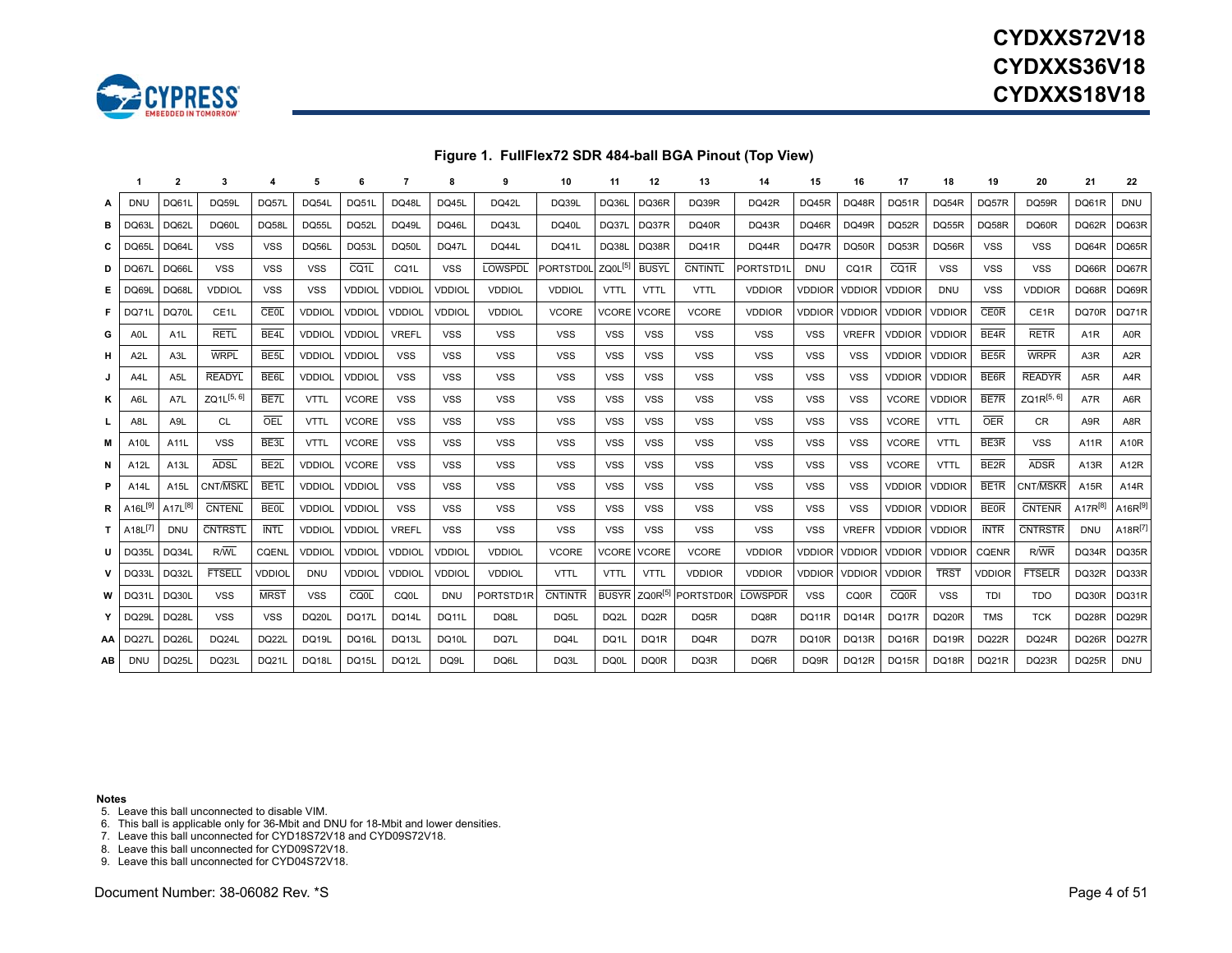

# **CYDXXS72V18CYDXXS36V18CYDXXS18V18**

### **Figure 2. FullFlex36 SDR 484-ball BGA Pinout (Top View)**[\[10\]](#page-4-0)

|     | -1                         | $\overline{2}$ | 3                 |                   | 5             | 6                 | 7                 | 8             | 9              | 10             | 11                   | 12                | 13               | 14             | 15            | 16            | 17                | 18            | 19               | 20             | 21                | 22                |
|-----|----------------------------|----------------|-------------------|-------------------|---------------|-------------------|-------------------|---------------|----------------|----------------|----------------------|-------------------|------------------|----------------|---------------|---------------|-------------------|---------------|------------------|----------------|-------------------|-------------------|
| А   | <b>DNU</b>                 | <b>DNU</b>     | <b>DNU</b>        | <b>DNU</b>        | <b>DNU</b>    | DQ33L             | <b>DQ30L</b>      | DQ27L         | DQ24L          | <b>DQ21L</b>   | DQ18L                | DQ18R             | <b>DQ21R</b>     | DQ24R          | DQ27R         | DQ30R         | DQ33R             | DNU           | DNU              | DNU            | <b>DNU</b>        | <b>DNU</b>        |
| вι  | DNU                        | <b>DNU</b>     | <b>DNU</b>        | <b>DNU</b>        | <b>DNU</b>    | DQ34L             | DQ31L             | DQ28L         | DQ25L          | DQ22L          | <b>DQ19L</b>         | DQ19R             | DQ22R            | DQ25R          | DQ28R         | DQ31R         | DQ34R             | <b>DNU</b>    | <b>DNU</b>       | <b>DNU</b>     | <b>DNU</b>        | <b>DNU</b>        |
| c l | DNL                        | <b>DNU</b>     | <b>VSS</b>        | <b>VSS</b>        | <b>DNU</b>    | DQ35L             | DQ32L             | DQ29L         | DQ26L          | DQ23L          | DQ20L                | DQ20R             | DQ23R            | DQ26R          | DQ29R         | DQ32R         | DQ35R             | <b>DNU</b>    | <b>VSS</b>       | <b>VSS</b>     | <b>DNU</b>        | <b>DNU</b>        |
| D   | DNL                        | <b>DNU</b>     | <b>VSS</b>        | <b>VSS</b>        | <b>VSS</b>    | CQ <sub>1</sub> L | CQ <sub>1</sub> L | <b>VSS</b>    | <b>LOWSPDL</b> | PORTSTD0       | ZQ0L <sup>[11]</sup> | <b>BUSYL</b>      | <b>CNTINTL</b>   | PORTSTD1L      | <b>DNU</b>    | CQ1R          | CQ <sub>1</sub> R | <b>VSS</b>    | <b>VSS</b>       | <b>VSS</b>     | <b>DNU</b>        | <b>DNU</b>        |
|     | E DNL                      | <b>DNU</b>     | <b>VDDIOL</b>     | <b>VSS</b>        | <b>VSS</b>    | <b>VDDIOL</b>     | <b>VDDIOR</b>     | <b>VDDIOR</b> | <b>VDDIOR</b>  | <b>VDDIOR</b>  | <b>VTTL</b>          | <b>VTTL</b>       | <b>VTTL</b>      | <b>VDDIOL</b>  | <b>VDDIOL</b> | <b>VDDIOL</b> | <b>VDDIOL</b>     | <b>DNU</b>    | <b>VSS</b>       | <b>VDDIOR</b>  | <b>DNU</b>        | <b>DNU</b>        |
|     | F DNL                      | <b>DNU</b>     | CE <sub>1</sub> L | CEOL              | <b>VDDIOL</b> | <b>VDDIOL</b>     | <b>VDDIOR</b>     | <b>VDDIOR</b> | <b>VDDIOR</b>  | <b>VCORE</b>   | <b>VCORE</b>         | <b>VCORE</b>      | <b>VCORE</b>     | <b>VDDIOL</b>  | <b>VDDIOL</b> | <b>VDDIOL</b> | <b>VDDIOR</b>     | <b>VDDIOR</b> | <b>CE0R</b>      | CE1R           | <b>DNU</b>        | <b>DNU</b>        |
| G   | A <sub>0</sub>             | A1L            | <b>RETL</b>       | BE <sub>2</sub> L | <b>VDDIOL</b> | <b>VDDIOL</b>     | <b>VREFL</b>      | <b>VSS</b>    | <b>VSS</b>     | <b>VSS</b>     | <b>VSS</b>           | <b>VSS</b>        | <b>VSS</b>       | <b>VSS</b>     | <b>VSS</b>    | <b>VREFR</b>  | <b>VDDIOR</b>     | <b>VDDIOR</b> | BE <sub>2R</sub> | <b>RETR</b>    | A <sub>1</sub> R  | A0R               |
| H.  | A <sub>2</sub> L           | A3L            | <b>WRPL</b>       | BE <sub>3L</sub>  | <b>VDDIOL</b> | <b>VDDIOL</b>     | <b>VSS</b>        | <b>VSS</b>    | <b>VSS</b>     | <b>VSS</b>     | <b>VSS</b>           | <b>VSS</b>        | <b>VSS</b>       | <b>VSS</b>     | <b>VSS</b>    | <b>VSS</b>    | <b>VDDIOR</b>     | <b>VDDIOR</b> | BE3R             | <b>WRPR</b>    | A <sub>3</sub> R  | A <sub>2</sub> R  |
| J   | A4L                        | A5L            | <b>READYL</b>     | <b>DNU</b>        | <b>VDDIOL</b> | <b>VDDIOL</b>     | <b>VSS</b>        | <b>VSS</b>    | <b>VSS</b>     | <b>VSS</b>     | <b>VSS</b>           | <b>VSS</b>        | <b>VSS</b>       | <b>VSS</b>     | <b>VSS</b>    | <b>VSS</b>    | <b>VDDIOR</b>     | <b>VDDIOR</b> | <b>DNU</b>       | <b>READYR</b>  | A <sub>5</sub> R  | A4R               |
| ĸ   | A6l                        | A7L            | ZQ1L[11]          | <b>DNU</b>        | <b>VTTL</b>   | <b>VCORE</b>      | <b>VSS</b>        | <b>VSS</b>    | <b>VSS</b>     | <b>VSS</b>     | <b>VSS</b>           | <b>VSS</b>        | <b>VSS</b>       | <b>VSS</b>     | <b>VSS</b>    | <b>VSS</b>    | <b>VCORE</b>      | <b>VDDIOR</b> | <b>DNU</b>       | $ZQ1R^{[11]}$  | A7R               | A6R               |
| L.  | A8L                        | A9L            | CL                | OEL               | <b>VTTL</b>   | <b>VCORE</b>      | <b>VSS</b>        | <b>VSS</b>    | <b>VSS</b>     | <b>VSS</b>     | <b>VSS</b>           | <b>VSS</b>        | <b>VSS</b>       | <b>VSS</b>     | <b>VSS</b>    | <b>VSS</b>    | <b>VCORE</b>      | <b>VTTL</b>   | OER              | <b>CR</b>      | A9R               | A8R               |
|     | <b>M</b> A10L              | A11L           | <b>VSS</b>        | <b>DNU</b>        | <b>VTTL</b>   | <b>VCORE</b>      | <b>VSS</b>        | <b>VSS</b>    | <b>VSS</b>     | <b>VSS</b>     | <b>VSS</b>           | <b>VSS</b>        | <b>VSS</b>       | <b>VSS</b>     | <b>VSS</b>    | <b>VSS</b>    | <b>VCORE</b>      | <b>VTTL</b>   | <b>DNU</b>       | <b>VSS</b>     | A <sub>11</sub> R | A10R              |
|     | $N$ A12L                   | A13L           | <b>ADSL</b>       | <b>DNU</b>        | <b>VDDIOL</b> | <b>VCORE</b>      | <b>VSS</b>        | <b>VSS</b>    | <b>VSS</b>     | <b>VSS</b>     | <b>VSS</b>           | <b>VSS</b>        | <b>VSS</b>       | <b>VSS</b>     | <b>VSS</b>    | <b>VSS</b>    | <b>VCORE</b>      | <b>VTTL</b>   | <b>DNU</b>       | <b>ADSR</b>    | A <sub>13</sub> R | A <sub>12</sub> R |
|     | <b>P</b>   A <sub>14</sub> | A15L           | CNT/MSKL          | BE <sub>1</sub>   | <b>VDDIOL</b> | <b>VDDIOL</b>     | <b>VSS</b>        | <b>VSS</b>    | <b>VSS</b>     | <b>VSS</b>     | <b>VSS</b>           | <b>VSS</b>        | <b>VSS</b>       | <b>VSS</b>     | <b>VSS</b>    | <b>VSS</b>    | <b>VDDIOR</b>     | <b>VDDIOR</b> | BE <sub>1R</sub> | CNT/MSKF       | A <sub>15</sub> R | A14R              |
|     | <b>R</b>   A16L            | A17L           | <b>CNTENL</b>     | <b>BE0L</b>       | <b>VDDIOL</b> | <b>VDDIOL</b>     | <b>VSS</b>        | <b>VSS</b>    | <b>VSS</b>     | <b>VSS</b>     | <b>VSS</b>           | <b>VSS</b>        | <b>VSS</b>       | <b>VSS</b>     | <b>VSS</b>    | <b>VSS</b>    | <b>VDDIOR</b>     | <b>VDDIOR</b> | <b>BE0R</b>      | <b>CNTENR</b>  |                   | A17R A16R         |
|     | <b>T</b> A18L              | A19L           | <b>CNTRSTL</b>    | <b>INTL</b>       | <b>VDDIOL</b> | <b>VDDIOL</b>     | <b>VREFL</b>      | <b>VSS</b>    | <b>VSS</b>     | <b>VSS</b>     | <b>VSS</b>           | <b>VSS</b>        | <b>VSS</b>       | <b>VSS</b>     | <b>VSS</b>    | <b>VREFR</b>  | <b>VDDIOR</b>     | <b>VDDIOR</b> | <b>INTR</b>      | <b>CNTRSTR</b> | A <sub>19</sub> R | A18R              |
|     | U DNL                      | <b>DNU</b>     | R/WL              | CQENL             | <b>VDDIOL</b> | <b>VDDIOL</b>     | <b>VDDIOR</b>     | <b>VDDIOR</b> | <b>VDDIOR</b>  | <b>VCORE</b>   | <b>VCORE</b>         | <b>VCORE</b>      | <b>VCORE</b>     | <b>VDDIOL</b>  | <b>VDDIOL</b> | <b>VDDIOL</b> | <b>VDDIOR</b>     | <b>VDDIOR</b> | <b>CQENR</b>     | R/WR           | <b>DNU</b>        | <b>DNU</b>        |
| v.  | DNL                        | <b>DNU</b>     | <b>FTSELL</b>     | <b>VDDIOL</b>     | <b>DNU</b>    | <b>VDDIOR</b>     | <b>VDDIOR</b>     | <b>VDDIOR</b> | <b>VDDIOR</b>  | <b>VTTL</b>    | <b>VTTL</b>          | <b>VTTL</b>       | <b>VDDIOL</b>    | <b>VDDIOL</b>  | <b>VDDIOL</b> | <b>VDDIOL</b> | <b>VDDIOR</b>     | <b>TRST</b>   | <b>VDDIOR</b>    | <b>FTSELR</b>  | <b>DNU</b>        | <b>DNU</b>        |
|     | W DNU                      | <b>DNU</b>     | <b>VSS</b>        | <b>MRST</b>       | <b>VSS</b>    | <b>CQ0L</b>       | <b>CQ0L</b>       | <b>DNU</b>    | PORTSTD1R      | <b>CNTINTR</b> | <b>BUSYR</b>         | ZQ0R[11]          | <b>PORTSTD0F</b> | <b>LOWSPDR</b> | <b>VSS</b>    | <b>CQ0R</b>   | <b>CQ0R</b>       | <b>VSS</b>    | TDI              | <b>TDO</b>     | <b>DNU</b>        | <b>DNU</b>        |
|     | Y DNL                      | <b>DNU</b>     | <b>VSS</b>        | <b>VSS</b>        | <b>DNU</b>    | DQ17L             | <b>DQ14L</b>      | <b>DQ11L</b>  | DQ8L           | DQ5L           | DQ2L                 | DQ <sub>2</sub> R | DQ5R             | DQ8R           | DQ11R         | <b>DQ14R</b>  | DQ17R             | <b>DNU</b>    | <b>TMS</b>       | <b>TCK</b>     | <b>DNU</b>        | <b>DNU</b>        |
|     | AA DNU                     | <b>DNU</b>     | <b>DNU</b>        | <b>DNU</b>        | <b>DNU</b>    | DQ16L             | DQ13L             | DQ10L         | DQ7L           | DQ4L           | DQ1L                 | DQ1R              | DQ4R             | DQ7R           | DQ10R         | DQ13R         | DQ16R             | <b>DNU</b>    | <b>DNU</b>       | <b>DNU</b>     | <b>DNU</b>        | <b>DNU</b>        |
|     | AB DNU                     | <b>DNU</b>     | <b>DNU</b>        | <b>DNU</b>        | <b>DNU</b>    | <b>DQ15L</b>      | DQ12L             | DQ9L          | DQ6L           | DQ3L           | DQ0L                 | <b>DQ0R</b>       | DQ3R             | DQ6R           | DQ9R          | DQ12R         | DQ15R             | <b>DNU</b>    | <b>DNU</b>       | <b>DNU</b>     | <b>DNU</b>        | <b>DNU</b>        |

**Notes**

<span id="page-4-0"></span>10. Use this pinout only for the CYD36S36V18 device of the FullFlex36 family. 11. Leave this ball unconnected to disable VIM.

<span id="page-4-1"></span>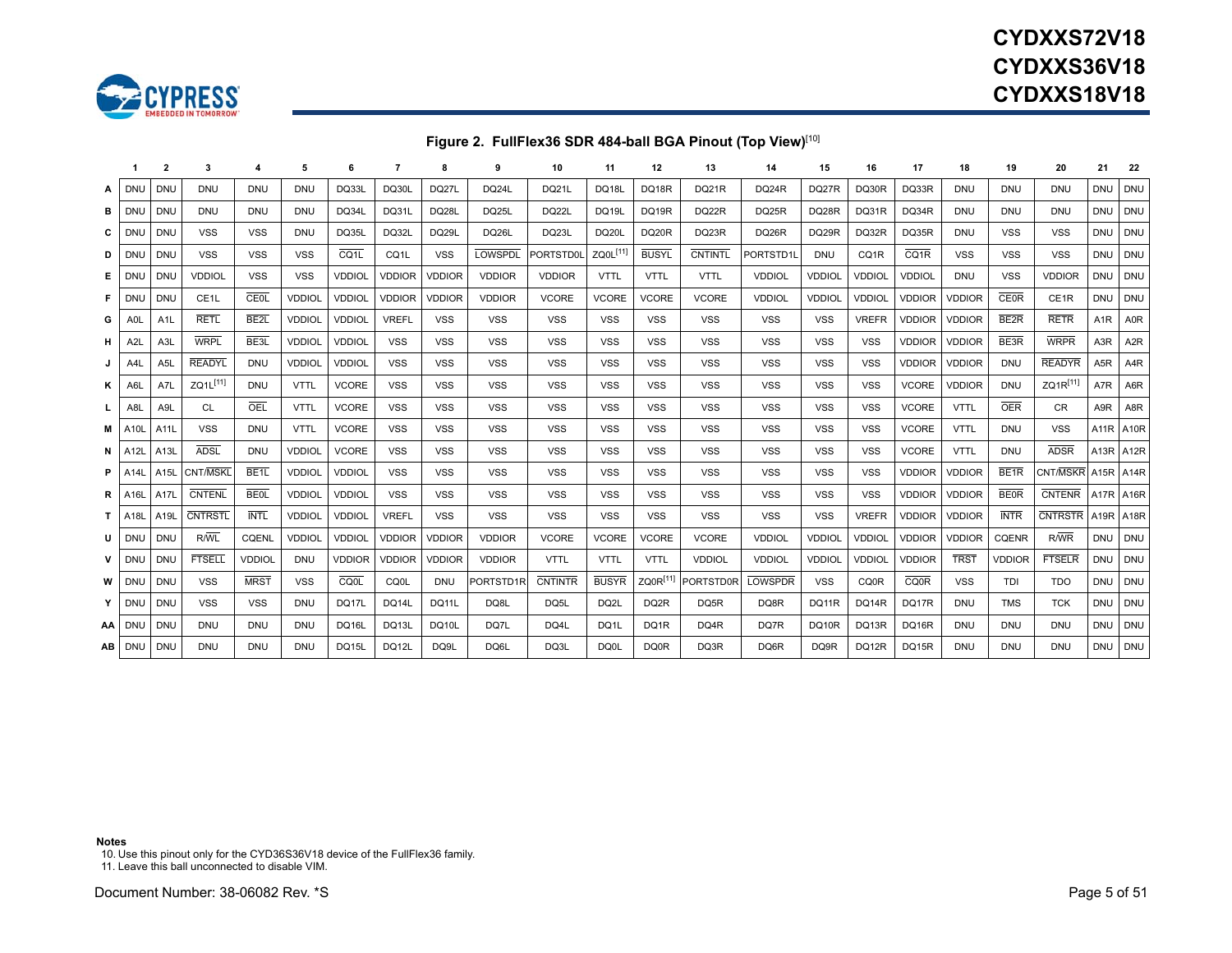



### **Figure 3. FullFlex18 SDR 484-ball BGA Pinout (Top View)**[[12\]](#page-5-0)

|          | -1                    | $\mathbf{2}$      | 3                 |                 | 5             | 6                 |                   | 8             | 9              | 10             | 11                   | 12               | 13               | 14             | 15            | 16                | 17                | 18            | 19               | 20               | 21               | 22                |
|----------|-----------------------|-------------------|-------------------|-----------------|---------------|-------------------|-------------------|---------------|----------------|----------------|----------------------|------------------|------------------|----------------|---------------|-------------------|-------------------|---------------|------------------|------------------|------------------|-------------------|
| A        | DNU                   | <b>DNU</b>        | <b>DNU</b>        | <b>DNU</b>      | <b>DNU</b>    | <b>DNU</b>        | <b>DNU</b>        | <b>DNU</b>    | <b>DQ15L</b>   | DQ12L          | DQ9L                 | DQ9R             | DQ12R            | <b>DQ15R</b>   | <b>DNU</b>    | <b>DNU</b>        | <b>DNU</b>        | <b>DNU</b>    | <b>DNU</b>       | <b>DNU</b>       | <b>DNU</b>       | <b>DNU</b>        |
| в        | DNU                   | <b>DNU</b>        | <b>DNU</b>        | DNU             | <b>DNU</b>    | <b>DNU</b>        | <b>DNU</b>        | <b>DNU</b>    | <b>DQ16L</b>   | DQ13L          | DQ10L                | <b>DQ10R</b>     | DQ13R            | DQ16R          | <b>DNU</b>    | DNU               | DNU               | <b>DNU</b>    | <b>DNU</b>       | <b>DNU</b>       | <b>DNU</b>       | <b>DNU</b>        |
| C        | DNU                   | <b>DNU</b>        | <b>VSS</b>        | <b>VSS</b>      | <b>DNU</b>    | <b>DNU</b>        | <b>DNU</b>        | <b>DNU</b>    | DQ17L          | <b>DQ14L</b>   | <b>DQ11L</b>         | <b>DQ11R</b>     | DQ14R            | DQ17R          | <b>DNU</b>    | DNU               | <b>DNU</b>        | <b>DNU</b>    | <b>VSS</b>       | <b>VSS</b>       | <b>DNU</b>       | <b>DNU</b>        |
| D        | DNL                   | <b>DNU</b>        | <b>VSS</b>        | <b>VSS</b>      | <b>VSS</b>    | CQ <sub>1</sub> L | CQ <sub>1</sub> L | <b>VSS</b>    | <b>LOWSPDI</b> | PORTSTD0I      | ZQ0L <sup>[13]</sup> | <b>BUSYL</b>     | <b>CNTINTL</b>   | PORTSTD1L      | <b>DNU</b>    | CQ <sub>1</sub> R | CQ <sub>1</sub> R | <b>VSS</b>    | <b>VSS</b>       | <b>VSS</b>       | <b>DNU</b>       | <b>DNU</b>        |
| Е.       | DNU                   | <b>DNU</b>        | <b>VDDIOL</b>     | <b>VSS</b>      | <b>VSS</b>    | <b>VDDIOL</b>     | <b>VDDIOR</b>     | <b>VDDIOR</b> | <b>VDDIOR</b>  | <b>VDDIOR</b>  | <b>VTTL</b>          | <b>VTTL</b>      | <b>VTTL</b>      | <b>VDDIOL</b>  | <b>VDDIOL</b> | <b>VDDIOL</b>     | <b>VDDIOL</b>     | <b>DNU</b>    | <b>VSS</b>       | <b>VDDIOR</b>    | <b>DNU</b>       | <b>DNU</b>        |
| .F I     | DNL                   | <b>DNU</b>        | CE <sub>1</sub> L | CEOL            | <b>VDDIOL</b> | <b>VDDIOL</b>     | <b>VDDIOR</b>     | <b>VDDIOR</b> | <b>VDDIOR</b>  | <b>VCORE</b>   | <b>VCORE</b>         | <b>VCORE</b>     | <b>VCORE</b>     | <b>VDDIOL</b>  | <b>VDDIOL</b> | <b>VDDIOL</b>     | <b>VDDIOR</b>     | <b>VDDIOR</b> | <b>CE0R</b>      | CE <sub>1R</sub> | <b>DNU</b>       | <b>DNU</b>        |
| G        | A0L                   | A1L               | <b>RETL</b>       | BE <sub>1</sub> | <b>VDDIOL</b> | <b>VDDIOL</b>     | <b>VREFL</b>      | <b>VSS</b>    | <b>VSS</b>     | <b>VSS</b>     | <b>VSS</b>           | <b>VSS</b>       | <b>VSS</b>       | <b>VSS</b>     | <b>VSS</b>    | <b>VREFR</b>      | <b>VDDIOR</b>     | <b>VDDIOR</b> | BE <sub>1R</sub> | <b>RETR</b>      | A1R              | A0R               |
| н.       | A2L                   | A3L               | <b>WRPL</b>       | DNU             | <b>VDDIOL</b> | <b>VDDIOL</b>     | <b>VSS</b>        | <b>VSS</b>    | <b>VSS</b>     | <b>VSS</b>     | <b>VSS</b>           | <b>VSS</b>       | <b>VSS</b>       | <b>VSS</b>     | <b>VSS</b>    | <b>VSS</b>        | <b>VDDIOR</b>     | <b>VDDIOR</b> | <b>DNU</b>       | <b>WRPR</b>      | A <sub>3</sub> R | A <sub>2</sub> R  |
| J        | A4L                   | A5L               | <b>READYL</b>     | <b>DNU</b>      | <b>VDDIOL</b> | <b>VDDIOL</b>     | <b>VSS</b>        | <b>VSS</b>    | <b>VSS</b>     | <b>VSS</b>     | <b>VSS</b>           | <b>VSS</b>       | <b>VSS</b>       | <b>VSS</b>     | <b>VSS</b>    | <b>VSS</b>        | <b>VDDIOR</b>     | <b>VDDIOR</b> | <b>DNU</b>       | <b>READYR</b>    | A <sub>5</sub> R | A <sub>4</sub> R  |
| ĸ        | A6L                   | A7L               | ZQ1L[13]          | <b>DNU</b>      | <b>VTTL</b>   | <b>VCORE</b>      | <b>VSS</b>        | <b>VSS</b>    | <b>VSS</b>     | <b>VSS</b>     | <b>VSS</b>           | <b>VSS</b>       | <b>VSS</b>       | <b>VSS</b>     | <b>VSS</b>    | <b>VSS</b>        | <b>VCORE</b>      | <b>VDDIOR</b> | <b>DNU</b>       | ZQ1R[13]         | A7R              | A6R               |
| L.       | A8L                   | A9L               | CL.               | OEL             | <b>VTTL</b>   | <b>VCORE</b>      | <b>VSS</b>        | <b>VSS</b>    | <b>VSS</b>     | <b>VSS</b>     | <b>VSS</b>           | <b>VSS</b>       | <b>VSS</b>       | <b>VSS</b>     | VSS           | <b>VSS</b>        | <b>VCORE</b>      | <b>VTTL</b>   | <b>OER</b>       | <b>CR</b>        | A <sub>9</sub> R | A8R               |
| м        | A10                   | A11L              | <b>VSS</b>        | DNU             | <b>VTTL</b>   | <b>VCORE</b>      | <b>VSS</b>        | <b>VSS</b>    | <b>VSS</b>     | <b>VSS</b>     | <b>VSS</b>           | <b>VSS</b>       | <b>VSS</b>       | <b>VSS</b>     | <b>VSS</b>    | <b>VSS</b>        | <b>VCORE</b>      | <b>VTTL</b>   | <b>DNU</b>       | <b>VSS</b>       | A11R             | <b>A10R</b>       |
|          | $N$ A12L              | A13L              | <b>ADSL</b>       | <b>DNU</b>      | <b>VDDIOL</b> | <b>VCORE</b>      | <b>VSS</b>        | <b>VSS</b>    | <b>VSS</b>     | <b>VSS</b>     | <b>VSS</b>           | <b>VSS</b>       | <b>VSS</b>       | <b>VSS</b>     | <b>VSS</b>    | <b>VSS</b>        | <b>VCORE</b>      | <b>VTTL</b>   | <b>DNU</b>       | <b>ADSR</b>      | A13R             | A <sub>12</sub> R |
| $P$   A1 |                       | A <sub>15</sub> L | CNT/MSKL          | <b>DNU</b>      | <b>VDDIOL</b> | <b>VDDIOL</b>     | <b>VSS</b>        | <b>VSS</b>    | <b>VSS</b>     | <b>VSS</b>     | <b>VSS</b>           | <b>VSS</b>       | <b>VSS</b>       | <b>VSS</b>     | <b>VSS</b>    | <b>VSS</b>        | <b>VDDIOR</b>     | <b>VDDIOR</b> | <b>DNU</b>       | CNT/MSKR         |                  | A15R A14R         |
|          | $R$   A <sub>16</sub> | A17L              | <b>CNTENL</b>     | <b>BE0L</b>     | <b>VDDIOL</b> | <b>VDDIOL</b>     | <b>VSS</b>        | <b>VSS</b>    | <b>VSS</b>     | <b>VSS</b>     | <b>VSS</b>           | <b>VSS</b>       | <b>VSS</b>       | <b>VSS</b>     | <b>VSS</b>    | <b>VSS</b>        | <b>VDDIOR</b>     | <b>VDDIOR</b> | <b>BEOR</b>      | <b>CNTENR</b>    |                  | A17R A16R         |
|          | <b>T</b> A18          | A19L              | <b>CNTRSTL</b>    | <b>INTL</b>     | <b>VDDIOL</b> | <b>VDDIOL</b>     | <b>VREFL</b>      | <b>VSS</b>    | <b>VSS</b>     | <b>VSS</b>     | <b>VSS</b>           | <b>VSS</b>       | <b>VSS</b>       | <b>VSS</b>     | <b>VSS</b>    | <b>VREFR</b>      | <b>VDDIOR</b>     | <b>VDDIOR</b> | <b>INTR</b>      | <b>CNTRSTR</b>   |                  | A19R A18R         |
| υI       | A20                   | <b>DNU</b>        | R/WL              | <b>CQENL</b>    | <b>VDDIOL</b> | <b>VDDIOL</b>     | <b>VDDIOR</b>     | <b>VDDIOR</b> | <b>VDDIOR</b>  | <b>VCORE</b>   | <b>VCORE</b>         | <b>VCORE</b>     | <b>VCORE</b>     | <b>VDDIOL</b>  | <b>VDDIOL</b> | <b>VDDIOL</b>     | <b>VDDIOR</b>     | <b>VDDIOR</b> | <b>CQENR</b>     | R/WR             | <b>DNU</b>       | A20R              |
| v        | DNL                   | <b>DNU</b>        | <b>FTSELL</b>     | <b>VDDIOL</b>   | <b>DNU</b>    | <b>VDDIOR</b>     | <b>VDDIOR</b>     | <b>VDDIOR</b> | <b>VDDIOR</b>  | <b>VTTL</b>    | <b>VTTL</b>          | <b>VTTL</b>      | <b>VDDIOL</b>    | <b>VDDIOL</b>  | <b>VDDIOL</b> | <b>VDDIOL</b>     | <b>VDDIOR</b>     | <b>TRST</b>   | <b>VDDIOR</b>    | <b>FTSELR</b>    | <b>DNU</b>       | <b>DNU</b>        |
| w        | <b>DNU</b>            | <b>DNU</b>        | <b>VSS</b>        | <b>MRST</b>     | <b>VSS</b>    | <b>CQ0L</b>       | CQ0L              | <b>DNU</b>    | PORTSTD1F      | <b>CNTINTR</b> | <b>BUSYR</b>         | $ZQ0R^{[13]}$    | <b>PORTSTD0R</b> | <b>LOWSPDR</b> | <b>VSS</b>    | CQ0R              | <b>CQ0R</b>       | <b>VSS</b>    | TDI              | <b>TDO</b>       | <b>DNU</b>       | <b>DNU</b>        |
| Y        | <b>DNU</b>            | <b>DNU</b>        | <b>VSS</b>        | <b>VSS</b>      | <b>DNU</b>    | <b>DNU</b>        | <b>DNU</b>        | <b>DNU</b>    | DQ8L           | DQ5L           | DQ2L                 | DQ <sub>2R</sub> | DQ5R             | DQ8R           | <b>DNU</b>    | <b>DNU</b>        | <b>DNU</b>        | <b>DNU</b>    | <b>TMS</b>       | <b>TCK</b>       | <b>DNU</b>       | <b>DNU</b>        |
| AA I     | DNU                   | <b>DNU</b>        | <b>DNU</b>        | <b>DNU</b>      | <b>DNU</b>    | <b>DNU</b>        | <b>DNU</b>        | <b>DNU</b>    | DQ7L           | DQ4L           | DQ1L                 | DQ1R             | DQ4R             | DQ7R           | <b>DNU</b>    | <b>DNU</b>        | <b>DNU</b>        | <b>DNU</b>    | <b>DNU</b>       | <b>DNU</b>       | <b>DNU</b>       | <b>DNU</b>        |
| AB       | <b>DNU</b>            | <b>DNU</b>        | <b>DNU</b>        | <b>DNU</b>      | <b>DNU</b>    | <b>DNU</b>        | <b>DNU</b>        | <b>DNU</b>    | DQ6L           | DQ3L           | DQ0L                 | DQ0R             | DQ3R             | DQ6R           | <b>DNU</b>    | <b>DNU</b>        | <b>DNU</b>        | <b>DNU</b>    | <b>DNU</b>       | <b>DNU</b>       | <b>DNU</b>       | DNU               |

#### **Notes**

<span id="page-5-0"></span>12. Use this pinout only for device CYD36S18V18 of the FullFlex18 family. 13. Leave this ball unconnected to disable VIM.

<span id="page-5-1"></span>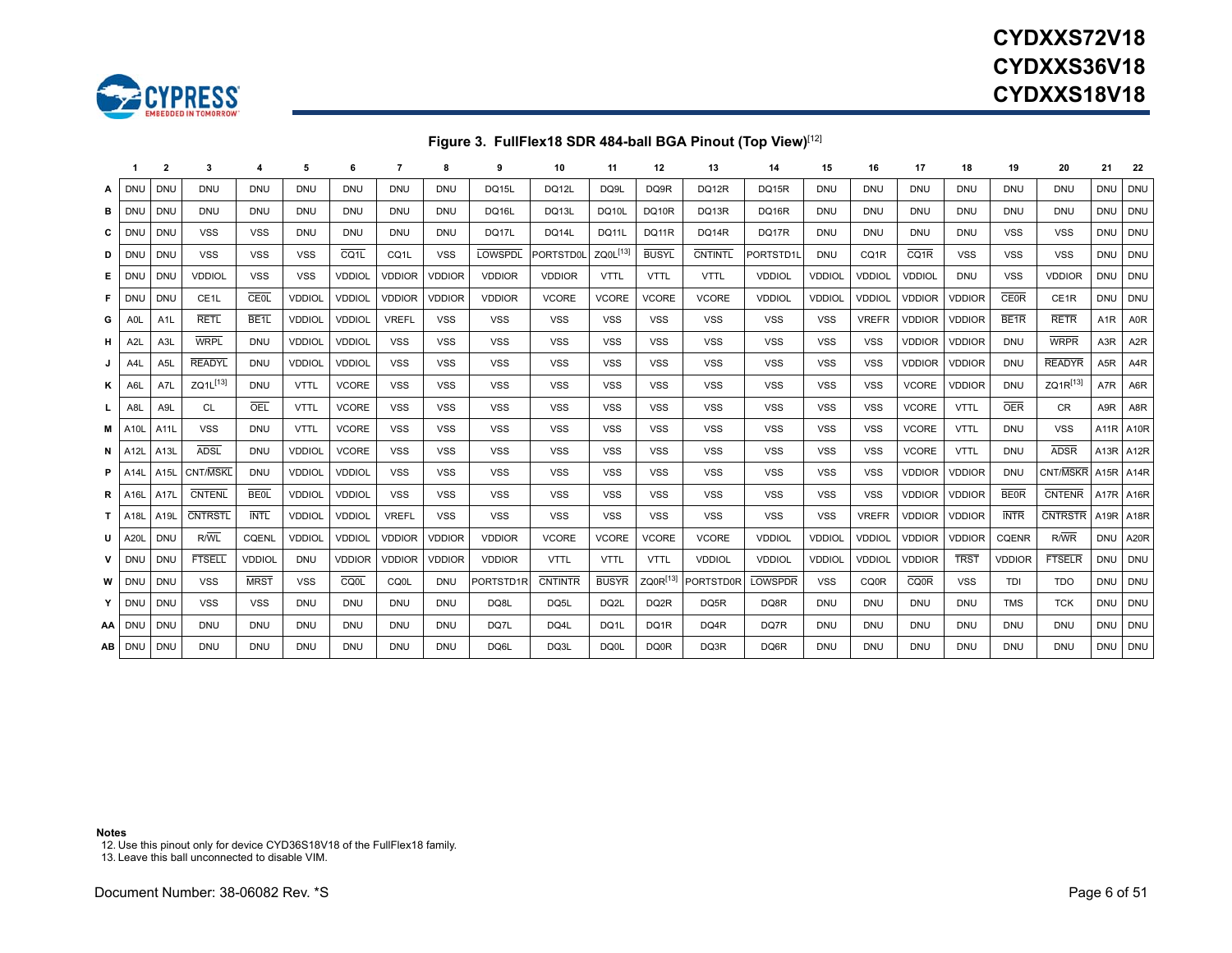

# **CYDXXS72V18CYDXXS36V18CYDXXS18V18**

### **Figure 4. FullFlex36 SDR 256-ball BGA (Top View)**

|   |                                   | $\mathbf{2}$     | 3               | 4                 | 5                 | 6             |               | 8            | 9            | 10                   | 11                | 12               | 13               | 14             | 15                | 16                |
|---|-----------------------------------|------------------|-----------------|-------------------|-------------------|---------------|---------------|--------------|--------------|----------------------|-------------------|------------------|------------------|----------------|-------------------|-------------------|
| A | DQ32L                             | DQ30L            | DQ28L           | <b>DQ26L</b>      | DQ24L             | DQ22L         | <b>DQ20L</b>  | <b>DQ18L</b> | DQ18R        | DQ20R                | DQ22R             | DQ24R            | DQ26R            | DQ28R          | DQ30R             | DQ32R             |
| в | DQ33L                             | DQ31L            | DQ29L           | DQ27L             | DQ25L             | DQ23L         | <b>DQ21L</b>  | <b>DQ19L</b> | <b>DQ19R</b> | DQ21R                | DQ23R             | DQ25R            | DQ27R            | DQ29R          | DQ31R             | DQ33R             |
| C | DQ34L                             | DQ35L            | <b>RETL</b>     | <b>INTL</b>       | CQ <sub>1</sub> L | CQ1L          | <b>DNU</b>    | <b>TRST</b>  | <b>MRST</b>  | ZQ0R <sup>[14]</sup> | CQ <sub>1</sub> R | CQ1R             | <b>INTR</b>      | <b>RETR</b>    | DQ35R             | DQ34R             |
| D | A <sub>OL</sub>                   | A <sub>1</sub> L | <b>WRPL</b>     | <b>VREFL</b>      | <b>FTSELL</b>     | <b>OWSPDL</b> | <b>VSS</b>    | <b>VTTL</b>  | <b>VTTL</b>  | <b>VSS</b>           | <b>OWSPDR</b>     | <b>FTSELR</b>    | <b>VREFR</b>     | <b>WRPR</b>    | A <sub>1</sub> R  | A0R               |
| Е | A <sub>2</sub> L                  | A <sub>3</sub> L | CEOL            | CE <sub>1</sub> L | <b>VDDIOL</b>     | <b>VDDIOL</b> | <b>VDDIOL</b> | <b>VCORE</b> | <b>VCORE</b> | <b>VDDIOR</b>        | <b>VDDIOR</b>     | <b>VDDIOR</b>    | CE1R             | <b>CE0R</b>    | A <sub>3</sub> R  | A <sub>2</sub> R  |
| F | A <sub>4</sub> L                  | A <sub>5</sub> L | <b>CNTINTL</b>  | BE <sub>3</sub> L | <b>VDDIOL</b>     | <b>VSS</b>    | <b>VSS</b>    | <b>VSS</b>   | <b>VSS</b>   | <b>VSS</b>           | <b>VSS</b>        | <b>VDDIOR</b>    | BE3R             | <b>CNTINTR</b> | A <sub>5</sub> R  | A <sub>4</sub> R  |
| G | A <sub>6</sub> L                  | A7L              | <b>BUSYL</b>    | BE <sub>2</sub> L | $ZQ0L^{[14]}$     | <b>VSS</b>    | <b>VSS</b>    | <b>VSS</b>   | <b>VSS</b>   | <b>VSS</b>           | <b>VSS</b>        | <b>VDDIOR</b>    | BE <sub>2R</sub> | <b>BUSYR</b>   | A7R               | A6R               |
| н | A <sub>8</sub> L                  | A <sub>9</sub> L | <b>CL</b>       | <b>VTTL</b>       | <b>VCORE</b>      | <b>VSS</b>    | <b>VSS</b>    | <b>VSS</b>   | <b>VSS</b>   | <b>VSS</b>           | <b>VSS</b>        | <b>VCORE</b>     | <b>VTTL</b>      | <b>CR</b>      | A <sub>9</sub> R  | A <sub>8</sub> R  |
| J | A10L                              | A11L             | <b>VSS</b>      | PORTSTD1L         | <b>VCORE</b>      | <b>VSS</b>    | <b>VSS</b>    | <b>VSS</b>   | <b>VSS</b>   | <b>VSS</b>           | <b>VSS</b>        | <b>VCORE</b>     | PORTSTD1R        | <b>VSS</b>     | <b>A11R</b>       | <b>A10R</b>       |
| Κ | A12L                              | A13L             | OEL             | BE <sub>1</sub>   | <b>VDDIOL</b>     | <b>VSS</b>    | <b>VSS</b>    | <b>VSS</b>   | <b>VSS</b>   | <b>VSS</b>           | <b>VSS</b>        | <b>VDDIOR</b>    | BE <sub>1R</sub> | <b>OER</b>     | A <sub>13</sub> R | A <sub>12</sub> R |
| L | A14L                              | A15L             | <b>ADSL</b>     | <b>BEOL</b>       | <b>VDDIOL</b>     | <b>VSS</b>    | <b>VSS</b>    | <b>VSS</b>   | <b>VSS</b>   | <b>VSS</b>           | <b>VSS</b>        | <b>VDDIOR</b>    | <b>BEOR</b>      | <b>ADSR</b>    | A15R              | A14R              |
| м | A16L <sup>[17]</sup>              | A17L[16]         | R/WL            | <b>CQENL</b>      | <b>VDDIOL</b>     | <b>VDDIOL</b> | <b>VDDIOL</b> | <b>VCORE</b> | <b>VCORE</b> | <b>VDDIOR</b>        | <b>VDDIOR</b>     | <b>VDDIOR</b>    | <b>CQENR</b>     | R/WR           | A17R[16]          | $A16R^{[17]}$     |
| N | A <sub>18</sub> L <sup>[15]</sup> | <b>DNU</b>       | <b>CNT/MSKL</b> | <b>VREFL</b>      | PORTSTD0          | <b>READYL</b> | <b>DNU</b>    | <b>VTTL</b>  | <b>VTTL</b>  | <b>DNU</b>           | <b>READYR</b>     | <b>PORTSTD0R</b> | <b>VREFR</b>     | CNT/MSKR       | <b>DNU</b>        | A18R[15]          |
| P | DQ16L                             | DQ17L            | <b>CNTENL</b>   | <b>CNTRSTL</b>    | CQ0L              | CQOL          | <b>TCK</b>    | <b>TMS</b>   | <b>TDO</b>   | TDI                  | <b>CQ0R</b>       | <b>CQ0R</b>      | <b>CNTRSTR</b>   | <b>CNTENR</b>  | DQ17R             | DQ16R             |
| R | <b>DQ15L</b>                      | DQ13L            | DQ11L           | DQ9L              | DQ7L              | DQ5L          | DQ3L          | DQ1L         | DQ1R         | DQ3R                 | DQ5R              | DQ7R             | DQ9R             | DQ11R          | DQ13R             | DQ15R             |
|   | DQ14L                             | DQ12L            | <b>DQ10L</b>    | DQ8L              | DQ6L              | DQ4L          | DQ2L          | DQ0L         | DQ0R         | DQ <sub>2</sub> R    | DQ4R              | DQ6R             | DQ8R             | DQ10R          | DQ12R             | DQ14R             |

**Notes**

<span id="page-6-0"></span>14. Leave this ball unconnected to disable VIM.

<span id="page-6-2"></span>15. Leave this ball unconnected for CYD09S36V18 and CYD02S36V18.

<span id="page-6-1"></span>16. Leave this ball unconnected for CYD02S36V18.

<span id="page-6-3"></span>17. Leave this ball unconnected for CYD02S36V18.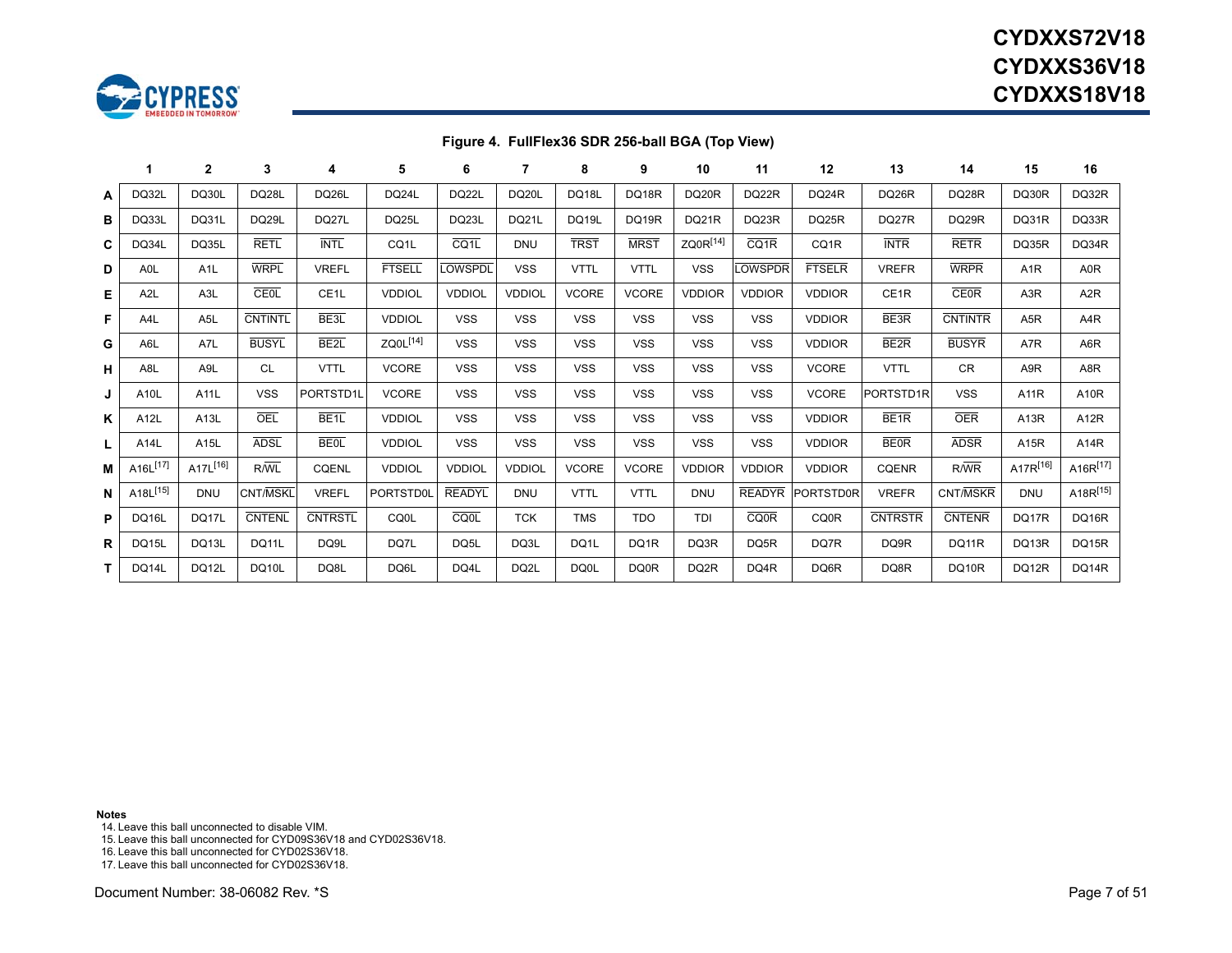

# **CYDXXS72V18CYDXXS36V18CYDXXS18V18**

### **Figure 5. FullFlex18 SDR 256-ball BGA (Top View)**

|   | 1                    | $\mathbf{2}$                      | 3              | 4                 | 5                    | 6                 | 7             | 8            | 9            | 10                   | 11                | 12                | 13               | 14             | 15               | 16               |
|---|----------------------|-----------------------------------|----------------|-------------------|----------------------|-------------------|---------------|--------------|--------------|----------------------|-------------------|-------------------|------------------|----------------|------------------|------------------|
| A | <b>DNU</b>           | <b>DNU</b>                        | <b>DNU</b>     | DQ17L             | <b>DQ16L</b>         | DQ13L             | DQ12L         | DQ9L         | DQ9R         | DQ12R                | DQ13R             | DQ16R             | DQ17R            | <b>DNU</b>     | <b>DNU</b>       | <b>DNU</b>       |
| в | <b>DNU</b>           | <b>DNU</b>                        | <b>DNU</b>     | <b>DNU</b>        | <b>DQ15L</b>         | DQ14L             | <b>DQ11L</b>  | <b>DQ10L</b> | <b>DQ10R</b> | DQ11R                | <b>DQ14R</b>      | DQ15R             | <b>DNU</b>       | <b>DNU</b>     | <b>DNU</b>       | <b>DNU</b>       |
| C | <b>DNU</b>           | <b>DNU</b>                        | <b>RETL</b>    | <b>INTL</b>       | CQ <sub>1</sub> L    | CQ <sub>1</sub> L | <b>DNU</b>    | <b>TRST</b>  | <b>MRST</b>  | ZQ0R <sup>[18]</sup> | CQ <sub>1</sub> R | CQ <sub>1</sub> R | <b>INTR</b>      | <b>RETR</b>    | <b>DNU</b>       | <b>DNU</b>       |
| D | A <sub>OL</sub>      | A <sub>1</sub> L                  | <b>WRPL</b>    | <b>VREFL</b>      | <b>FTSELL</b>        | <b>LOWSPDL</b>    | <b>VSS</b>    | <b>VTTL</b>  | <b>VTTL</b>  | <b>VSS</b>           | <b>LOWSPDR</b>    | <b>FTSELR</b>     | <b>VREFR</b>     | <b>WRPR</b>    | A <sub>1</sub> R | A <sub>0</sub> R |
| Е | A <sub>2</sub> L     | A <sub>3</sub> L                  | CEOL           | CE <sub>1</sub> L | <b>VDDIOL</b>        | <b>VDDIOL</b>     | <b>VDDIOL</b> | <b>VCORE</b> | <b>VCORE</b> | <b>VDDIOR</b>        | <b>VDDIOR</b>     | <b>VDDIOR</b>     | CE1R             | <b>CE0R</b>    | A <sub>3</sub> R | A <sub>2</sub> R |
| F | A <sub>4</sub> L     | A <sub>5</sub> L                  | <b>CNTINTL</b> | <b>DNU</b>        | <b>VDDIOL</b>        | <b>VSS</b>        | <b>VSS</b>    | <b>VSS</b>   | <b>VSS</b>   | <b>VSS</b>           | <b>VSS</b>        | <b>VDDIOR</b>     | <b>DNU</b>       | <b>CNTINTR</b> | A <sub>5</sub> R | A <sub>4</sub> R |
| G | A6L                  | A7L                               | <b>BUSYL</b>   | <b>DNU</b>        | ZQ0L <sup>[18]</sup> | <b>VSS</b>        | <b>VSS</b>    | <b>VSS</b>   | <b>VSS</b>   | <b>VSS</b>           | <b>VSS</b>        | <b>VDDIOR</b>     | <b>DNU</b>       | <b>BUSYR</b>   | A7R              | A6R              |
| н | A <sub>8L</sub>      | A <sub>9</sub> L                  | <b>CL</b>      | <b>VTTL</b>       | <b>VCORE</b>         | <b>VSS</b>        | <b>VSS</b>    | <b>VSS</b>   | <b>VSS</b>   | <b>VSS</b>           | <b>VSS</b>        | <b>VCORE</b>      | <b>VTTL</b>      | <b>CR</b>      | A9R              | A8R              |
| J | A10L                 | A11L                              | <b>VSS</b>     | PORTSTD1L         | <b>VCORE</b>         | <b>VSS</b>        | <b>VSS</b>    | <b>VSS</b>   | <b>VSS</b>   | <b>VSS</b>           | <b>VSS</b>        | <b>VCORE</b>      | PORTSTD1R        | <b>VSS</b>     | <b>A11R</b>      | A10R             |
| ĸ | A12L                 | A13L                              | OEL            | BE <sub>1</sub>   | <b>VDDIOL</b>        | <b>VSS</b>        | <b>VSS</b>    | <b>VSS</b>   | <b>VSS</b>   | <b>VSS</b>           | <b>VSS</b>        | <b>VDDIOR</b>     | BE <sub>1R</sub> | <b>OER</b>     | A13R             | A12R             |
| L | A14L                 | A15L                              | <b>ADSL</b>    | <b>BE0L</b>       | <b>VDDIOL</b>        | <b>VSS</b>        | <b>VSS</b>    | <b>VSS</b>   | <b>VSS</b>   | <b>VSS</b>           | <b>VSS</b>        | <b>VDDIOR</b>     | <b>BEOR</b>      | <b>ADSR</b>    | A15R             | A14R             |
| м | A16L                 | A17L                              | R/WL           | <b>CQENL</b>      | <b>VDDIOL</b>        | <b>VDDIOL</b>     | <b>VDDIOL</b> | <b>VCORE</b> | <b>VCORE</b> | <b>VDDIOR</b>        | <b>VDDIOR</b>     | <b>VDDIOR</b>     | <b>CQENR</b>     | R/WR           | <b>A17R</b>      | A16R             |
| N | A18L <sup>[20]</sup> | A <sub>19</sub> L <sup>[19]</sup> | CNT/MSKL       | <b>VREFL</b>      | PORTSTD0I            | <b>READYL</b>     | <b>DNU</b>    | <b>VTTL</b>  | <b>VTTL</b>  | <b>DNU</b>           | <b>READYR</b>     | <b>PORTSTD0R</b>  | <b>VREFR</b>     | CNT/MSKR       | A19R[19]         | A18R[20]         |
| P | <b>DNU</b>           | <b>DNU</b>                        | <b>CNTENL</b>  | <b>CNTRSTL</b>    | <b>CQ0L</b>          | CQ0L              | <b>TCK</b>    | <b>TMS</b>   | <b>TDO</b>   | <b>TDI</b>           | <b>CQ0R</b>       | <b>CQ0R</b>       | <b>CNTRSTR</b>   | <b>CNTENR</b>  | <b>DNU</b>       | <b>DNU</b>       |
| R | <b>DNU</b>           | <b>DNU</b>                        | <b>DNU</b>     | <b>DNU</b>        | DQ6L                 | DQ5L              | DQ2L          | DQ1L         | DQ1R         | DQ2R                 | DQ5R              | DQ6R              | <b>DNU</b>       | <b>DNU</b>     | <b>DNU</b>       | <b>DNU</b>       |
| т | <b>DNU</b>           | <b>DNU</b>                        | <b>DNU</b>     | DQ8L              | DQ7L                 | DQ4L              | DQ3L          | DQ0L         | DQ0R         | DQ3R                 | DQ4R              | DQ7R              | DQ8R             | <b>DNU</b>     | <b>DNU</b>       | <b>DNU</b>       |

**Notes**

<span id="page-7-1"></span>18. Leave this ball unconnected to disable VIM.

<span id="page-7-2"></span>19. Leave this ball unconnected for CYD09S18V18.

<span id="page-7-3"></span><span id="page-7-0"></span>20. Leave this ball unconnected for CYD04S18V18.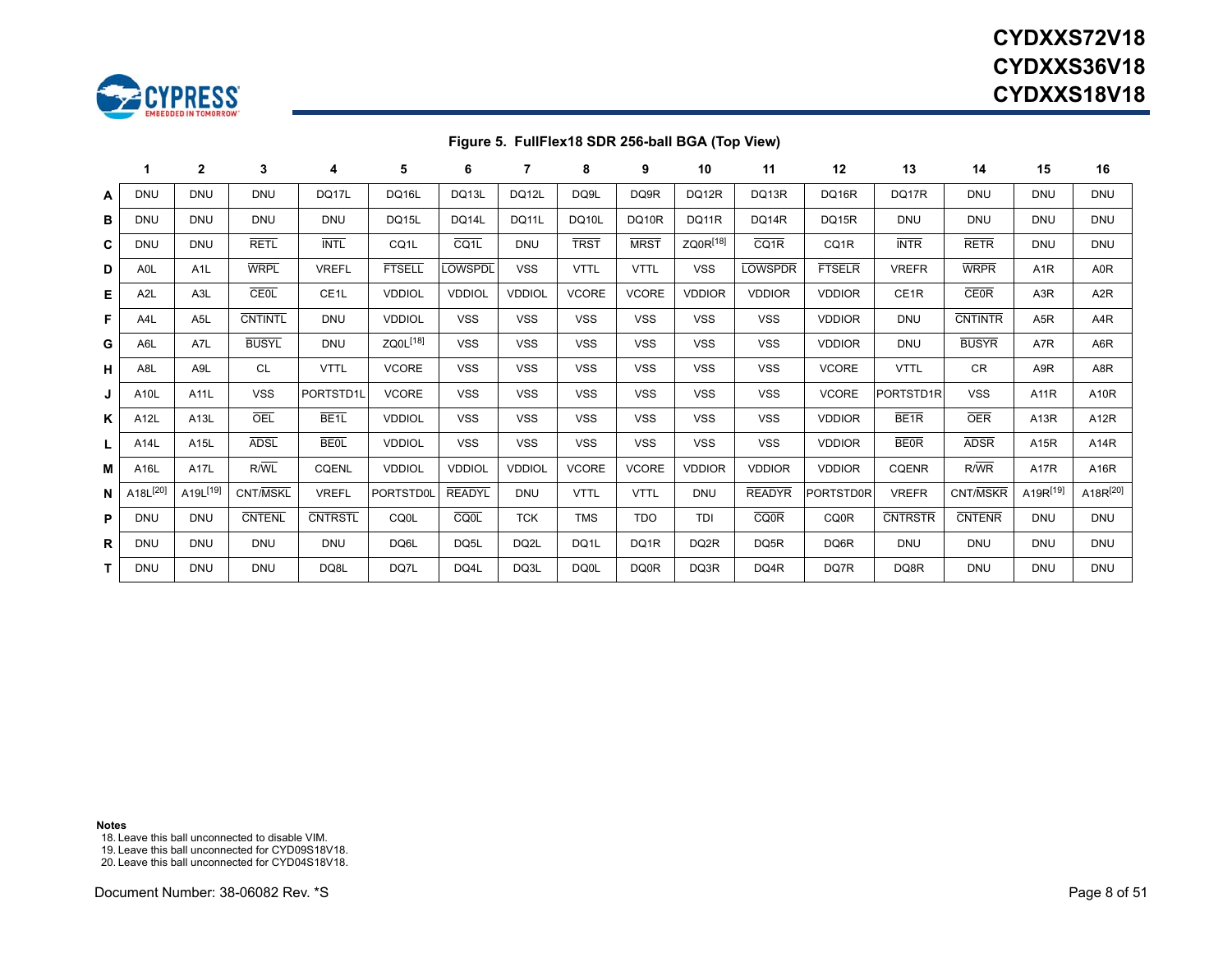

### **Selection Guide**

| <b>Parameter</b>                                                     | $-200$              | $-167$       | Unit |
|----------------------------------------------------------------------|---------------------|--------------|------|
| $f_{MAX}$ <sup>[22]</sup>                                            | 200                 | 167          | MHz  |
| Maximum access time (clock to data)                                  | 3.3                 | 4.0          | ns   |
| Typical operating current I <sub>CC</sub>                            | 800 <sup>[21]</sup> | $700^{[21]}$ | mA   |
| Typical standby current for I <sub>SB3</sub> (both ports CMOS level) | $210^{[21]}$        | $210^{[21]}$ | mΑ   |

### **Pin Definitions**

| <b>Left Port</b>          | <b>Right Port</b>        | <b>Description</b>                                                                                                                                                                                                                                                                                                                                                         |
|---------------------------|--------------------------|----------------------------------------------------------------------------------------------------------------------------------------------------------------------------------------------------------------------------------------------------------------------------------------------------------------------------------------------------------------------------|
| $A[20:0]_1$               | $A[20:0]_R$              | Address inputs.[23]                                                                                                                                                                                                                                                                                                                                                        |
| DQ[71:0]                  | $DQ[71:0]_R$             | Data bus input and output. <sup>[24]</sup>                                                                                                                                                                                                                                                                                                                                 |
| $BE[7:0]_1$               | $BE[7:0]_R$              | Byte select inputs. <sup>[25]</sup> Asserting these signals enables read and write operations to the<br>corresponding bytes of the memory array.                                                                                                                                                                                                                           |
| <b>BUSYL</b>              | <b>BUSY</b> <sub>R</sub> | Port busy output. When there is an address match and both chip enables are active for both<br>ports, an external BUSY signal is asserted on the fifth clock cycles from when the collision<br>occurs.                                                                                                                                                                      |
| $\mathrm{C}_\mathrm{L}$   | $C_R$                    | Clock signal. Maximum clock input rate is f <sub>MAX</sub> .                                                                                                                                                                                                                                                                                                               |
| CEO <sub>L</sub>          | $\overline{CE0}_R$       | Active LOW chip enable input.                                                                                                                                                                                                                                                                                                                                              |
| CE1 <sub>L</sub>          | $CE1_R$                  | Active HIGH chip enable input.                                                                                                                                                                                                                                                                                                                                             |
| CQEN <sub>1</sub>         | $CQEN_R$                 | Echo clock enable input. Assert HIGH to enable echo clocking on respective port.                                                                                                                                                                                                                                                                                           |
| COO <sub>L</sub>          | $CQ0_R$                  | <b>Echo clock signal output for DQ[35:0] for FullFlex72 devices.</b> Echo clock signal output for<br>DQ[17:0] for FullFlex36 devices. Echo clock signal output for DQ[8:0] for FullFlex18 devices.                                                                                                                                                                         |
| CQ0 <sub>1</sub>          | $CQ0_R$                  | Inverted echo clock signal output for DQ[35:0] for FullFlex72 devices. Inverted echo clock<br>signal output for DQ[17:0] for FullFlex36 devices. Inverted echo clock signal output for DQ[8:0]<br>for FullFlex18 devices.                                                                                                                                                  |
| CQ1 <sub>1</sub>          | $CQ1_R$                  | Echo clock signal output for DQ[71:36] for FullFlex72 devices. Echo clock signal output<br>for DQ[35:18] for FullFlex36 devices. Echo clock signal output for DQ[17:9] for FullFlex18<br>devices.                                                                                                                                                                          |
| CG1                       | $\overline{CQ1}_R$       | Inverted echo clock signal output for DQ[71:36] for FullFlex72 devices. Inverted echo<br>clock signal output for DQ[35:18] for FullFlex36 devices. Inverted echo clock signal output for<br>DQ[17:9] for FullFlex18 devices.                                                                                                                                               |
| ZQ[1:0]                   | $ZQ[1:0]_R$              | VIM output impedance matching input. <sup>[26]</sup> To use, connect a calibrating resistor between<br>ZQ and ground. The resistor must be five times larger than the intended line impedance driven<br>by the dual port. Assert HIGH or leave DNU to disable VIM.                                                                                                         |
| OE <sub>1</sub>           | OE <sub>R</sub>          | Output enable input. This asynchronous signal must be asserted LOW to enable the DQ data<br>pins during read operations.                                                                                                                                                                                                                                                   |
| $\overline{\text{INT}}_1$ | INT <sub>R</sub>         | Mailbox interrupt flag output. The mailbox permits communications between ports. The<br>upper two memory locations are used for message passing. $\overline{\text{INT}}_1$ is asserted LOW when the<br>right port writes to the mailbox location of the left port, and vice versa. An interrupt to a port is<br>deasserted HIGH when it reads the contents of its mailbox. |

#### **Notes**

<span id="page-8-5"></span>22. SDR mode with two pipelined stages.

<span id="page-8-0"></span>23. The CYD36S18V18 device has 21 address bits. The CYD36S36V18 and CYD18S18V18 devices have 20 address bits. The CYD36S72V18, cYD18S36V18, and<br>CYD09S18V18 devices have 19 address bits. The CYD18S72V18 and CYD09S36V18 devi bits. The CYD02S36V18 has 16 address bits.

<span id="page-8-1"></span>24. The FullFlex72 family of devices has 72 data lines. The FullFlex36 family of devices has 36 data lines. The FullFlex18 family of devices has 18 data lines.

<span id="page-8-3"></span><span id="page-8-2"></span>25. The FullFlex72 family of devices has eight byte enables. The FullFlex36 family of devices has four byte enables. The FullFlex18 family of devices has two byte enables.<br>26. The pin ZQ[1] is applicable only for 36 Mbit d

<span id="page-8-4"></span><sup>21.</sup> For 18 Mbit x72 commercial configuration only; refer to [Electrical Characteristics on page 19](#page-18-0) for complete information.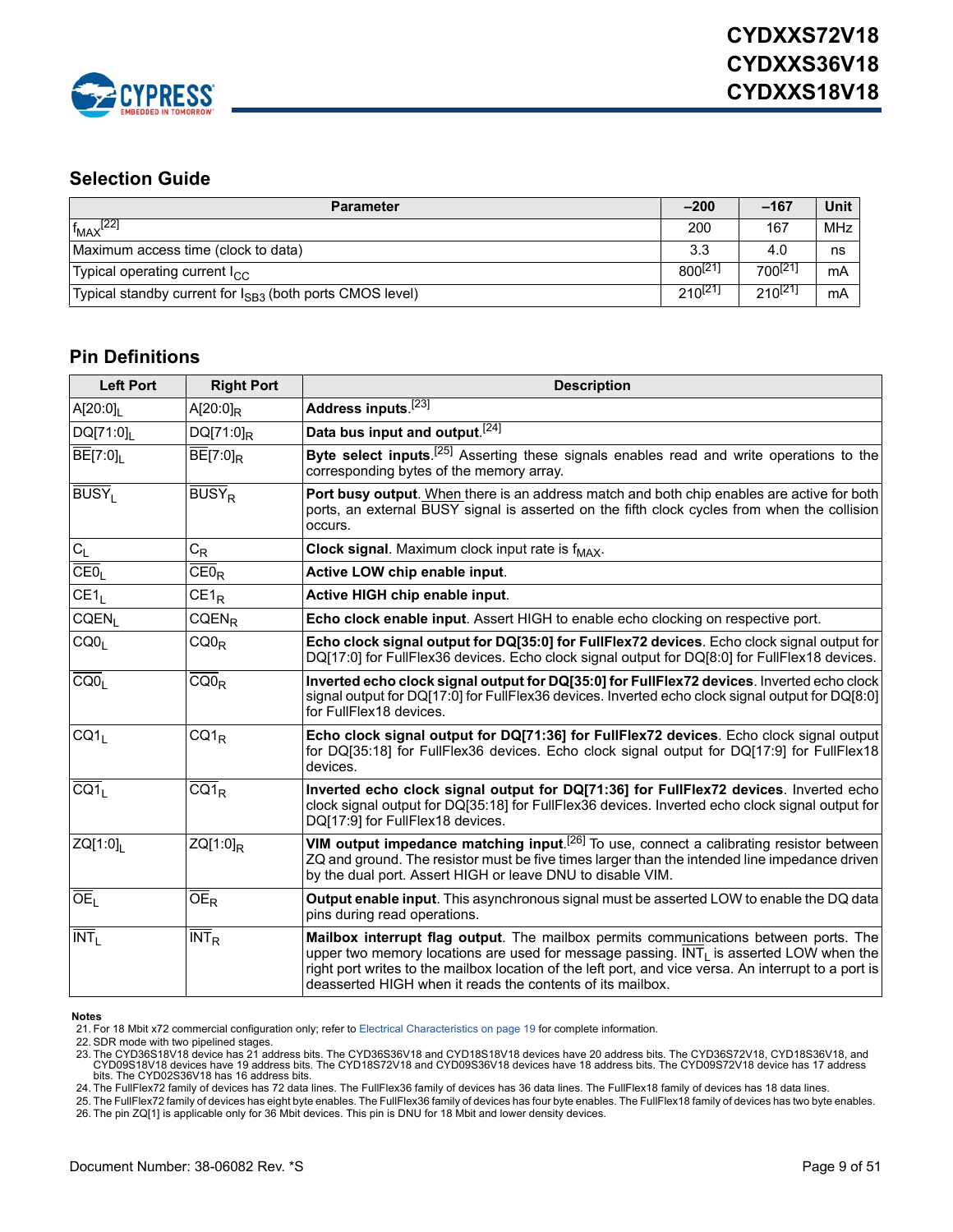

### **Pin Definitions** *(continued)*

| <b>Left Port</b>               | <b>Right Port</b>                                   | <b>Description</b>                                                                                                                                                                                                                                                              |
|--------------------------------|-----------------------------------------------------|---------------------------------------------------------------------------------------------------------------------------------------------------------------------------------------------------------------------------------------------------------------------------------|
| LowsPD <sub>L</sub>            | LowSPD <sub>R</sub>                                 | Port low speed select input. Assert this pin LOW to disable the DLL. In flow through mode,<br>this pin needs to be asserted low.                                                                                                                                                |
| PQRTSTD[1:0] <sub>L</sub> [27] | $P_{281}$ PORTSTD[1:0] <sub>R</sub> <sup>[27,</sup> | Port clock/Address/Control/Data/Echo clock/I/O standard select input. Assert these pins<br>LOW/LOW for LVTTL, LOW/HIGH for HSTL, HIGH/LOW for 2.5 V LVCMOS, and HIGH/HIGH<br>for 1.8 V LVCMOS, respectively. These pins are driven by VTTL referenced levels.                   |
| $R/\overline{W}_I$             | $R/\overline{W}_R$                                  | Read/Write enable input. Assert this pin LOW to write to, or HIGH to read from the dual port<br>memory array.                                                                                                                                                                   |
| $READV_1$                      | $\overline{\mathsf{READY}}$ <sub>R</sub>            | Port DLL ready output. This signal is asserted LOW when the DLL and variable impedance<br>matching circuits complete calibration. This is a wired OR capable output.                                                                                                            |
| $CNT/\overline{MSK}$           | $CNT/MSK_R$                                         | Port counter/Mask select input. Counter control input.                                                                                                                                                                                                                          |
| $\overline{ADS}_{I}$           | $\overline{ADS}_{R}$                                | Port counter address load strobe input. Counter control input.                                                                                                                                                                                                                  |
| CNTEN <sub>1</sub>             | $\overline{\text{CNTEN}}_{\text{R}}$                | Port counter enable input. Counter control input.                                                                                                                                                                                                                               |
| CNTRST <sub>I</sub>            | $\overline{\text{CNTRST}}_{\text{R}}$               | Port counter reset input. Counter control input.                                                                                                                                                                                                                                |
| $\overline{\text{CNTINT}}_1$   | $\overline{\text{CNTINT}}_{\text{R}}$               | Port counter interrupt output. This pin is asserted LOW one cycle before the unmasked<br>portion of the counter is incremented to all "1s".                                                                                                                                     |
| WRP <sub>1</sub>               | $WRP_R$                                             | <b>Port counter wrap input.</b> When the burst counter reaches the maximum count, on the next<br>counter increment WRP is set LOW to load the unmasked counter bits to 0. It is set HIGH to<br>load the counter with the value stored in the mirror register.                   |
| RET <sub>1</sub>               | $\overline{\mathsf{RET}}_{\mathsf{R}}$              | Port counter retransmit input. Assert this pin LOW to reload the initial address for repeated<br>access to the same segment of memory.                                                                                                                                          |
| $VREF_{L}^{[28]}$              | $VREF_{R}^{[28]}$                                   | Port external HSTL I/O reference input. This pin is left DNU when HSTL is not used.                                                                                                                                                                                             |
| <b>VDDIO</b> <sub>I</sub>      | <b>VDDIOR</b>                                       | Port data I/O power supply.                                                                                                                                                                                                                                                     |
| FTSEL <sub>1</sub>             | <b>FTSEL<sub>R</sub></b>                            | Port flow through mode select input. Assert this pin LOW to select flow through mode. Assert<br>this pin HIGH to select Pipelined mode.                                                                                                                                         |
| <b>MRST</b>                    |                                                     | Master reset input. MRST is an asynchronous input signal and affects both ports. Asserting<br>MRST LOW performs all of the reset functions as described in the text. A MRST operation is<br>required at power up. This pin is driven by a VDDIO <sub>I</sub> referenced signal. |
| <b>TMS</b>                     |                                                     | JTAG test mode select input. It controls the advance of JTAG TAP state machine. State<br>machine transitions occur on the rising edge of TCK. Operation for LVTTL or 2.5 V LVCMOS.                                                                                              |
| TDI                            |                                                     | <b>JTAG test data input</b> . Data on the TDI input is shifted serially into selected registers. Operation<br>for LVTTL or 2.5 V LVCMOS.                                                                                                                                        |
| <b>TRST</b>                    |                                                     | JTAG reset input. Operation for LVTTL or 2.5 V LVCMOS.                                                                                                                                                                                                                          |
| <b>TCK</b>                     |                                                     | JTAG test clock input. Operation for LVTTL or 2.5 V LVCMOS.                                                                                                                                                                                                                     |
| TDO                            |                                                     | <b>JTAG test data output</b> . TDO transitions occur on the falling edge of TCK. TDO is normally<br>tri-stated except when captured data is shifted out of the JTAG TAP. Operation for LVTTL or<br>2.5 V LVCMOS.                                                                |
| <b>VSS</b>                     |                                                     | Ground inputs.                                                                                                                                                                                                                                                                  |
| <b>VCORE</b>                   |                                                     | Device core power supply.                                                                                                                                                                                                                                                       |
| <b>VTTL</b>                    |                                                     | <b>LVTTL power supply.</b>                                                                                                                                                                                                                                                      |

**Notes**

<span id="page-9-0"></span>

<span id="page-9-1"></span>27. PORTSTD[1:0]<sub>L</sub> and PORTSTD[1:0]<sub>R</sub> have internal pull-down resistors.<br>28. HSTL support and the corresponding tests support has been removed from the device from WW1830. This change does not impact any other functional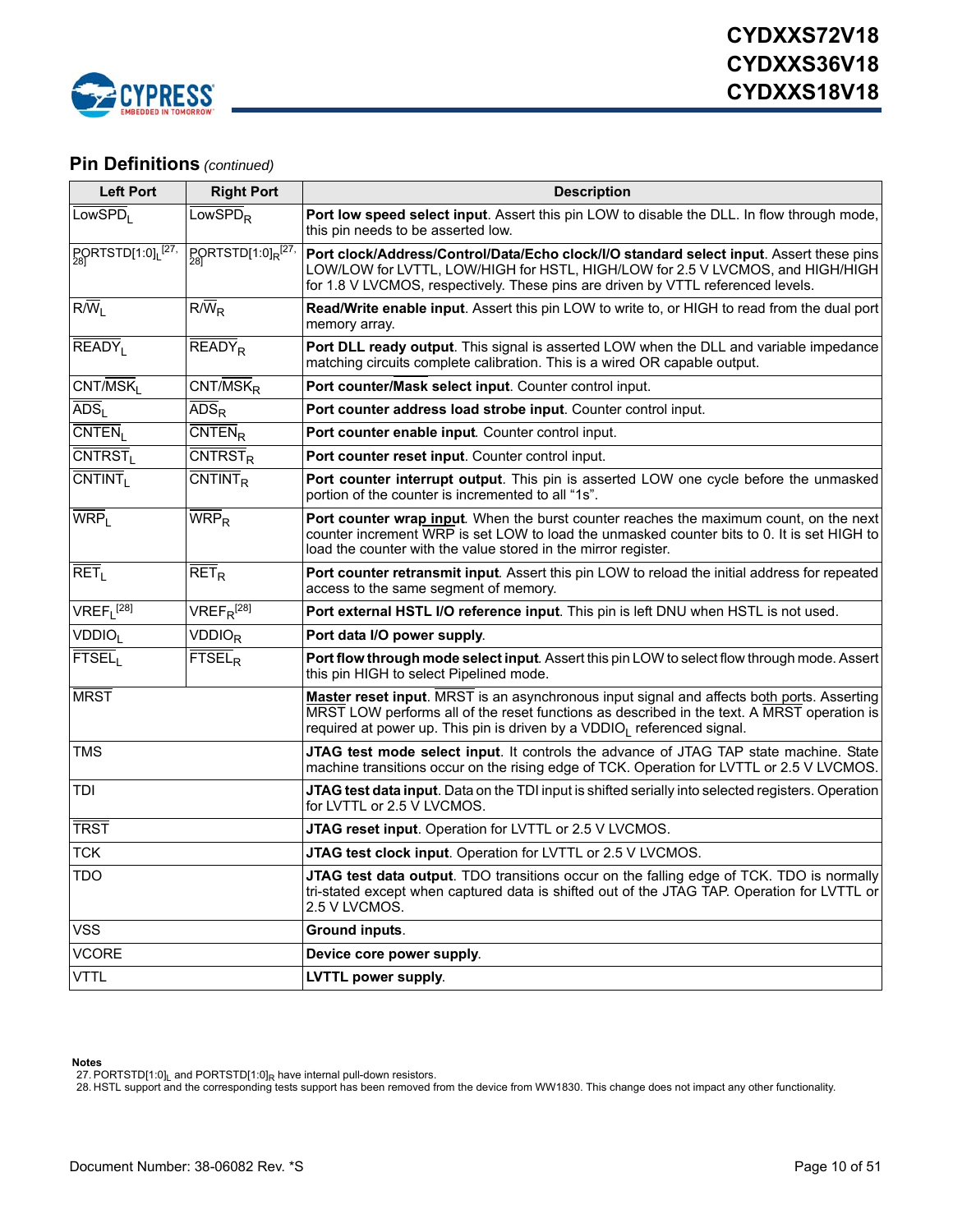

### **Functional Overview**

#### **Selectable I/O Standard**

The FullFlex device families offer the option to choose one of the four port standards for the device. Each port independently selects standards from single-ended HSTL class I, single-ended LVTTL, 2.5 V LVCMOS, or 1.8 V LVCMOS. The selection of the standard is determined by the PORTSTD pins for each port. These pins must be connected to an LVTTL power suppy. This determines the input clock, address, control, data, and Echo clock standard for each port as shown in [Table 1.](#page-10-0)

<span id="page-10-0"></span>

| <b>Table 1. Port Standard Selection</b> |  |  |
|-----------------------------------------|--|--|
|-----------------------------------------|--|--|

| PORTSTD1 | <b>PORTSTD0</b> | I/O Standard |
|----------|-----------------|--------------|
| VSS      | VSS             | I VTTI       |
| VSS      | VTTI            | HSTI         |
| VTTI     | VSS             | 2.5 V LVCMOS |
| VTTI     | VTTI            | 1.8 V LVCMOS |

#### **Clocking**

Separate clocks synchronize the operations on each port. Each port has one clock input C. In this mode, all the transactions on the address, control, and data are on the C rising edge. All transactions on the address, control, data input, output, and byte enables occur on the C rising edge.

#### **Table 2. Data Pin Assignment**

| <b>BE Pin Name</b> | Data Pin Name |
|--------------------|---------------|
| <b>BE[7]</b>       | DQ[71:63]     |
| $\overline{BE}[6]$ | DQ[62:54]     |
| $\overline{BE}[5]$ | DQ[53:45]     |
| $\overline{BE}[4]$ | DQ[44:36]     |
| $\overline{BE}[3]$ | DQ[35:27]     |
| $\overline{BE}[2]$ | DQ[26:18]     |
| <b>BE[1]</b>       | DQ[17:9]      |
| $\overline{BE}[0]$ | DQ[8:0]       |

#### **Selectable Pipelined or Flow through Mode**

To meet data rate and throughput requirements, the FullFlex families offer selectable pipelined or flow through mode. Echo clocks are not supported in flow through mode and the DLL must be disabled.

Flow through mode is selected by the FTSEL pin. Strapping this pin HIGH selects pipelined mode. Strapping this pin LOW selects flow through mode.

#### **DLL**

The FullFlex familes of devices have an on-chip DLL. Enabling the DLL reduces the clock to data valid  $(t_{CD})$  time enabling more setup time for the receiving device. In flow through mode, the DLL must be disabled. This is selectable by strapping LowSPD low.

Whenever the operating frequency is altered beyond the Clock Input Cycle to Cycle Jitter specification, reset the DLL, followed by 1024 clocks before any valid operation.

LowSPD pins are used to reset the DLLs for a single port independent of all other circuitry. MRST is used to reset all DLLs on the chip. For more information on DLL lock and reset time, see [Master Reset on page 18](#page-17-0).

#### **Echo Clocking**

As the speed of data increases, on-board delays caused by parasitics make it extremely difficult to provide accurate clock trees. To counter this problem, the FullFlex families incorporate Echo Clocks. Echo Clocks are enabled on a per port basis. The dual port receives input clocks that are used to clock in the address and control signals for a read operation. The dual port retransmits the input clocks relative to the data output. The buffered clocks are provided on the CQ1/CQ1 and CQ0/CQ0 outputs. Each port has a pair of Echo clocks. Each clock is associated with half the data bits. The output clock matches the corresponding ports I/O configuration.

To enable echo clock outputs, tie CQEN HIGH. To disable echo clock outputs, tie CQEN LOW.



#### **Figure 6. SDR Echo Clock Delay**

#### **Deterministic Access Control**

Deterministic Access Control is provided for ease of design. The circuitry detects when both ports access the same location and provides an external BUSY flag to the port on which data is corrupted. The collision detection logic saves the address in conflict (Busy Address) to a readable register. In the case of multiple collisions, the first busy address is written to the busy address register.

If both ports access the same location at the same time and only one port is doing a write, if  $t_{\text{CCS}}$  is met, then the data written to and read from the address is valid data. For example, if the right port is reading and the left port is writing and the left ports clock meets  $t_{\text{CCS}}$ , then the data read from the address by the right port is the old data. In the same case, if the right ports clock meets  $t<sub>CCS</sub>$ , then the data read out of the address from the right port is the new data. In the above case, if  $t_{\text{CCS}}$  is violated by the either ports clock with respect to the other port and the right port gets the external BUSY flag, the data from the right port is corrupted. [Table 3 on page 12](#page-11-0) shows the  $t_{CCS}$  timing that must be met to guarantee the data.

[Table 4 on page 12](#page-11-1) shows that, in the case of the left port writing and the right port reading, when an external BUSY flag is asserted on the right port, the data read out of the device is not guaranteed.

The value in the busy address register is read back to the address lines. The required input control signals for this function are shown in [Table 7 on page 14](#page-13-0). The value in the busy address register is read out to the address lines  $t_{CA}$  after the same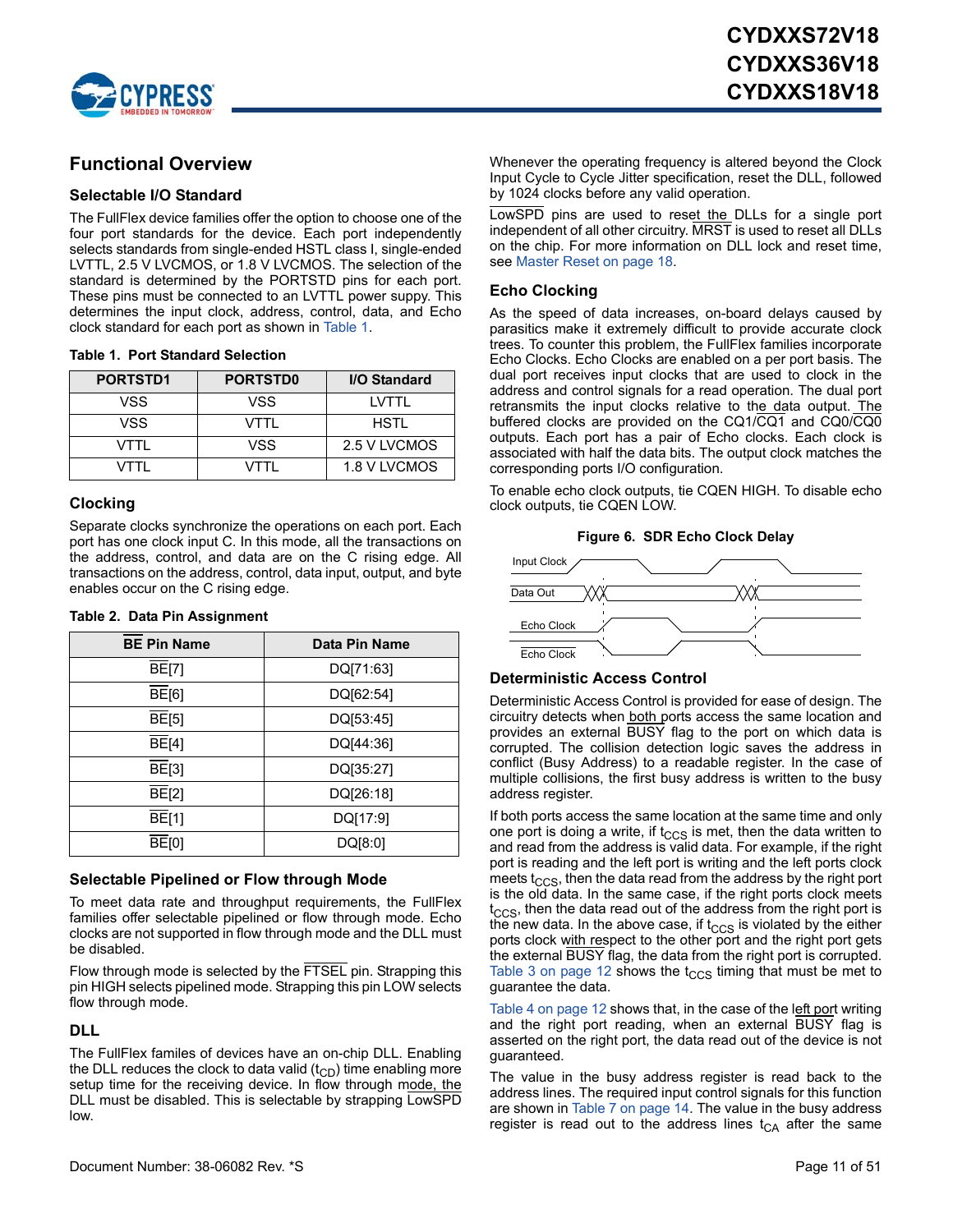

amount of latency as a data read operation. After an initial address match, the BUSY flag is asserted and the address under contention is saved in the busy address register. All the following address matches enable to generate the BUSY flag. However, none of the addresses are saved into the busy address register. When a busy readback is performed, the address of the first match that happens at least two clocks cycles after the busy readback is saved into the busy address register.

#### <span id="page-11-0"></span>**Table 3. t<sub>CCS</sub> Timing for All Operating Modes**

| Port A - Early Arriving Port   Port B - Late Arriving Port   tccs |                    |             |                                                                         |    |
|-------------------------------------------------------------------|--------------------|-------------|-------------------------------------------------------------------------|----|
| <b>Mode</b>                                                       | <b>Active Edge</b> | <b>Mode</b> | Active Edge   C Rise to Opposite C Rise Setup Time for Non Corrupt Data |    |
| SDR                                                               |                    | <b>SDR</b>  | $t_{\rm CYC(min)}$ – 0.5                                                | ns |

| <b>Left Port</b> | <b>Right Port</b> | <b>Left Clock</b>    | <b>Right Clock</b>        | <b>BUSY</b> <sub>I</sub> | <b>BUSY<sub>R</sub></b> | <b>Description</b>           |
|------------------|-------------------|----------------------|---------------------------|--------------------------|-------------------------|------------------------------|
| Read             | Read              | X                    | X                         | H                        | H.                      | No collision                 |
| Write            | Read              | $> t_{\text{CCS}}$   | 0                         | H                        | H                       | Read OLD data                |
|                  |                   | 0                    | $> t_{\text{CCS}}$        | H                        | H                       | Read NEW data                |
|                  |                   | $<$ t <sub>CCS</sub> | 0                         | H                        | H                       | Read OLD data                |
|                  |                   |                      |                           | H                        | L                       | Data not guaranteed          |
|                  |                   | $\mathbf 0$          | $<$ t <sub>ccs</sub>      | H                        | H                       | Read NEW data                |
|                  |                   |                      |                           | H                        | L                       | Data Not guaranteed          |
| Read             | Write             | $> t_{\text{CCS}}$   | $\mathbf 0$               | H                        | H                       | Read NEW data                |
|                  |                   | 0                    | $> t_{\text{CCS}}$        | H                        | H                       | Read OLD data                |
|                  |                   | $<$ t <sub>ccs</sub> | 0                         | H                        | H                       | Read NEW data                |
|                  |                   |                      |                           | L                        | H                       | Data Not guaranteed          |
|                  |                   | $\mathbf 0$          | $<$ t <sub>CCS</sub>      | H                        | H                       | Read OLD data                |
|                  |                   |                      |                           |                          | H                       | Data not guaranteed          |
| Write            | Write             | $\mathbf 0$          | $>-t_{CCS}$ & < $t_{CCS}$ | L                        | L                       | Array data corrupted         |
|                  |                   | $\mathbf{0}$         | $> t_{\text{CCS}}$        | L                        | H                       | Array stores right port data |
|                  |                   | $> t_{\text{CCS}}$   | 0                         | H                        | L                       | Array stores left port data  |

#### <span id="page-11-1"></span>**Table 4. Deterministic Access Control Logic**

### **Variable Impedance Matching**

Each port contains a variable impedance matching circuit to set the impedance of the I/O driver to match the impedance of the on-board traces. The impedance is set for all outputs except JTAG and is done by port. To take advantage of the VIM feature, connect a calibrating resistor (RQ) that is five times the value of<br>the intended line impedance from the ZQ<sub>[1:0]</sub><sup>[[29\]](#page-11-2)</sup> pin to V<sub>SS</sub>. The output impedance is then adjusted to account for drifts in supply voltage and temperature every 1024 clock cycles. If a port's clock is suspended, the VIM circuit retains its last setting until the clock is restarted. On restart, it then resumes periodic adjustment. In the case of a significant change in device temperature or supply voltage, recalibration happens every 1024 clock cycles. A master reset initializes the VIM circuitry. [Table 5](#page-11-3) shows the VIM parameters and [Table 6](#page-11-4) describes the VIM operation modes.

To disable VIM, connect the ZQ pin to VDDIO of the relative supply for the I/Os before a Master Reset.

#### <span id="page-11-3"></span>**Table 5. Variable Impedance Matching Parameters**

| <b>Parameter</b> | Min | Max  | Unit   | <b>Tolerance</b> |
|------------------|-----|------|--------|------------------|
| <b>RQ</b> value  | 100 | 275  | Ω      | ±2%              |
| Output impedance | 20  | 55   | Ω      | ±15%             |
| Reset time       |     | 1024 | Cycles |                  |
| Update time      |     | 1024 | Cycles |                  |

<span id="page-11-4"></span>**Table 6. Variable Impedance Matching Operation**

| <b>RQ Connection</b> | <b>Output Configuration</b>                                                       |
|----------------------|-----------------------------------------------------------------------------------|
|                      | 100 Ω–275 Ω to $V_{SS}$ Output driver impedance = RQ/5 ± 15%<br>at Vout = VDDIO/2 |
| <b>ZQ to VDDIO</b>   | VIM disabled. Rout < 20 $\Omega$ at Vout =<br>VDDIO/2                             |

#### **Note**

<span id="page-11-2"></span>29. The pin ZQ[1] is applicable only for 36 Mbit devices. This pin is DNU for 18 Mbit and lower density devices.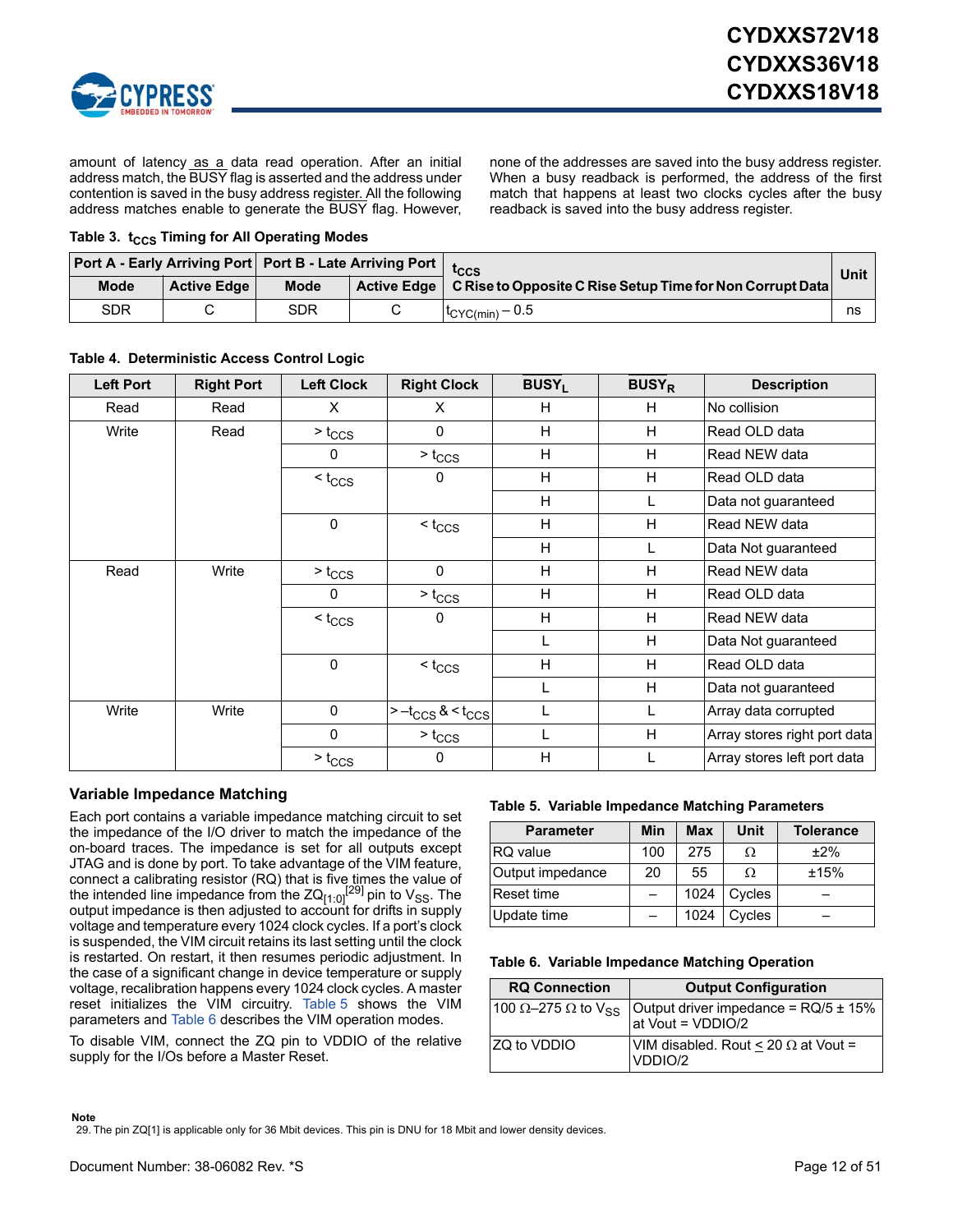

### **Address Counter and Mask Register Operations** [\[30](#page-12-0)]

Each port of the FullFlex family contains a programmable burst address counter. The burst counter contains four registers: a counter register, a mask register, a mirror register, and a busy address register.

The **counter register** contains the address used to access the RAM array. It is changed only by the master reset (MRST), counter reset, counter load, retransmit, and counter increment operations.

The **mask register** value affects the counter increment and counter reset operations by preventing the corresponding bits of the counter register from changing. It also affects the counter interrupt output (CNTINT). The mask register is only changed by mask reset, mask load, and MRST. The mask load operation loads the value of the address bus into the mask register. The mask register defines the counting range of the counter register. The mask register is divided into two or three consecutive regions. Zero or more 0s define the masked region and one or more 1s define the unmasked portion of the counter register. The counter register may be divided up to three regions. The region containing the least significant bits must be no more than two 0s. Bits one and zero may be 10 respectively, masking the least significant counter bit and causing the counter to increment by two instead of one. If bits one and zero are 00, the two least significant bits are masked and the counter increments by four instead of one. For example, in the case of a 256 K  $\times$  72 configuration, a mask register value of 003FC divides the mask register into three regions. With bit 0 being the least significant bit and bit 17 being the most significant bit, the two least significant bits are masked, the next eight bits are unmasked, and the remaining bits are masked.

The **mirror register** reloads a counter register on retransmit operations (see [Retransmit on page 15\)](#page-14-0) and wrap functions (see [Counter Interrupt on page 15](#page-14-1) below). The last value loaded into the counter register is stored in the mirror register. The mirror register is only changed by master reset (MRST), counter reset, and counter load.

[Table 7 on page 14](#page-13-0) summarizes the operations of these registers and the required input control signals. All signals except MRST are synchronized to the ports clock.

### **Counter Load Operation** [\[30](#page-12-0)]

For both non-burst and burst read or write accesses, the external address is loaded through counter load operation as shown in [Table 7 on page 14](#page-13-0). The address counter and mirror registers are loaded with the address value presented on the address lines. This value ranges from 0 to 1FFFFF.

#### **Mask Load Operation** [\[30](#page-12-0)]

The mask register is loaded with the address value presented on the address bus. This value ranges from 0 to 1FFFFF though not all values permit correct increment operations. Permitted values are in the form of  $2^{n}-1$ ,  $2^{n}-2$ , or  $2^{n}-4$ . The counter register is only segmented up to three regions. From the most significant bit to the least significant bit, permitted values have zero or more 0s, one or more 1s, and the least significant two bits are 11, 10, or 00. Thus 1FFFFE, 07FFFF, and 003FFC are permitted values but 02FFFF, 003FFA, and 07FFE4 are not.

#### **Counter Readback Operation**

The internal value of the counter register is read out on the address lines. The address is valid  $t_{CA}$  after the selected number of latency cycles configured by FTSEL. The data bus (DQ) is tri-stated on the cycle that the address is presented on the address lines. [Figure 7 on page 16](#page-15-0) shows a block diagram of this logic.

#### **Mask Readback Operation**

The internal value of the mask register is read out on the address lines. The address is valid  $t_{CA}$  after the selected number of latency cycles configured by FTSEL. The data bus (DQ) is tri-stated on the cycle that the address is presented on the address lines. [Figure 7 on page 16](#page-15-0) shows a block diagram of the operation.

#### **Counter Reset Operation**

All unmasked bits of the counter and mirror registers are reset to '0'. All masked bits remain unchanged. A mask reset followed by a counter reset resets the counter and mirror registers to 00000.

#### **Mask Reset Operation**

The mask register is reset to all 1s, that unmasks every bit of the burst counter.

**Note**

<span id="page-12-0"></span><sup>30.</sup> The CYD36S18V18 device has 21 address bits. The CYD36S36V18 and CYD18S18V18 devices have 20 address bits. The CYD36S72V18, CYD18S36V18, and<br>.CYD09S18V18 devices have 19 address bits. The CYD18S72V18 and CYD09S36V18 dev The CYD02S36V18 has 16 address bits.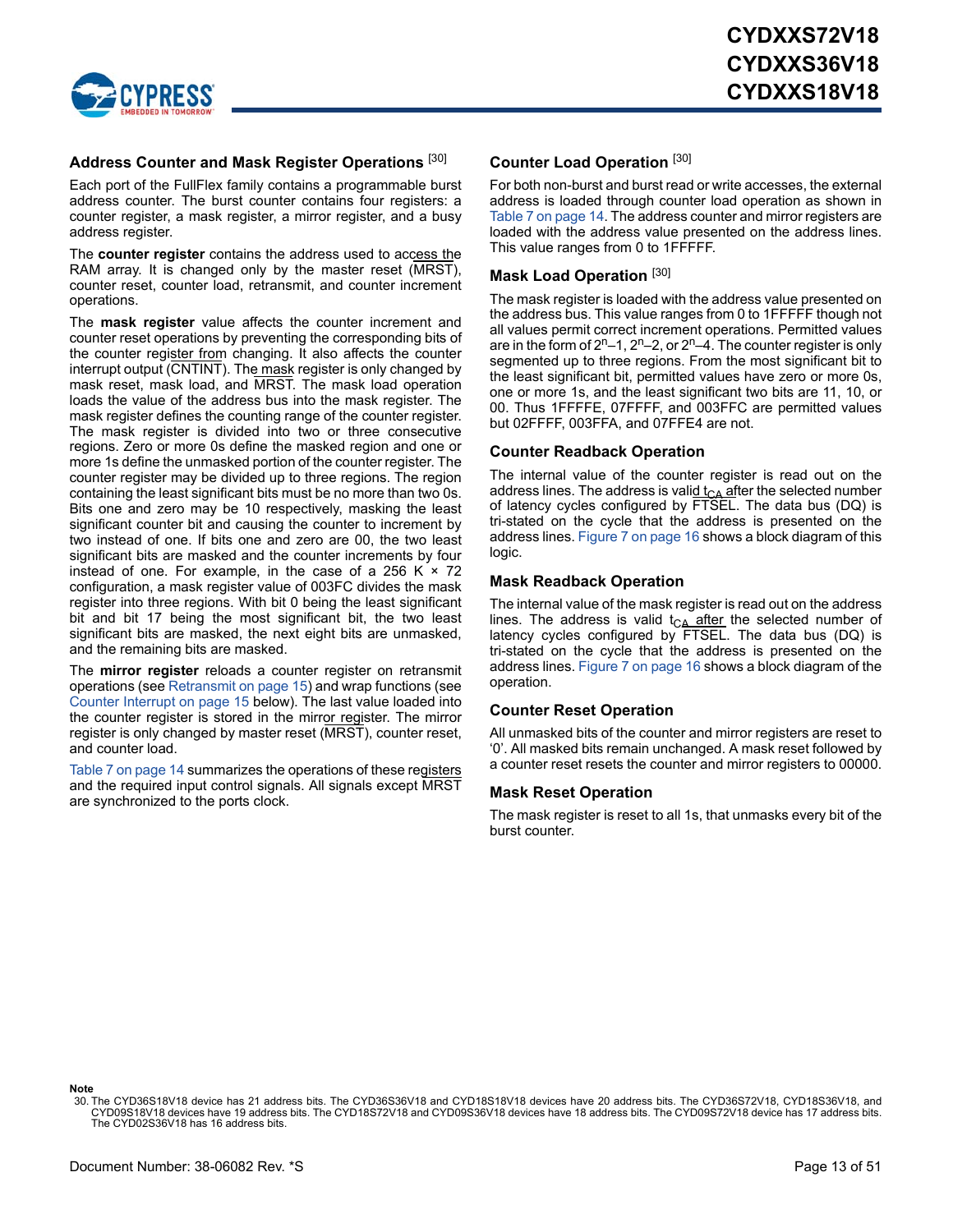

#### <span id="page-13-0"></span>**Table 7. Burst Counter and Mask Register Control Operations**

The burst counter and mask register control operation for any port follows. [\[31](#page-13-1), [32](#page-13-2)]

| $\mathbf c$              | <b>MRST</b> |   | CNTRST CNT/MSK CNTEN ADS |   |                | <b>RET</b>     | <b>Operation</b>                      | <b>Description</b>                                                                                                  |
|--------------------------|-------------|---|--------------------------|---|----------------|----------------|---------------------------------------|---------------------------------------------------------------------------------------------------------------------|
| X                        | L           | X | X                        | X | X              | X              | Master reset                          | Reset address counter to all 0s, mask<br>register to all 1s, and busy address to all 0s.                            |
| $\overline{\phantom{a}}$ | H           | L | H                        | X | X              | $\times$       | Counter reset                         | Reset counter and mirror unmasked portion<br>to all 0s.                                                             |
|                          | H           | L | L                        | X | $\pmb{\times}$ | X              | Mask reset                            | Reset mask register to all 1s.                                                                                      |
|                          | H           | H | H                        | L | L              | X              | Counter<br>load<br>load for non-burst | for Load burst counter and mirror with external<br>burst/external address address value presented on address lines. |
| $\overline{\phantom{a}}$ | H           | H | L                        | L | L              | X              | Mask load                             | Load mask register with value presented on<br>the address lines.                                                    |
| ᅩ                        | H           | H | H                        | L | H              | L              | Retransmit                            | Load counter with value in the mirror register.                                                                     |
| $\overline{\phantom{a}}$ | H           | H | H                        | L | H              | H              | Counter increment                     | Internally increment address counter value.                                                                         |
| $\overline{\phantom{a}}$ | H           | H | H                        | Η | H              | $\mathsf{H}$   | Counter hold                          | Constantly hold the address value for<br>multiple clock cycles.                                                     |
| $\overline{\phantom{0}}$ | H           | H | H                        | H | L              | H              | Counter readback                      | Read out counter internal value on address<br>lines.                                                                |
| $\overline{\phantom{a}}$ | H           | H | L                        | H | L              | H              | Mask readback                         | Read out mask register value on address<br>lines.                                                                   |
| $\overline{\phantom{a}}$ | H           | H | L                        | H | H              | Г              |                                       | Busy address readback Read out first busy address after last busy<br>address readback.                              |
| $\overline{\phantom{0}}$ | H           | H | L                        | L | H              | $\pmb{\times}$ | Reserved                              |                                                                                                                     |
| $\overline{\phantom{a}}$ | H           | H | L                        | H | L              | L              | Reserved                              |                                                                                                                     |
| ──                       | H           | H | L                        | H | H              | H              | Reserved                              |                                                                                                                     |
| ┙                        | H           | H | H                        | H | L              | L              | Reserved                              |                                                                                                                     |
|                          | H           | Н | Н                        | н | H              | L              | Reserved                              |                                                                                                                     |

<span id="page-13-1"></span>**Notes** 31. "X" = Don't Care, "H" = HIGH, "L" = LOW.

<span id="page-13-2"></span><sup>32.</sup> Counter operation and mask register operation is independent of chip enables.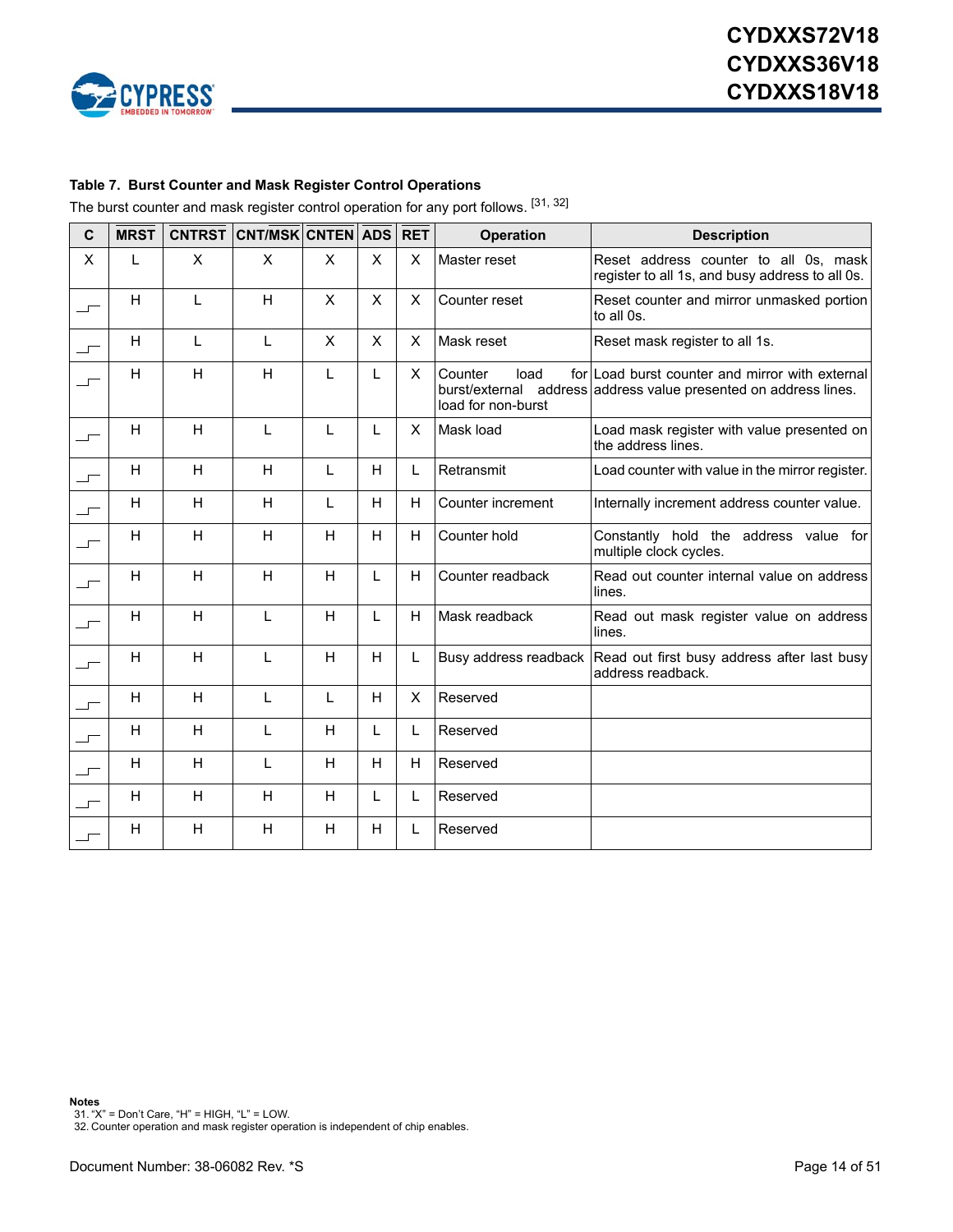

### **Increment Operation**[\[33](#page-14-2)]

After the address counter is initially loaded with an external address, the counter can internally increment the address value and address the entire memory array. Only the unmasked bits of the counter register are incremented. For a counter bit to change, the corresponding bit in the mask register must be 1. If the two least significant bits of the mask register are 11, the burst counter increments by one. If the two least significant bits are 10, the burst counter increments by two, and if they are 00, the burst counter increments by four. If all unmasked counter bits are incremented to 1 and WRP is deasserted, the next increment l wraps the counter back to the initially loaded value. The cycle before the increment that results in all unmasked counter bits to become 1s, a counter interrupt flag (CNTINT) is asserted if the counter is incremented again. This increment causes the counter to reach its maximum value and the next increment returns the counter register to its initial value that was stored in the mirror register if WRP is deasserted. If WRP is asserted, the unmasked portion of the counter is filled with 0 instead. The example shown in [Figure 8 on page 17](#page-16-1) shows an example of the CYDD36S18V18 device with the mask register loaded with a mask value of 00007F unmasking the seven least significant bits. Setting the mask register to this value enables the counter to access the entire memory space. The address counter is then loaded with an initial value of 000005 assuming WRP is deasserted. The masked bits, the seventh address through the twenty-first address, do not increment in an increment operation. The counter address starts at address 000005 and increments its internal address value until it reaches the mask register value of 00007F. The counter wraps around the memory block to location 000005 at the next count. CNTINT is issued when the counter reaches the maximum –1 count.

#### **Hold Operation**

The value of all three registers is constantly maintained unchanged for an unlimited number of clock cycles. This operation is useful in applications where wait states are needed or when address is available a few cycles ahead of data in a shared bus interface.

#### <span id="page-14-0"></span>**Retransmit**

Retransmit enables repeated access to the same block of memory without the need to reload the initial address. An internal mirror register stores the address counter value last loaded. While RET is asserted low, the counter continues to wrap back to the value in the mirror register independent of the state of WRP.

#### <span id="page-14-1"></span>**Counter Interrupt**

The counter interrupt (CNTINT) is asserted LOW one clock cycle before an increment operation that results in the unmasked portion of the counter register being all 1s. It is deasserted by counter reset, counter load, counter increment, mask reset, mask load, and MRST.

#### **Counting by Two**

When the two least significant bits of the mask register are 10, the counter increments by two.

#### **Counting by Four**

When the two least significant bits of the mask register are 00, the counter increments by four.

#### **Mailbox Interrupts**

Use the upper two memory locations for message passing and permit communications between ports. [Table 8 on page 17](#page-16-0) shows the interrupt operation for both ports. The highest memory location is the mailbox for the right port and the maximum address – 1 is the mailbox for the left port.

When one port writes to the other port's mailbox, the INT flag of the port that the mailbox belongs to is asserted LOW. The INT flag remains asserted until the mailbox location is read by the other port. When a port reads its mailbox, the INT flag is deasserted high after one cycle of latency with respect to the input clock of the port to which the mailbox belongs and is independent of OE.

As shown in [Table 8 on page 17](#page-16-0), to set the  $INT_R$  flag, a write operation by the left port to address 1FFFFF asserts  $INT_R$  LOW. A valid read of the 1FFFFF location by the right port resets  $INT<sub>R</sub>$ HIGH after one cycle of latency with respect to the right port's clock. You must activate at least one byte enable to set or reset the mailbox interrupt.

#### **Note**

<span id="page-14-2"></span><sup>33.</sup> The CYD36S18V18 device has 21 address bits. The CYD36S36V18 and CYD18S18V18 devices have 20 address bits. The CYD36S72V18, CYD18S36V18, and<br>.CYD09S18V18 devices have 19 address bits. The CYD18S72V18 and CYD09S36V18 dev The CYD02S36V18 has 16 address bits.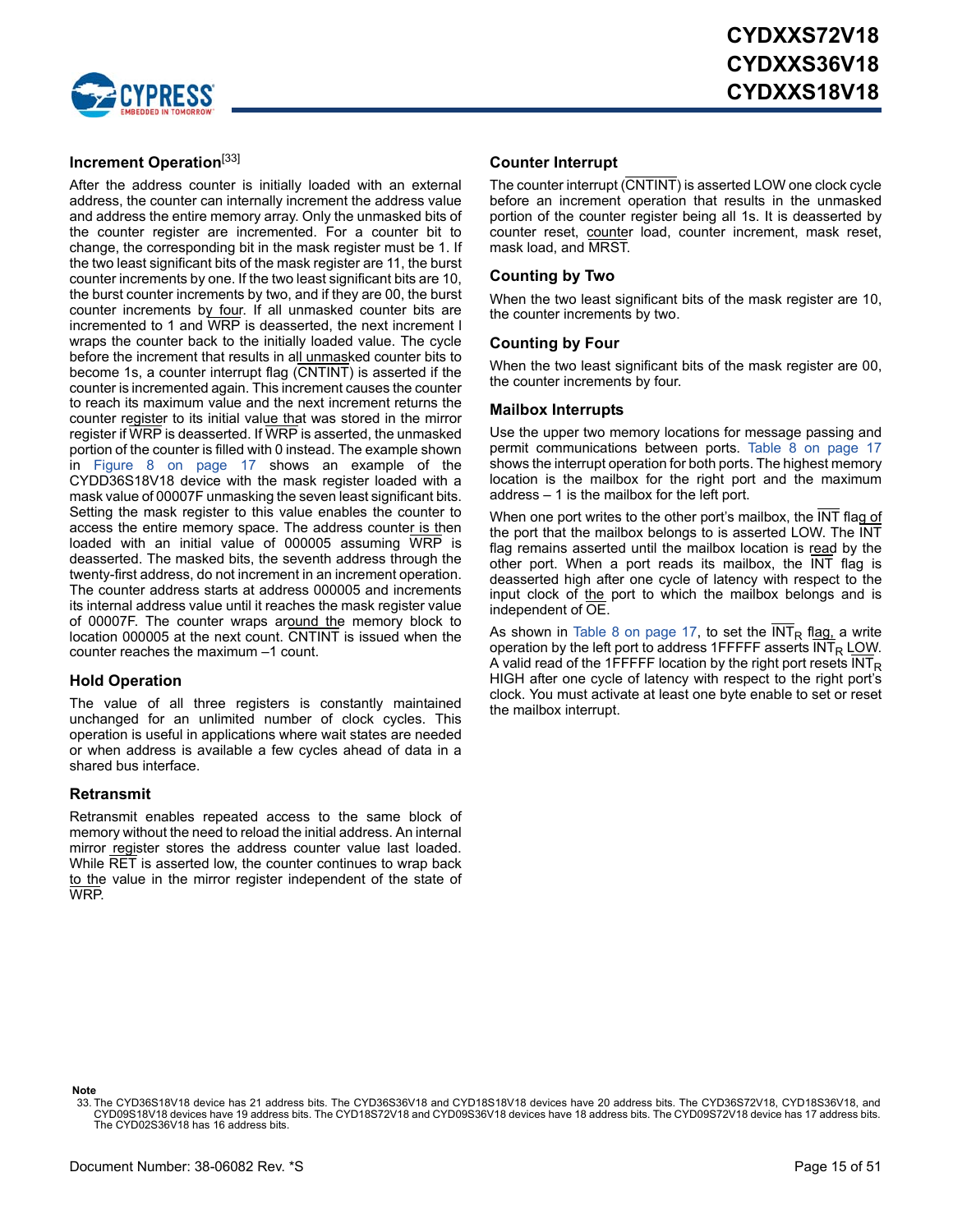

<span id="page-15-0"></span>[Figure 7](#page-15-0) shows the counter, mask, and mirror logic block diagram. [\[34](#page-15-1)]



**Figure 7. Counter, Mask, and Mirror Logic Block Diagram**

#### **Note**

<span id="page-15-1"></span>34. The CYD36S18V18 device has 21 address bits. The CYD36S36V18 and CYD18S18V18 devices have 20 address bits. The CYD36S72V18, CYD18S36V18, and CYD18S18V18 devices have 18 address bits. The CYD09S72V18 and CYD09S36V18 devi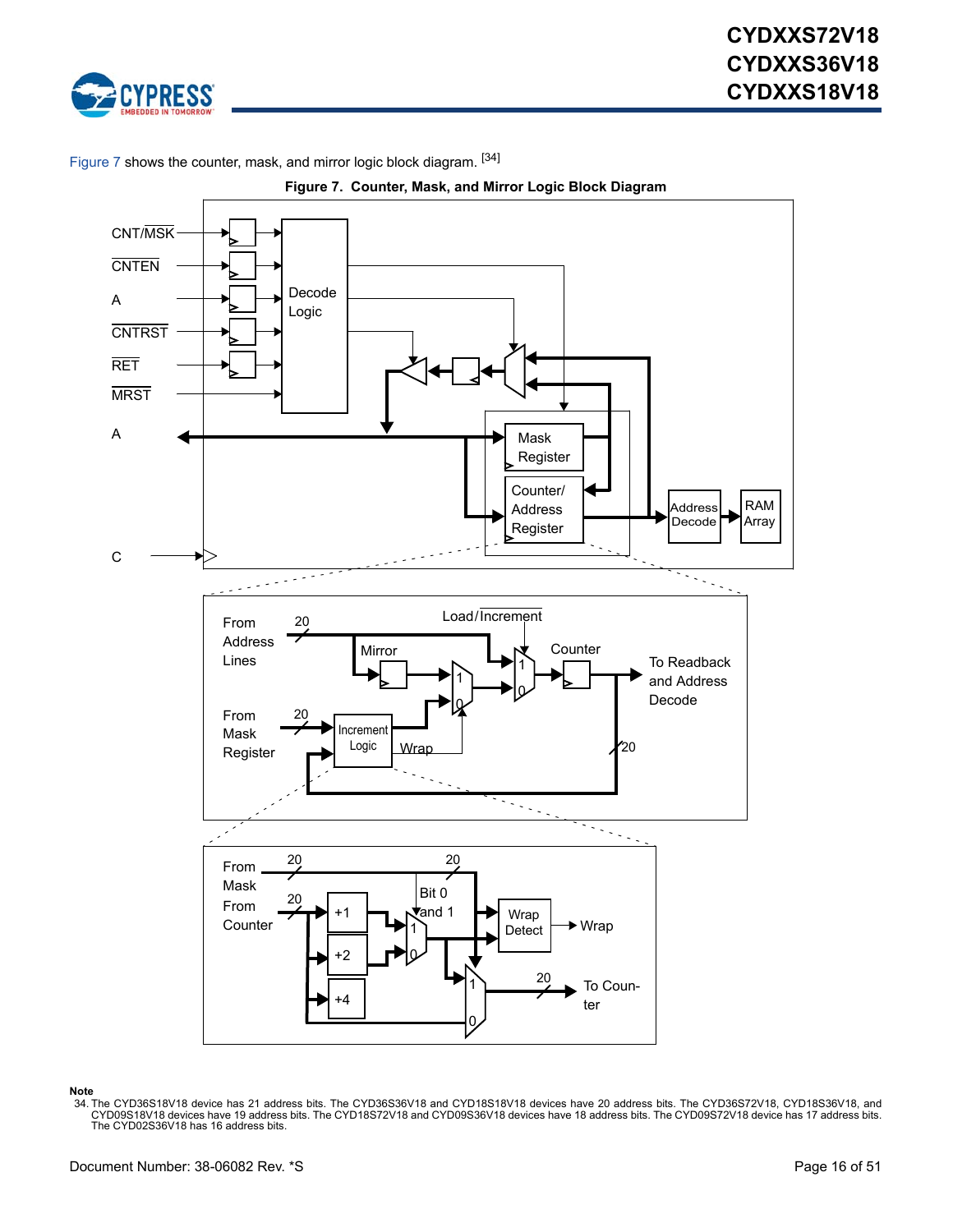

<span id="page-16-1"></span>[Figure 8](#page-16-1) shows the programmable counter-mask operation with WRP deasserted. [[38,](#page-16-3) [40\]](#page-16-4)





#### <span id="page-16-0"></span>**Table 8. Interrupt Operation Example**

[Table 8](#page-16-0) shows the interrupt operation example. [[35,](#page-16-5) [36,](#page-16-6) [37,](#page-16-7) [39](#page-16-2), [40](#page-16-4)]

|                                   | <b>Left Port</b> |                                                     |               |   |                  | <b>Right Port</b> |                    |                  |  |
|-----------------------------------|------------------|-----------------------------------------------------|---------------|---|------------------|-------------------|--------------------|------------------|--|
| <b>Function</b>                   | R/W <sub>1</sub> | INT <sub>1</sub><br>CE <sub>L</sub><br>$A_{0L-20L}$ |               |   | R/W <sub>P</sub> | $CE_R$            | $A_{0R-20R}$       | INT <sub>R</sub> |  |
| Set Right INT <sub>R</sub> Flag   |                  |                                                     | Max Address   |   |                  | x                 |                    |                  |  |
| Reset Right INT <sub>R</sub> Flag |                  | x                                                   |               |   | н                |                   | <b>Max Address</b> | н                |  |
| Set Left INT <sub>I</sub> Flag    |                  | X                                                   |               |   |                  |                   | Max Address-1      | $\check{ }$      |  |
| Reset Left INT <sub>I</sub> Flag  |                  |                                                     | Max Address-1 | H |                  | X                 |                    | $\check{ }$      |  |

- <span id="page-16-5"></span>Note<u>s</u><br>35. CE is internal signal. CE = LOW if CE<sub>0</sub> = LOW and CE<sub>1</sub> = HIGH. For a single read operation, CE only needs to be asserted once at the rising edge of the C and is<br><u>deasserted after that. Data is out after the </u>
- <span id="page-16-7"></span><span id="page-16-6"></span>
- 37. At least one of BE0, BE1, BE2, BE3, BE4, BE5, BE6, or BE7 must be LOW. 38. The "X" in this diagram represents the counter's upper bits.
- <span id="page-16-3"></span><span id="page-16-2"></span>
- 39. "X" = Don't Care, "H" = HIGH, "L" = LOW.

<span id="page-16-4"></span>40. The CYD36S18V18 device has 21 address bits. The CYD36S36V18 and CYD18S18V18 devices have 20 address bits. The CYD36S72V18, CYD18S36V18, and<br>. CYD09S18V18 devices have 19 address bits. The CYD18S72V18 and CYD09S36V18 de The CYD02S36V18 has 16 address bits.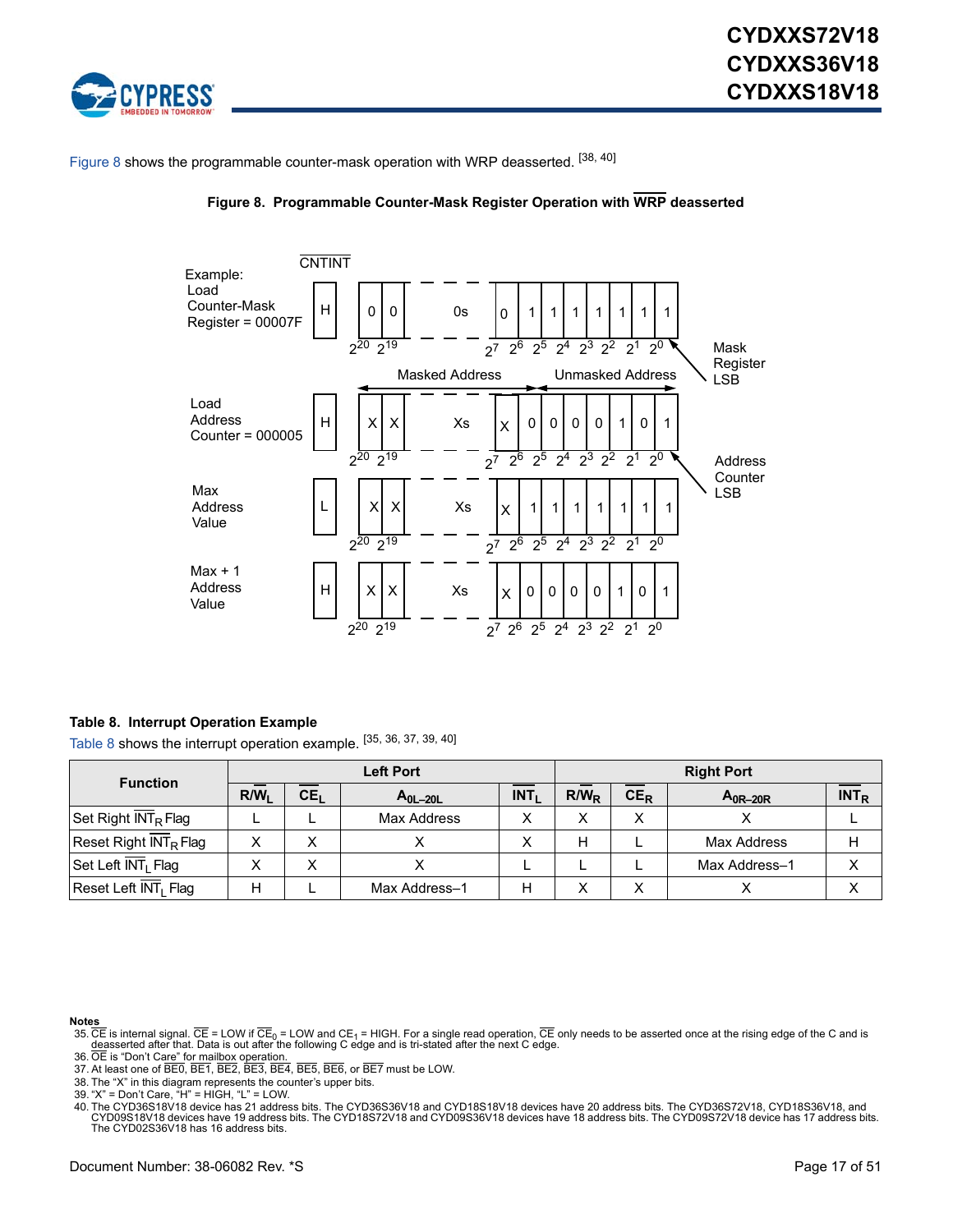

### <span id="page-17-0"></span>**Master Reset**

The Full**Flex** family of Dual Ports undergoes a complete reset when  $\overline{\text{MRST}}$  is asserted. MRST must be driven by VDDIO<sub>1</sub> referenced levels. The MRST is asserted asynchronously to the clocks and must remain asserted for at least  $t_{RS}$ . When asserted MRST deasserts READY, initializes the internal burst counters, internal mirror registers, and internal busy addresses to zero. It also initializes the internal mask register to all 1s. All mailbox interrupts (INT), busy address outputs (BUSY), and burst counter interrupts (CNTINT) are deasserted upon master reset. Additionally, do not release MRST until all power supplies including VREF are fully ramped and all port clocks and mode select inputs (LOWSPD, ZQ, CQEN, FTSEL, and PORTSTD) are valid and stable. This begins calibration of the DLL and VIM circuits. READY is asserted within 1024 clock cycles. READY is a wired OR capable output with a strong pull up and weak pull down. Up to four outputs may be connected together. For faster pull down of the signal, connect a 250 Ohm resistor to VSS. If the DLL and VIM circuits are disabled for a port, the port is operational within five clock cycles. However, the READY is asserted within 160 clock cycles.

### **IEEE 1149.1 Serial Boundary Scan (JTAG)**

The FullFlex families incorporate an IEEE 1149.1 serial boundary scan test access port (TAP). The TAP operates using JEDEC-standard 3.3 V or 2.5 V I/O logic levels depending on the VTTL power supply. It is composed of four input connections and one output connection required by the test logic defined by the standard.

| Configuration     | Value           |
|-------------------|-----------------|
| $512K \times 72$  | 0C026069h (× 2) |
| $1024K \times 36$ | 0C023069h       |
| $2048K \times 18$ | 0C024069h       |
| $256K \times 72$  | 0C025069h       |
| $512K \times 36$  | 0C026069h       |
| $1024K \times 18$ | 0C027069h       |
| $128K \times 72$  | 0C028069h       |
| $256K \times 36$  | 0C029069h       |
| $512K \times 18$  | 0C02A069h       |
| $64K \times 36$   | 0C030069h       |
|                   |                 |

#### **Table 9. JTAG IDCODE Register Definitions**

#### **Table 10. Scan Registers Sizes**

| <b>Register Name</b> | <b>Bit Size</b> |
|----------------------|-----------------|
| Instruction          |                 |
| <b>Bypass</b>        |                 |
| Identification       | 32              |
| <b>Boundary Scan</b> | $n^{41}$        |

<span id="page-17-1"></span>

| <b>Instruction</b> | Code               | <b>Description</b>                                                                                        |
|--------------------|--------------------|-----------------------------------------------------------------------------------------------------------|
| <b>IEXTEST</b>     | 0000               | Captures the input and output ring contents. Places the BSR between the TDI and TDO.                      |
| <b>BYPASS</b>      | 1111               | Places the BYR between TDI and TDO.                                                                       |
| <b>IDCODE</b>      | 1011               | Loads the IDR with the vendor ID code and places the register between TDI and TDO.                        |
| <b>HIGHZ</b>       | 0111               | Places BYR between TDI and TDO. Forces all FullFlex72 and FullFlex36 output drivers to a<br>High Z state. |
| <b>CLAMP</b>       | 0100               | Controls boundary to 1 or 0. Places BYR between TDI and TDO.                                              |
| SAMPLE/PRELOAD     | 1000               | Captures the input and output ring contents. Places BSR between TDI and TDO.                              |
| RESERVED           | All other<br>codes | Other combinations are reserved. Do not use other than the mentioned combinations.                        |

#### **Table 11. Instruction Identification Codes**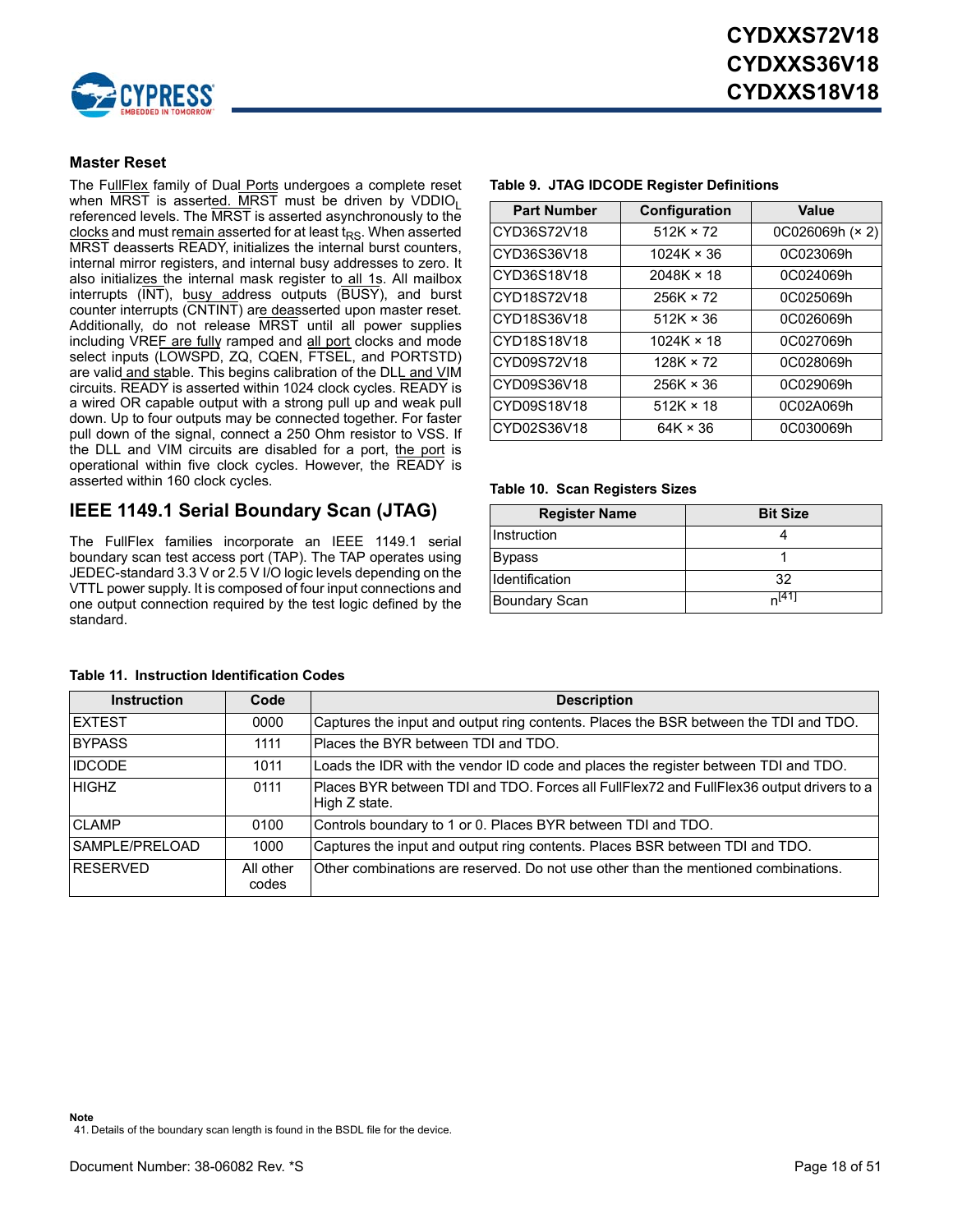

### **Maximum Ratings**

Exceeding maximum ratings may impair the useful life of the device. User guidelines are not tested.

| Ambient temperature                                  |
|------------------------------------------------------|
| Supply voltage to ground potential -0.5 V to + 4.1 V |
| DC voltage applied to outputs                        |
|                                                      |
|                                                      |
|                                                      |
| Static discharge voltage                             |
|                                                      |
|                                                      |
|                                                      |

### **Operating Range**

| Range      | <b>Ambient</b><br><b>Temperature</b> | <b>VCORE</b>                            |
|------------|--------------------------------------|-----------------------------------------|
| Commercial | $0 °C$ to +70 $°C$                   | $1.8 V \pm 100$ mV<br>$1.5 V \pm 80$ mV |
| Industrial | $-40$ °C to +85 °C                   | 1.8 V $\pm$ 100 mV<br>$1.5 V \pm 80$ mV |

### **Power Supply Requirements**

|                                             | Min   | <b>Typ</b> | <b>Max</b> |
|---------------------------------------------|-------|------------|------------|
| LVTTL V <sub>DDIO</sub>                     | 3.0V  | 3.3V       | 3.6V       |
| 2.5 V LVCMOS V <sub>DDIO</sub>              | 2.3V  | 2.5V       | 2.7V       |
| HSTL V <sub>DDIO</sub> [44]                 | 1.4V  | 1.5V       | 1.9V       |
| $\overline{1.8}$ V LVCMOS V <sub>DDIO</sub> | 1.7V  | 1.8V       | 1.9V       |
| 3.3 V VTTL                                  | 3.0V  | 3.3V       | 3.6V       |
| 2.5 V VTTL                                  | 2.3V  | 2.5V       | 2.7V       |
| <b>HSTL V<sub>REF</sub></b>                 | 0.68V | 0.75V      | 0.95V      |

### <span id="page-18-0"></span>**Electrical Characteristics**

Over the Operating Range

| <b>Parameter</b> | <b>Description</b>                                                 | Configuration      | <b>All Speed Bins</b>          |                          |                        |             |  |
|------------------|--------------------------------------------------------------------|--------------------|--------------------------------|--------------------------|------------------------|-------------|--|
|                  |                                                                    |                    | <b>Min</b>                     | <b>Typ</b>               | <b>Max</b>             | <b>Unit</b> |  |
|                  | Output HIGH voltage<br>(V <sub>DDIO</sub> = Min, $I_{OH} = -8$ mA) | <b>LVTTL</b>       | $2.4^{[42]}$                   |                          |                        | $\vee$      |  |
|                  | $(V_{DDIO} = Min, I_{OH} = -4 mA)$                                 | $HSTL (DC)^{[43]}$ | $V_{DDIO} - 0.4^{[42]}$        | $\qquad \qquad -$        | $\qquad \qquad -$      | $\vee$      |  |
| $V_{OH}$         | $(V_{DDIO} = Min, I_{OH} = -4 mA)$                                 | HSTL $(AC)^{[43]}$ | $V_{DDIO}$ $- 0.5^{[42]}$      |                          |                        | $\vee$      |  |
|                  | $(V_{DDIO} = Min, I_{OH} = -6 mA)$                                 | 2.5 V LVCMOS       | $1.7^{[42]}$                   |                          |                        | $\vee$      |  |
|                  | $(V_{DDIO} = Min, I_{OH} = -4 mA)$                                 | 1.8 V LVCMOS       | $V_{DDIO} - 0.45^{[42]}$       |                          |                        | $\vee$      |  |
|                  | Output HIGH voltage<br>$(V_{DDIO} = Min, I_{OL} = 8 mA)$           | <b>LVTTL</b>       |                                |                          | $0.4^{[42]}$           | $\vee$      |  |
|                  | $(V_{DDIO} = Min, I_{OL} = 4 mA)$                                  | $HSTL(DC)^{[43]}$  |                                | —                        | $0.4^{[42]}$           | $\vee$      |  |
| $V_{OL}$         | $(V_{DDIO} = Min, I_{OL} = 4 mA)$                                  | $HSTL (AC)^{[43]}$ |                                |                          | $0.5^{[42]}$           | $\vee$      |  |
|                  | $(V_{DDIO} = Min, I_{OL} = 6 mA)$                                  | 2.5 V LVCMOS       |                                |                          | $0.7^{[42]}$           | $\vee$      |  |
|                  | $(V_{DDIO} = Min, I_{OL} = 4 mA)$                                  | 1.8 V LVCMOS       |                                | $\overline{\phantom{m}}$ | $0.45^{[42]}$          | $\vee$      |  |
|                  |                                                                    | <b>LVTTL</b>       | $\overline{2}$                 |                          | $V_{DDIO} + 0.3$       | $\vee$      |  |
| V <sub>IH</sub>  | Input HIGH voltage                                                 | $HSTL(DC)^{[43]}$  | $V_{REF}$ + 0.1                |                          | $V_{DDIO} + 0.3$       | $\vee$      |  |
|                  |                                                                    | 2.5 V LVCMOS       | 1.7                            |                          |                        | $\vee$      |  |
|                  |                                                                    | 1.8 V LVCMOS       | $\overline{0.65}$ × $V_{DDIO}$ | $\qquad \qquad -$        |                        | $\vee$      |  |
|                  |                                                                    | <b>LVTTL</b>       | $-0.3$                         |                          | 0.8                    | $\vee$      |  |
| $V_{IL}$         | Input LOW voltage                                                  | $HSTL(DC)^{[43]}$  | $-0.3$                         |                          | $V_{REF}$ – 0.1        | $\vee$      |  |
|                  |                                                                    | 2.5 V LVCMOS       |                                |                          | 0.7                    | $\vee$      |  |
|                  |                                                                    | 1.8 V LVCMOS       |                                |                          | $0.35 \times V_{DDIO}$ | $\vee$      |  |

#### **Notes**

<span id="page-18-1"></span>42. These parameters are met with  $V_{IM}$  disabled.

<span id="page-18-3"></span>44. HSTL Support and the corresponding tests support has been removed from the device from WW1830. No other functionality is impacted with this change

<span id="page-18-2"></span><sup>43.</sup> The DC specifications are measured under steady state conditions. The AC specifications are measured while switching at speed. AC V<sub>IH</sub>/V<sub>IL</sub> in HSTL mode are<br>measured with 1 V/ns input edge rates.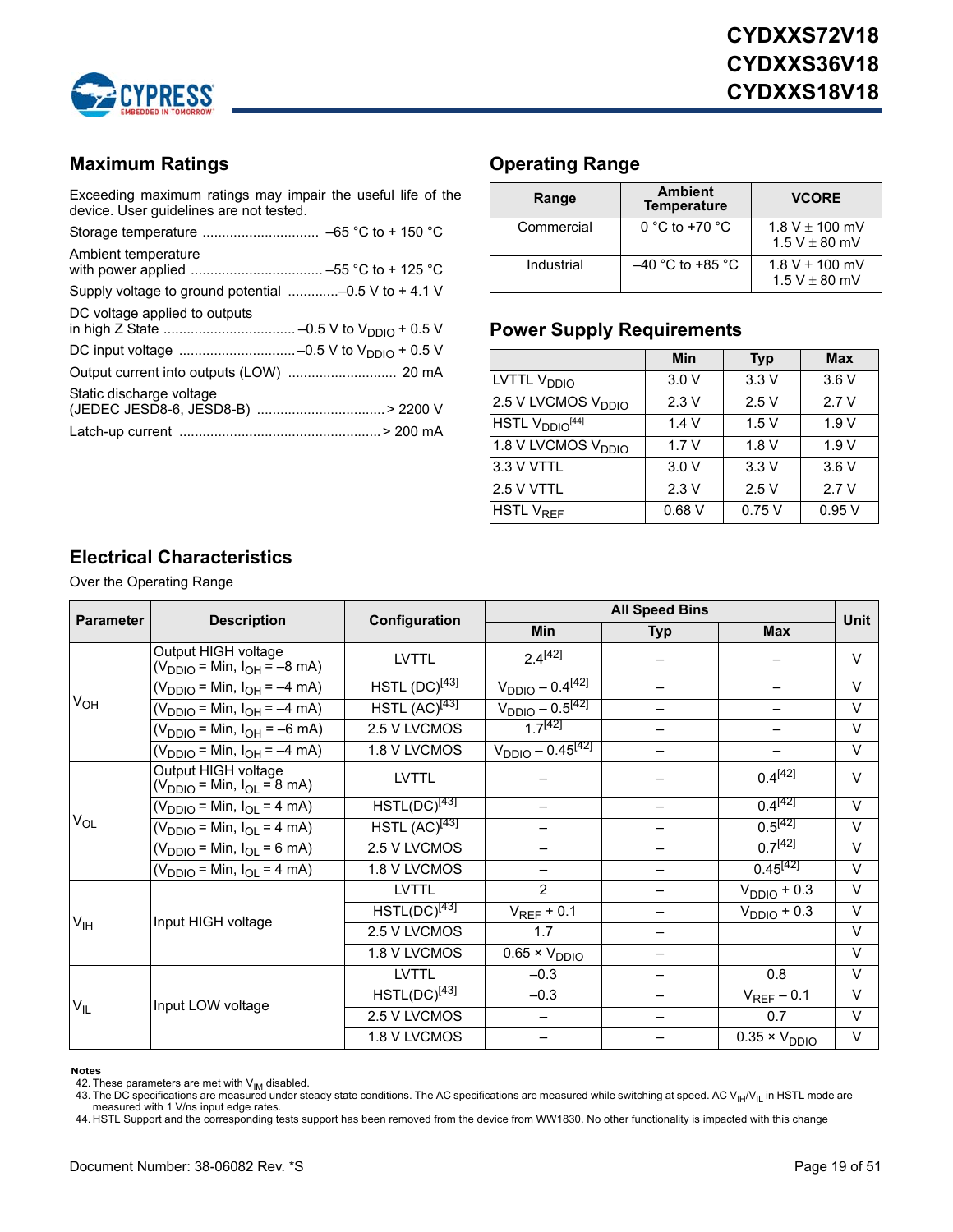

### **Electrical Characteristics** *(continued)*

### Over the Operating Range

| <b>Parameter</b> | <b>Description</b>                                                                       | Configuration                 | <b>All Speed Bins</b>    |     |               |              |
|------------------|------------------------------------------------------------------------------------------|-------------------------------|--------------------------|-----|---------------|--------------|
|                  |                                                                                          |                               | <b>Min</b>               | Typ | <b>Max</b>    | Unit         |
|                  | Output HIGH voltage<br>(V <sub>DDIO</sub> = Min, I <sub>OH</sub> = -24 mA)               | <b>LVTTL</b>                  | $2.7^{[45]}$             |     |               | $\vee$       |
| <b>READY</b>     | (V <sub>DDIO</sub> = Min, I <sub>OH</sub> = –12 mA)                                      | $HSTL(DC)^{[46, 47]}$         | $V_{DDIO} - 0.4^{[45]}$  |     |               | $\vee$       |
| V <sub>OH</sub>  | (V <sub>DDIO</sub> = Min, I <sub>OH</sub> = –12 mA)                                      | HSTL (AC) <sup>[46.47]</sup>  | $V_{DDIO} - 0.5^{[45]}$  |     |               | $\vee$       |
|                  | $(V_{DDIO} = Min, I_{OH} = -15 mA)$                                                      | 2.5 V LVCMOS                  | $2.0^{[45]}$             |     |               | $\vee$       |
|                  | $(V_{DDIO} = Min, I_{OH} = -12 mA)$                                                      | 1.8 V LVCMOS                  | $V_{DDIO} - 0.45^{[45]}$ |     |               | $\vee$       |
|                  | Output HIGH voltage<br>$(V_{\text{DDIO}} = \text{Min}, I_{\text{OL}} = 0.12 \text{ mA})$ | <b>LVTTL</b>                  |                          |     | $0.4^{[45]}$  | $\mathsf{V}$ |
| <b>READY</b>     | $(V_{DDIO} = Min, I_{OL} = 0.12$ mA)                                                     | $HSTL(DC)^{[46, 47]}$         |                          |     | $0.4^{[45]}$  | $\vee$       |
| $V_{OL}$         | $(V_{DDIO} = Min, I_{OL} = 0.12 mA)$                                                     | HSTL (AC) <sup>[46, 47]</sup> |                          |     | $0.5^{[45]}$  | $\vee$       |
|                  | (V <sub>DDIO</sub> = Min, I <sub>OL</sub> = 0.15 mA)                                     | 2.5 V LVCMOS                  |                          |     | $0.7^{[45]}$  | $\vee$       |
|                  | $(V_{DDIO} = Min, I_{OL} = 0.08 mA)$                                                     | 1.8 V LVCMOS                  |                          |     | $0.45^{[45]}$ | $\vee$       |
| $I_{OZ}$         | Output leakage current                                                                   |                               | $-10$                    |     | 10            | μA           |
| $I_{IX1}$        | Input leakage current except<br>TDI, TMS, MRST, PORTSTD                                  |                               | $-10$                    |     | 10            | μA           |
| $I_{IX2}$        | Input l <u>eakaq</u> e current TDI,<br>TMS, MRST                                         |                               | $-300$                   |     | 10            | μA           |
| $I_{IX3}$        | Input leakage current<br><b>PORTSTD</b>                                                  |                               | $-10$                    |     | 300           | μA           |

<span id="page-19-0"></span>

**Notes**<br>45. These parameters are met with V<sub>IM</sub> disabled.

<span id="page-19-1"></span>46. The DC specifications are measured under steady state conditions. The AC specifications are measured while switching at speed. AC V<sub>IH</sub>/V<sub>IL</sub> in HSTL mode are<br>measured with 1 V/ns input edge rates.

<span id="page-19-2"></span>47. HSTL Support and the corresponding tests support has been removed from the device from WW1830. No other functionality is impacted with this change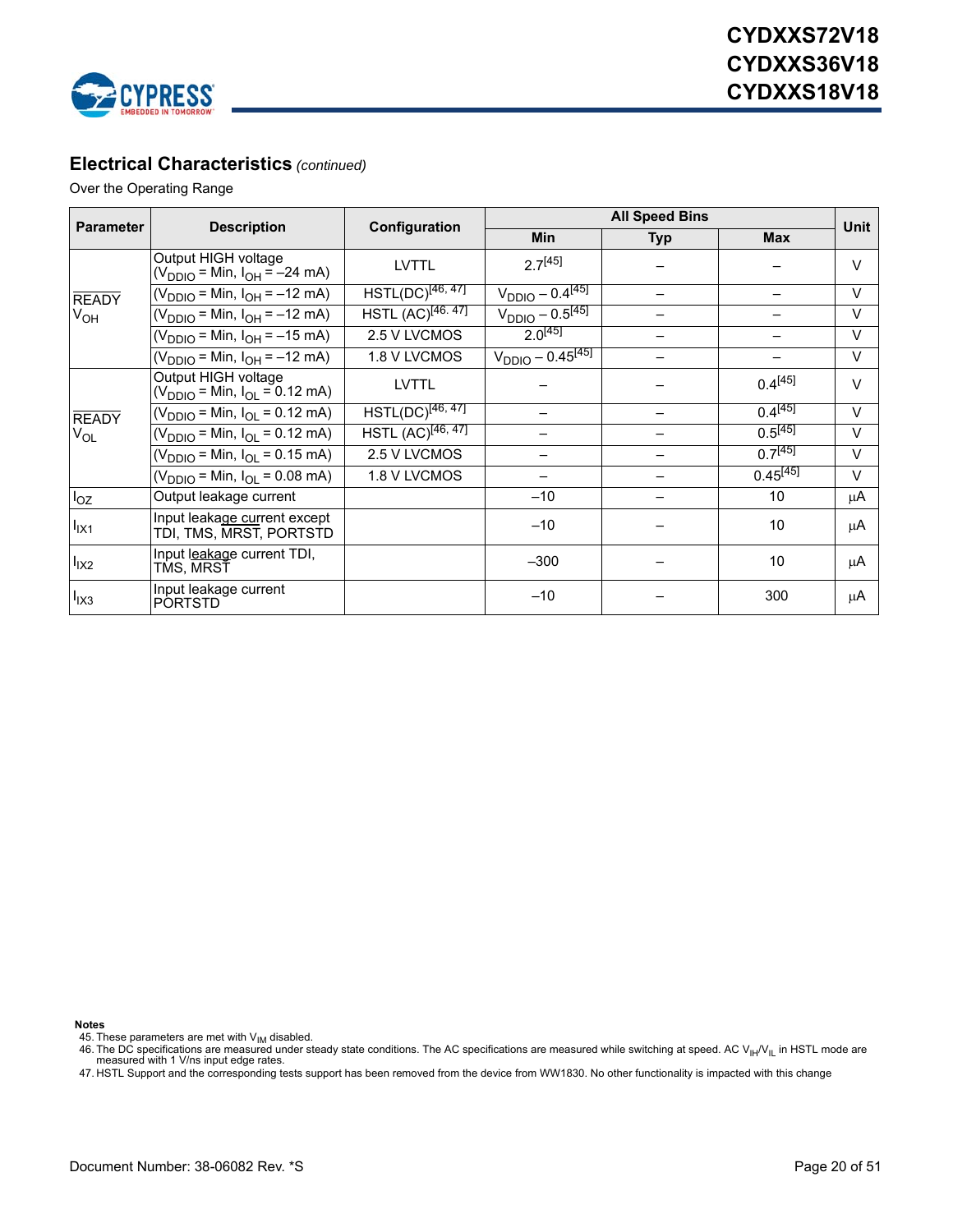

## <span id="page-20-0"></span>**Electrical Characteristics**

Over the Operating Range

|                  | <b>Description</b>                                                                        | Configuration     |            | $-200$                   |                          | $-167$                   |                   | <b>Unit</b> |
|------------------|-------------------------------------------------------------------------------------------|-------------------|------------|--------------------------|--------------------------|--------------------------|-------------------|-------------|
| <b>Parameter</b> |                                                                                           |                   |            | <b>Typ</b>               | <b>Max</b>               | <b>Typ</b>               | <b>Max</b>        |             |
|                  |                                                                                           |                   | Commercial | 1440                     | 1800                     | 1280                     | 1620              | mA          |
|                  |                                                                                           | $512K \times 72$  | Industrial |                          |                          | 1330                     | 1730              | mA          |
|                  |                                                                                           |                   | Commercial | 1180                     | 1500                     | 1050                     | 1350              | mA          |
|                  |                                                                                           | $1024K \times 36$ | Industrial | $\equiv$                 | $\overline{\phantom{0}}$ | 1110                     | 1470              | mA          |
|                  |                                                                                           |                   | Commercial | 1130                     | 1430                     | 1000                     | 1290              | mA          |
|                  |                                                                                           | $2048K \times 18$ | Industrial |                          |                          | 1060                     | 1410              | mA          |
|                  |                                                                                           | $256K \times 72$  | Commercial | 800                      | 980                      | 700                      | 880               | mA          |
|                  |                                                                                           |                   | Industrial | 820                      | 1030                     | 730                      | 930               | mA          |
|                  |                                                                                           | $512K \times 36$  | Commercial | 640                      | 800                      | 570                      | 720               | mA          |
|                  | Operating current                                                                         |                   | Industrial | 670                      | 860                      | 590                      | 780               | mA          |
| $I_{\rm CC}$     | $(\dot{V}_{\text{CORE}} = \text{Max}, I_{\text{OUT}} = 0 \text{ mA})$<br>outputs disabled | $1024K \times 18$ | Commercial | 610                      | 770                      | 540                      | 690               | mA          |
|                  |                                                                                           |                   | Industrial | 640                      | 830                      | 570                      | 750               | mA          |
|                  |                                                                                           | $128K \times 72$  | Commercial | 640                      | 790                      | 560                      | 700               | mA          |
|                  |                                                                                           |                   | Industrial | 660                      | 830                      | 580                      | 740               | mA          |
|                  |                                                                                           | $256K \times 36$  | Commercial | 540                      | 640                      | 470                      | 570               | mA          |
|                  |                                                                                           |                   | Industrial | 550                      | 670                      | 490                      | 600               | mA          |
|                  |                                                                                           | $512K \times 18$  | Commercial | 550                      | 660                      | 480                      | 580               | mA          |
|                  |                                                                                           |                   | Industrial | 570                      | 690                      | 500                      | 610               | mA          |
|                  |                                                                                           | $64K \times 36$   | Commercial | $\overline{\phantom{m}}$ | -                        | $\overline{\phantom{0}}$ | $\qquad \qquad -$ | mA          |
|                  |                                                                                           |                   | Industrial | $\overline{\phantom{0}}$ | $\overline{\phantom{0}}$ | $\overline{\phantom{0}}$ | $\qquad \qquad -$ | mA          |
|                  |                                                                                           | $512K \times 72$  | Commercial | 1000                     | 1250                     | 920                      | 1160              | mA          |
|                  |                                                                                           |                   | Industrial | $\overline{\phantom{0}}$ | $\overline{\phantom{0}}$ | 970                      | 1260              | mA          |
|                  |                                                                                           | $1024K \times 36$ | Commercial | 910                      | 1140                     | 820                      | 1050              | mA          |
|                  |                                                                                           |                   | Industrial |                          |                          | 880                      | 1160              | mA          |
|                  |                                                                                           | $2048K \times 18$ | Commercial | 890                      | 1110                     | 810                      | 1030              | mA          |
|                  |                                                                                           |                   | Industrial | $\overline{\phantom{0}}$ | $\overline{\phantom{0}}$ | 860                      | 1140              | mA          |
|                  |                                                                                           | 256K × 72         | Commercial | 500                      | 630                      | 460                      | 580               | mA          |
|                  |                                                                                           |                   | Industrial | 530                      | 680                      | 490                      | 630               | mA          |
|                  |                                                                                           | $512K \times 36$  | Commercial | 460                      | 570                      | 410                      | 530               | mA          |
|                  | Standby current<br>(both ports TTL Level)                                                 |                   | Industrial | 480                      | 630                      | 440                      | 580               | mA          |
| $I_{SB1}$        | $\overline{CE}_L$ and $\overline{CE}_R \ge V_{IH}$ , f = f <sub>MAX</sub>                 | 1024K × 18        | Commercial | 450                      | 560                      | 410                      | 520               | mA          |
|                  |                                                                                           |                   | Industrial | 470                      | 610                      | 430                      | 570               | mA          |
|                  |                                                                                           | 128K × 72         | Commercial | 400                      | 490                      | 360                      | 450               | mA          |
|                  |                                                                                           |                   | Industrial | 420                      | 540                      | 380                      | 490               | mA          |
|                  |                                                                                           | 256K × 36         | Commercial | 380                      | 440                      | 340                      | 400               | mA          |
|                  |                                                                                           |                   | Industrial | 390                      | 470                      | 360                      | 430               | mA          |
|                  |                                                                                           |                   | Commercial | 390                      | 460                      | 350                      | 410               | mA          |
|                  |                                                                                           | $512K \times 18$  | Industrial | 410                      | 480                      | 370                      | 440               | mA          |
|                  |                                                                                           | $64K \times 36$   | Commercial | —                        | -                        |                          | -                 | mA          |
|                  |                                                                                           |                   | Industrial | $\overline{\phantom{0}}$ | -                        | $\qquad \qquad -$        | $\qquad \qquad -$ | mA          |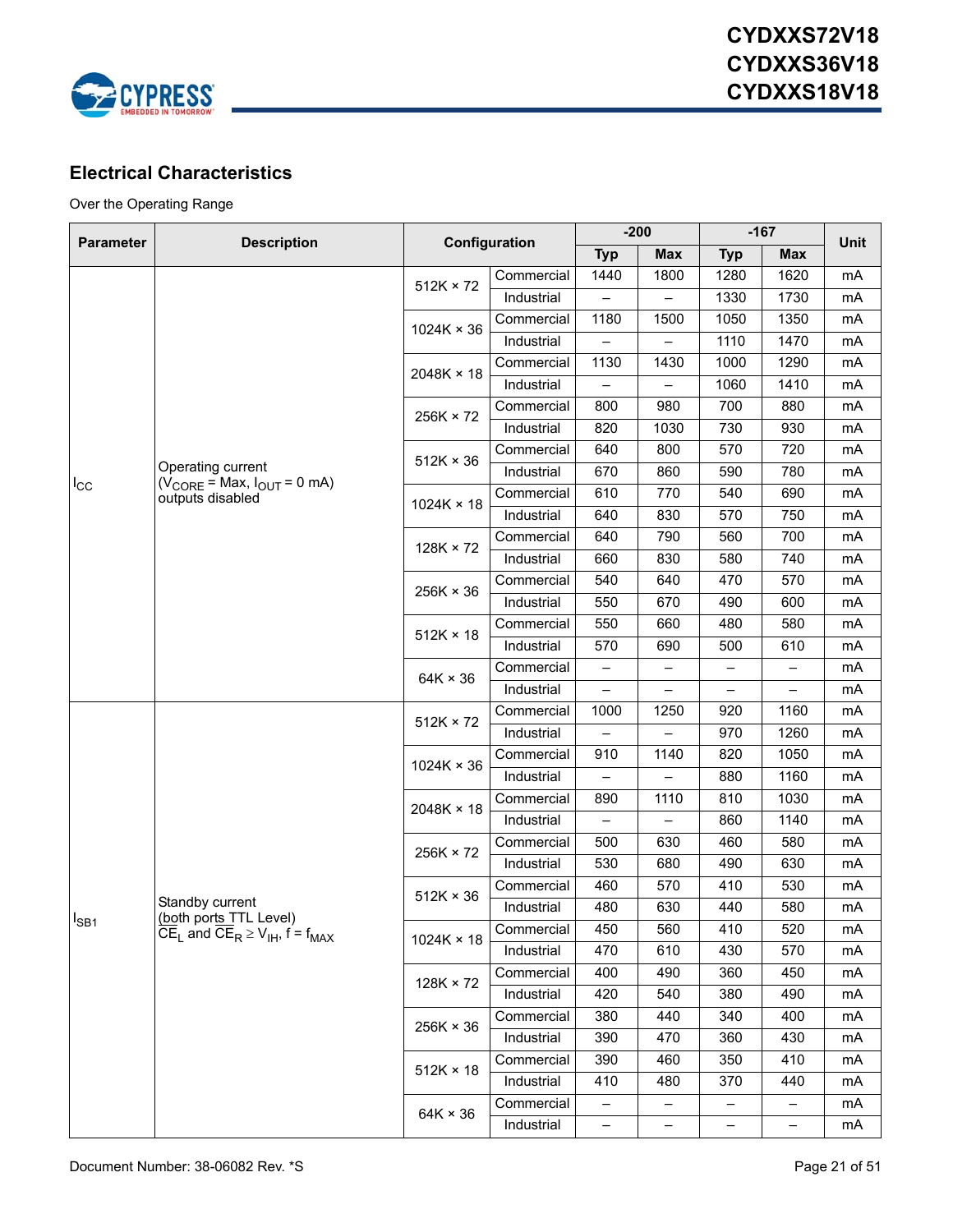

### **Electrical Characteristics** *(continued)*

### Over the Operating Range

| <b>Parameter</b> | <b>Description</b>                                                                                    | Configuration     |            | $-200$                   |            | $-167$     |            | <b>Unit</b> |
|------------------|-------------------------------------------------------------------------------------------------------|-------------------|------------|--------------------------|------------|------------|------------|-------------|
|                  |                                                                                                       |                   |            | <b>Typ</b>               | <b>Max</b> | <b>Typ</b> | <b>Max</b> |             |
|                  |                                                                                                       | $512K \times 72$  | Commercial | 1300                     | 1570       | 1160       | 1410       | mA          |
|                  |                                                                                                       |                   | Industrial | —                        | —          | 1210       | 1520       | mA          |
|                  |                                                                                                       | $1024K \times 36$ | Commercial | 1090                     | 1330       | 980        | 1210       | mA          |
|                  |                                                                                                       |                   | Industrial | $\overline{\phantom{0}}$ | —          | 1030       | 1330       | mA          |
|                  |                                                                                                       | 2048K × 18        | Commercial | 1040                     | 1270       | 930        | 1160       | mA          |
|                  |                                                                                                       |                   | Industrial |                          | —          | 980        | 1270       | mA          |
|                  |                                                                                                       | 256K × 72         | Commercial | 650                      | 790        | 580        | 710        | mA          |
|                  |                                                                                                       |                   | Industrial | 680                      | 840        | 610        | 760        | mA          |
|                  |                                                                                                       | $512K \times 36$  | Commercial | 550                      | 670        | 490        | 610        | mA          |
|                  | Standby current<br>(one port TTL or CMOS level)<br>$CE_L$   $CE_R \geq V_{IH}$ , f = f <sub>MAX</sub> |                   | Industrial | 570                      | 730        | 520        | 670        | mA          |
| <sup>I</sup> SB2 |                                                                                                       | $1024K \times 18$ | Commercial | 520                      | 640        | 470        | 580        | mA          |
|                  |                                                                                                       |                   | Industrial | 550                      | 690        | 490        | 640        | mA          |
|                  |                                                                                                       | $128K \times 72$  | Commercial | 520                      | 630        | 460        | 560        | mA          |
|                  |                                                                                                       |                   | Industrial | 550                      | 670        | 480        | 610        | mA          |
|                  |                                                                                                       | $256K \times 36$  | Commercial | 460                      | 530        | 400        | 470        | mA          |
|                  |                                                                                                       |                   | Industrial | 480                      | 560        | 430        | 500        | mA          |
|                  |                                                                                                       | $512K \times 18$  | Commercial | 460                      | 530        | 410        | 480        | mA          |
|                  |                                                                                                       |                   | Industrial | 480                      | 560        | 430        | 510        | mA          |
|                  |                                                                                                       |                   | Commercial | —                        |            |            |            | mA          |
|                  |                                                                                                       | $64K \times 36$   | Industrial | -                        | —          |            | -          | mA          |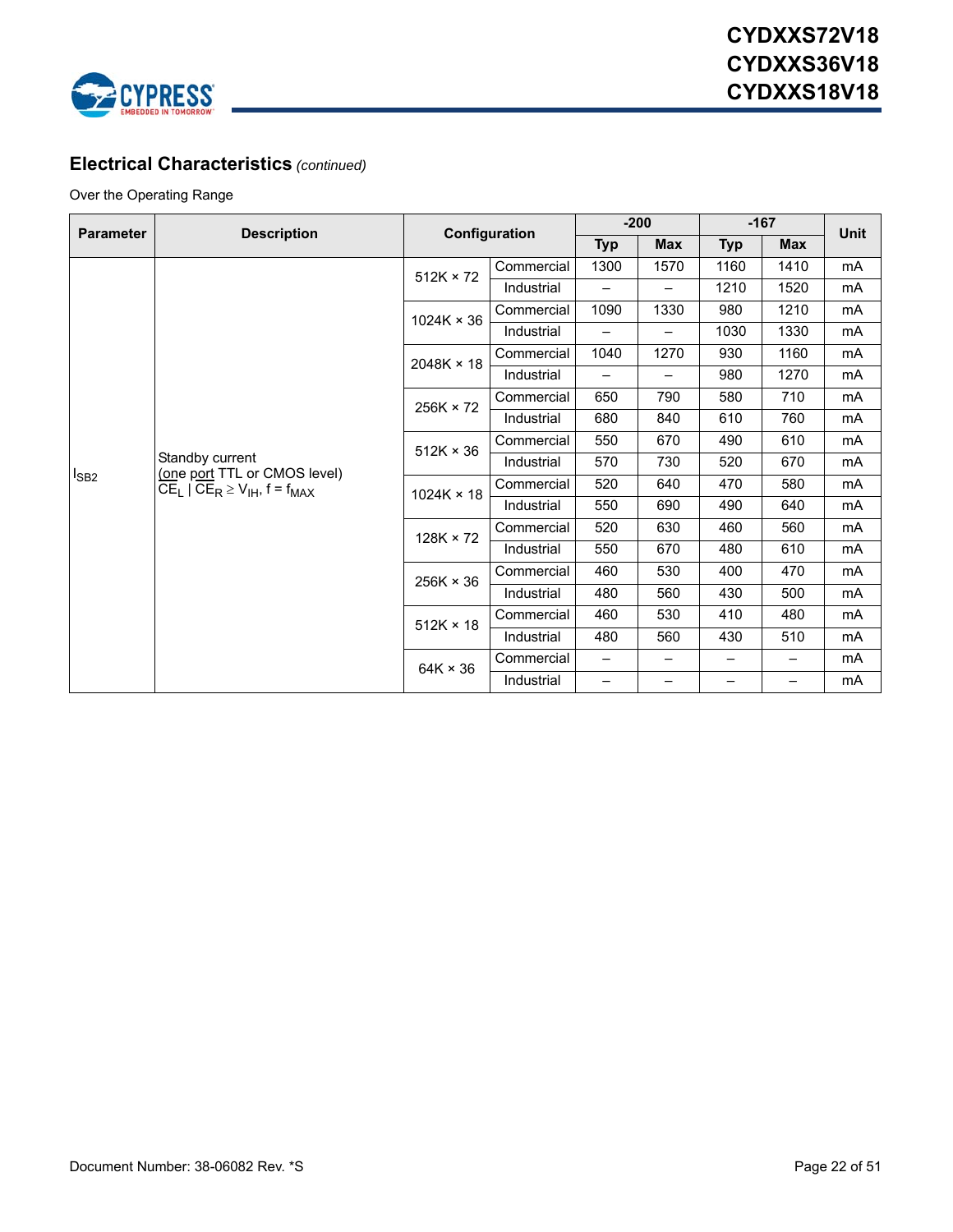

## **Electrical Characteristics**

### Over the Operating Range

| <b>Parameter</b> | <b>Description</b>                                                                                                        |                   | Configuration | <b>All Speed Bins</b> | Unit |    |
|------------------|---------------------------------------------------------------------------------------------------------------------------|-------------------|---------------|-----------------------|------|----|
|                  |                                                                                                                           |                   |               | <b>Typ</b>            | Max  |    |
|                  |                                                                                                                           | $512K \times 72$  | Commercial    | 410                   | 590  | mA |
|                  |                                                                                                                           |                   | Industrial    | 460                   | 700  | mA |
|                  |                                                                                                                           | $1024K \times 36$ | Commercial    | 410                   | 590  | mA |
|                  |                                                                                                                           |                   | Industrial    | 460                   | 700  | mA |
|                  | Standby current<br>(both ports CMOS level)<br>CE <sub>L</sub> and CE <sub>R</sub> $\geq$ V <sub>CORE</sub> – 0.2 V, f = 0 | $2048K \times 18$ | Commercial    | 410                   | 590  | mA |
|                  |                                                                                                                           |                   | Industrial    | 460                   | 700  | mA |
|                  |                                                                                                                           | $256K \times 72$  | Commercial    | 210                   | 300  | mA |
|                  |                                                                                                                           |                   | Industrial    | 230                   | 350  | mA |
|                  |                                                                                                                           | $512K \times 36$  | Commercial    | 210                   | 300  | mA |
| $I_{SB3}$        |                                                                                                                           |                   | Industrial    | 230                   | 350  | mA |
|                  |                                                                                                                           | $1024K \times 18$ | Commercial    | 210                   | 300  | mA |
|                  |                                                                                                                           |                   | Industrial    | 230                   | 350  | mA |
|                  |                                                                                                                           | $128K \times 72$  | Commercial    | 150                   | 200  | mA |
|                  |                                                                                                                           |                   | Industrial    | 170                   | 220  | mA |
|                  |                                                                                                                           | $256K \times 36$  | Commercial    | 150                   | 200  | mA |
|                  |                                                                                                                           |                   | Industrial    | 170                   | 220  | mA |
|                  |                                                                                                                           | $512K \times 18$  | Commercial    | 150                   | 200  | mA |
|                  |                                                                                                                           |                   | Industrial    | 170                   | 220  | mA |

### **Capacitance**

|                   | <b>Packages</b>                                                                         |                            |                            |             |  |  |  |  |
|-------------------|-----------------------------------------------------------------------------------------|----------------------------|----------------------------|-------------|--|--|--|--|
| <b>Signals</b>    | CYD18S72V18 <sup>[54]</sup><br>CYD09S72V18<br>CYD18S36V18<br>CYD09S36V18<br>CYD02S36V18 | CYD18S18V18<br>CYD09S18V18 | CYD36S72V18<br>CYD36S36V18 | CYD36S18V18 |  |  |  |  |
| $\overline{OE}$   | 12pF                                                                                    | 12 pF                      | 20pF                       | 20pF        |  |  |  |  |
| BE, DQ            | 10pF                                                                                    | 18pF                       | 16pF                       | 30 pF       |  |  |  |  |
| All other signals | 10pF                                                                                    | 10pF                       | 16pF                       | 16pF        |  |  |  |  |

### <span id="page-22-0"></span>**Thermal Resistance**

| <b>Parameter</b> | <b>Description</b>                          | <b>Test Conditions</b>                                                            | 484-ball BGA | 256-ball BGA<br>$(18 \text{ Mbit only})$ | 256-ball BGA<br>$(9$ Mbit &<br>2 Mbit) | Unit          |
|------------------|---------------------------------------------|-----------------------------------------------------------------------------------|--------------|------------------------------------------|----------------------------------------|---------------|
| $\theta$ JA      | Thermal resistance<br>(junction to ambient) | Still air, soldered on a $3 \times 4.5$ inch,<br>four-layer printed circuit board | 14.92        | 17.02                                    | 18.31                                  | $\degree$ C/W |
| $\theta$ JC      | Thermal resistance<br>(junction to case)    |                                                                                   | 3.6          | 1.25                                     | 1.68                                   | $\degree$ C/W |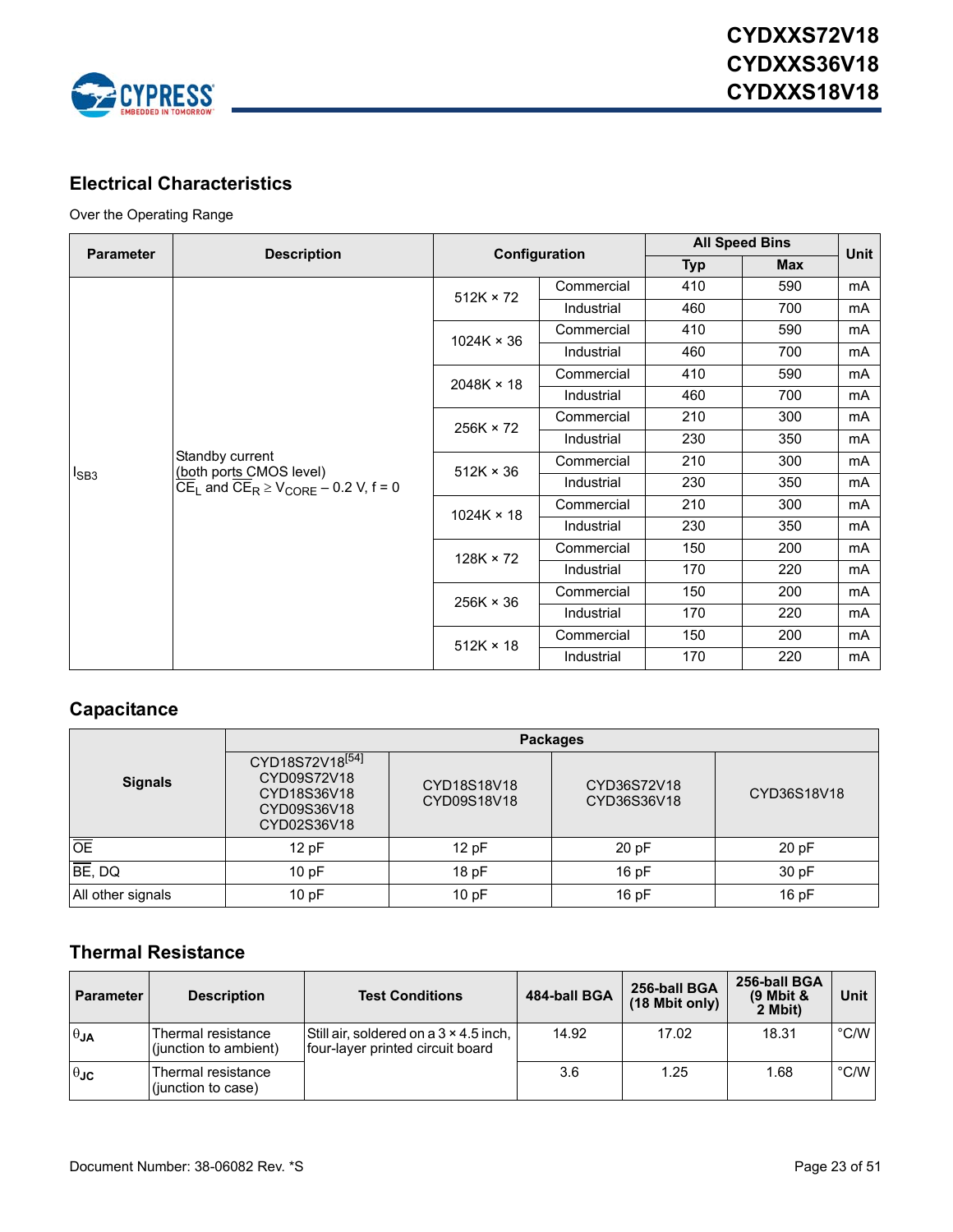

### <span id="page-23-0"></span>**AC Test Load and Waveforms**

#### **Figure 9. Output Test Load for LVTTL/CMOS**



**Figure 10. Output Test Load for HSTL**[[54\]](#page-24-0)

<span id="page-23-1"></span>

**Figure 11. HSTL Input Waveform**<sup>[[54\]](#page-24-0)</sup>

AC Input Test Signal Waveform



 $Vswing = 1.0V$  $VREF = 0.75V$  $V_{\text{IH}}$ = 1.25V  $V_{\parallel} = 0.25V$  $Slew = 2.0 V/ns$ All input parameters are referenced to VREF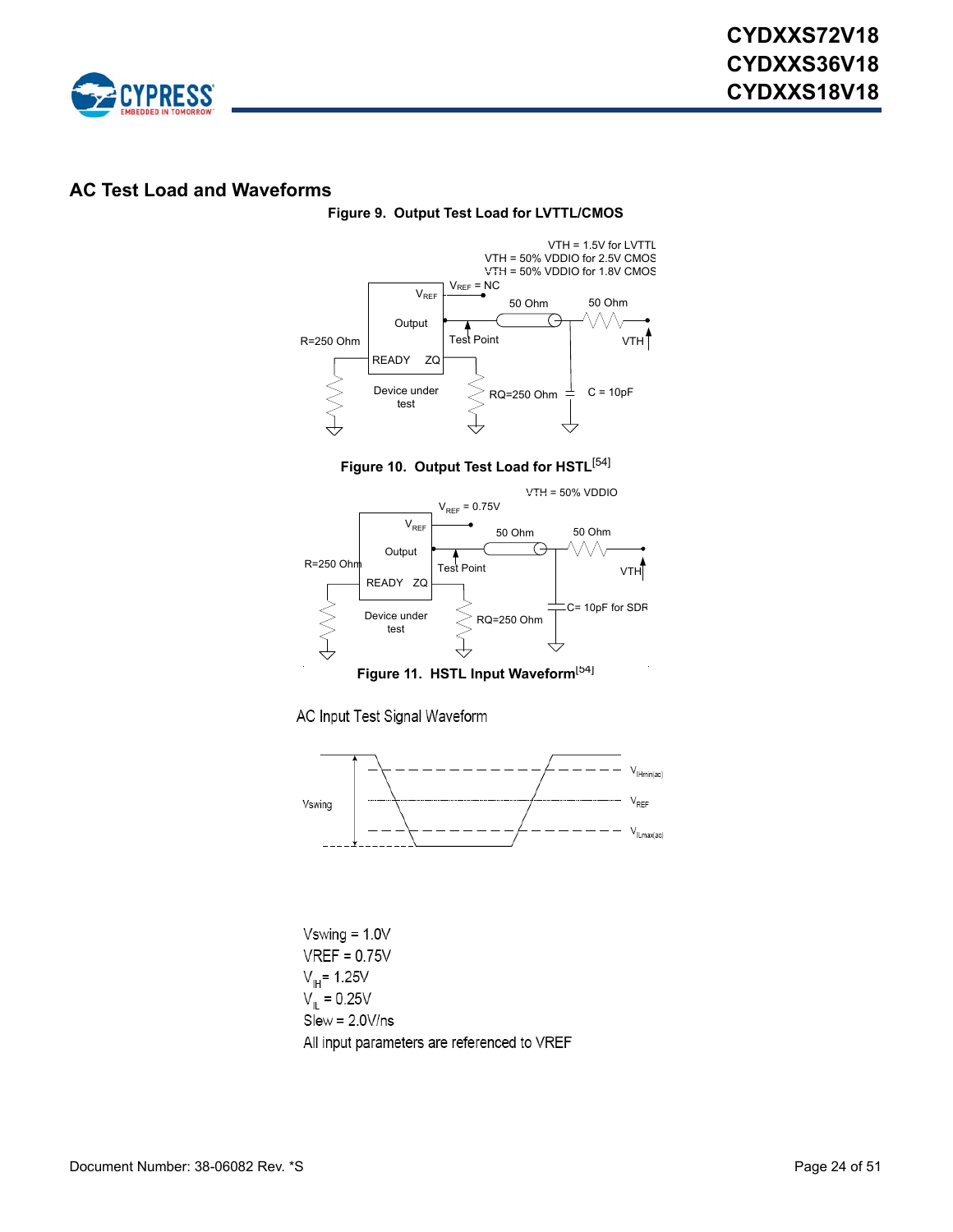

### <span id="page-24-8"></span>**Switching Characteristics**

Over the Operating Range

### **Table 12. SDR Mode, Signals Affected by DLL**

|                  | <b>Description</b>                                                             |        | DLL ON (LOWSPD=1)[50] |        |                   | <b>DLL OFF (LOWSPD=0)</b> <sup>[50]</sup> |                   |             |
|------------------|--------------------------------------------------------------------------------|--------|-----------------------|--------|-------------------|-------------------------------------------|-------------------|-------------|
| <b>Parameter</b> |                                                                                | $-200$ |                       | $-167$ |                   |                                           |                   | <b>Unit</b> |
|                  |                                                                                | Min    | <b>Max</b>            | Min    | <b>Max</b>        | <b>Min</b>                                | <b>Max</b>        |             |
| $t_{CD2}$ [53]   | C rise to DQ valid for pipelined<br>mode                                       |        | $3.30^{[49, 52]}$     |        | $4.00^{[49, 52]}$ |                                           | $6.00^{[49, 52]}$ | ns          |
| $t_{CCQ}$ [53]   | C rise to CQ rise                                                              | 1.00   | $3.30^{[52]}$         | 1.00   | $4.00^{[52]}$     | 1.00                                      | $6.00^{[52]}$     | ns          |
|                  | $ t_{CKHZ2}^{[48, 53]} $ C rise to DQ output high Z in<br>pipelined mode       | 1.00   | $3.30^{[49, 52]}$     | 1.00   | $4.00^{[49, 52]}$ | 1.00                                      | $6.00^{[49, 52]}$ | ns          |
|                  | $1_{CKLZ2}$ <sup>[48, 53]</sup> C rise to DQ output low Z in<br>pipelined mode | 1.00   |                       | 1.00   |                   | 1.00                                      |                   | ns          |

#### <span id="page-24-7"></span>**Table 13. SDR Mode**

|                                    | <b>Description</b>                                                |                                       | $-200$                |                   | $-167$                |                   |            |
|------------------------------------|-------------------------------------------------------------------|---------------------------------------|-----------------------|-------------------|-----------------------|-------------------|------------|
| <b>Parameter</b>                   |                                                                   |                                       | <b>Min</b>            | <b>Max</b>        | Min                   | <b>Max</b>        | Unit       |
| $f_{MAX}$<br>(PIPELINED)           | Maximum operating frequency for pipelined mode                    |                                       | 100                   | 200               | 100                   | 167               | <b>MHz</b> |
| f <sub>MAX</sub> (FLOW<br>THROUGH) | Maximum operating frequency for flow through mode                 |                                       |                       | 77                |                       | 66.7              | <b>MHz</b> |
| t <sub>CYC</sub><br>(PIPELINED)    | C clock cycle time for pipelined mode                             |                                       | $5.00^{[52]}$         | 10.00             | $6.00^{[52]}$         | 10.00             | ns         |
| THROUGH)                           | t <sub>CYC</sub> (FLOW x C clock cycle time for flow through mode |                                       | 13.00[52]             |                   | $15.00^{[52]}$        |                   | ns         |
| t <sub>CKD</sub>                   | C clock duty time                                                 |                                       | 45                    | 55                | 45                    | 55                | $\%$       |
| $t_{SD}$                           | Data input setup time to C<br>rise                                | <b>HSTL</b><br>1.8 V LVCMOS           | $1.50^{[49, 52]}$     |                   | $1.70^{[49, 52]}$     |                   | ns         |
|                                    |                                                                   | 2.5 V LVCMOS<br>3.3 V LVTTL           | $1.75^{[49, 52]}$     |                   | $1.95^{[49, 52]}$     |                   | ns         |
| $t_{HD}$ <sup>[51]</sup>           | Data input hold time after C rise                                 |                                       | 0.5                   |                   | 0.5                   |                   | ns         |
| $t_{\text{SAC}}$                   | Address and control input<br>setup time to C rise                 | HSTL <sup>[54]</sup><br>1.8 V L VCMOS | $1.50^{[49, 51, 52]}$ |                   | $1.70^{[49, 51, 52]}$ |                   | ns         |
|                                    |                                                                   | 2.5 V LVCMOS<br>3.3 V LVTTL           | $1.75^{[49, 51, 52]}$ | $\overline{a}$    | $1.95^{[49, 51, 52]}$ |                   | ns         |
| $\mathsf{t}_{\mathsf{HAC}}^{[51]}$ | Address and control input hold time after C rise                  |                                       | 0.50                  |                   | 0.60                  |                   | ns         |
| $t_{OE}$                           | Output enable to data valid                                       |                                       |                       | $4.40^{[49, 52]}$ |                       | $5.00^{[49, 52]}$ | ns         |
| $t_{OLZ}$ <sup>[48]</sup>          | OE to low Z                                                       |                                       | 1.00                  |                   | 1.00                  |                   | ns         |

#### **Notes**

<span id="page-24-5"></span>48. Parameters specified with the load capacitance in [Figure 9 on page 24](#page-23-0) and [Figure 10 on page 24.](#page-23-1)

<span id="page-24-3"></span>49. For the x18 devices, add 200 ps to this parameter in [Table 13.](#page-24-7)

<span id="page-24-1"></span>50. Test conditions assume a signal transition time of 2 V/ns.

<span id="page-24-6"></span>51. Add 300 ps to this timing for 36M devices.

<span id="page-24-4"></span>52. Add 15% to this parameter if a VCORE of 1.5 V is used.

<span id="page-24-2"></span>

<span id="page-24-0"></span>53. This parameter assumes input clock cycle to cycle jitter of ± 0 ps. 54. HSTL Support and the corresponding tests support has been removed from the device from WW1830. No other functionality is impacted with this change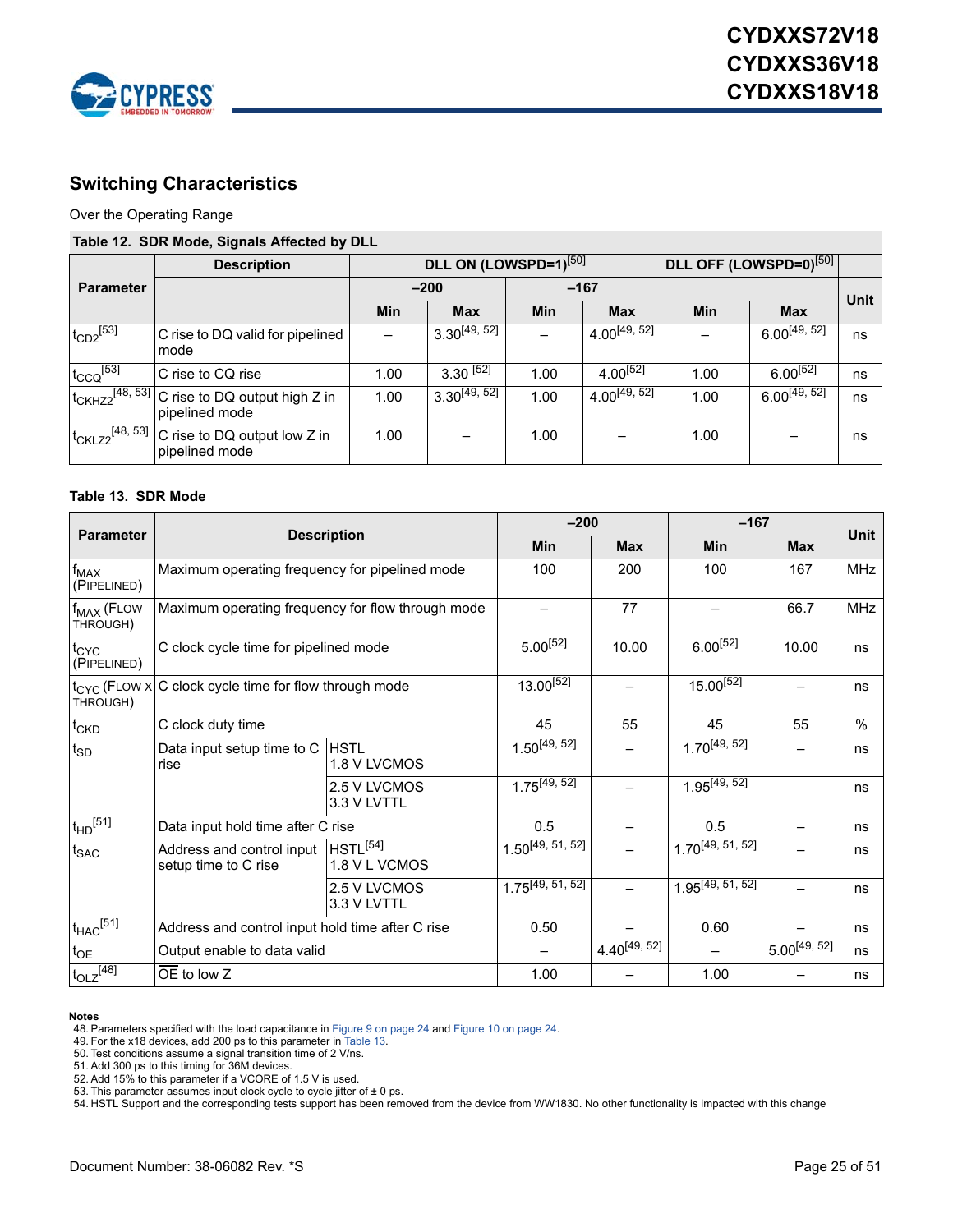

#### **Table 13. SDR Mode** *(continued)*

|                                     | <b>Description</b>                                                           |                                                        | $-200$            |                          | $-167$                   |                          | <b>Unit</b> |
|-------------------------------------|------------------------------------------------------------------------------|--------------------------------------------------------|-------------------|--------------------------|--------------------------|--------------------------|-------------|
| <b>Parameter</b>                    |                                                                              |                                                        | Min               | <b>Max</b>               | Min                      | <b>Max</b>               |             |
| $t_{OHZ}$ <sup>[55]</sup>           | $\overline{OE}$ to high Z                                                    |                                                        | 1.00              | $4.40^{[56, 57]}$        | 1.00                     | $5.00^{[56, 57]}$        | ns          |
| $t_{CD1}$                           | C rise to DQ valid for flow through mode<br>$(\overline{\text{LowSPD}} = 0)$ |                                                        |                   | $9.00^{[56, 57]}$        |                          | $11.00^{[56, 57]}$       | ns          |
| $t_{CA1}$                           |                                                                              | C rise to address readback valid for flow through mode | $\qquad \qquad -$ | $9.00^{[57]}$            | $\qquad \qquad -$        | $11.00^{[57]}$           | ns          |
| $t_{CA2}$                           | C rise to address readback valid for pipelined mode                          |                                                        |                   | $5.00^{[57]}$            | $\overline{\phantom{0}}$ | $6.00^{[57]}$            | ns          |
| $t_{DC}$ [58]                       | DQ output hold after C rise                                                  |                                                        | 1.00              | $\overline{\phantom{0}}$ | 1.00                     | $\qquad \qquad -$        | ns          |
| $t_{\text{JIT}}$                    | Clock input cycle to cycle jitter                                            |                                                        |                   | ±200                     | $\overline{\phantom{0}}$ | ±200                     | ps          |
| $t_{\rm CQHQV}$ <sup>[58]</sup>     | Echo clock (CQ) high to<br>output valid                                      | $HSTL$ <sup>[59]</sup><br>1.8 V LVCMOS                 |                   | $0.70^{[56]}$            |                          | $0.80^{[56]}$            | ns          |
|                                     |                                                                              | 2.5 V LVCMOS<br>3.3 V LVTTL                            |                   | $0.80^{[56]}$            |                          | $0.90^{[56]}$            | ns          |
| $t_{\rm CQHQX}$ <sup>[58]</sup>     | Echo clock (CQ) high to<br>output hold                                       | $HSTL^{[59]}$<br>1.8 V LVCMOS                          | $-0.70$           | $\qquad \qquad -$        | $-0.80$                  | $\overline{\phantom{0}}$ | ns          |
|                                     |                                                                              | 2.5 V LVCMOS 3.3 V<br><b>LVTTL</b>                     | $-0.85$           |                          | $-0.95$                  |                          | ns          |
| $t_{CKHZ1}$ <sup>[55]</sup>         | C rise to DQ output high Z in flow through mode                              |                                                        | 1.00              | $9.00^{[56, 57]}$        | 1.00                     | $11.00^{[56, 57]}$       | ns          |
| $t_{CKLZ1}$ [55]                    | C rise to DQ output low Z in flow through mode                               |                                                        | 1.00              | $\equiv$                 | 1.00                     | $-$                      | ns          |
| $t_{AC}$                            | Address output hold after C rise                                             |                                                        | 1.00              |                          | 1.00                     | $\overline{\phantom{0}}$ | ns          |
| $t$ CKHZA1 <sup>[55]</sup>          |                                                                              | C rise to address output high Z for flow through mode  | 1.00              | $9.00^{[57]}$            | 1.00                     | $11.00^{[57]}$           | ns          |
| t <sub>CKHZA2</sub> <sup>[55]</sup> | C rise to address output high Z for pipelined mode                           |                                                        | 1.00              | $5.00^{[57]}$            | 1.00                     | $6.00^{[57]}$            | ns          |
| $t_{CKLZA}$ [55]                    | C rise to address output low Z                                               |                                                        | 1.00              |                          | 1.00                     |                          | ns          |
| t <sub>SCINT</sub>                  | C rise to CNTINT low                                                         |                                                        | 1.00              | $3.30^{[57]}$            | 1.00                     | $4.00^{[57]}$            | ns          |
| <sup>t</sup> RCINT                  | C rise to CNTINT high                                                        |                                                        | 1.00              | $3.30^{[57]}$            | 1.00                     | $4.00^{[57]}$            | ns          |
| $t_{SINT}$                          | C rise to INT low                                                            |                                                        | 0.50              | $7.00^{[57]}$            | 0.50                     | $8.00^{[57]}$            | ns          |
| t <sub>RINT</sub>                   | C rise to INT high                                                           |                                                        | 0.50              | $7.00^{[57]}$            | 0.50                     | $8.00^{[57]}$            | ns          |
| t <sub>BSY</sub>                    | C rise to BUSY valid                                                         |                                                        | 1.00              | $3.30^{[57]}$            | 1.00                     | $4.00^{[57]}$            | ns          |

**Notes**

<span id="page-25-0"></span>55. Parameters specified with the load capacitance in [Figure 9 on page 24](#page-23-0) and [Figure 10 on page 24](#page-23-1). 56. For the × 18 devices, add 200 ps to this parameter in [Table 13.](#page-24-7)

<span id="page-25-1"></span>

<span id="page-25-2"></span>

<span id="page-25-3"></span>57. Add 15% to this parameter if a VCORE of 1.5 V is used. 58. This parameter assumes input clock cycle-to-cycle jitter of ±0 ps.

<span id="page-25-4"></span>59. HSTL Support and the corresponding tests support has been removed from the device from WW1830. No other functionality is impacted with this change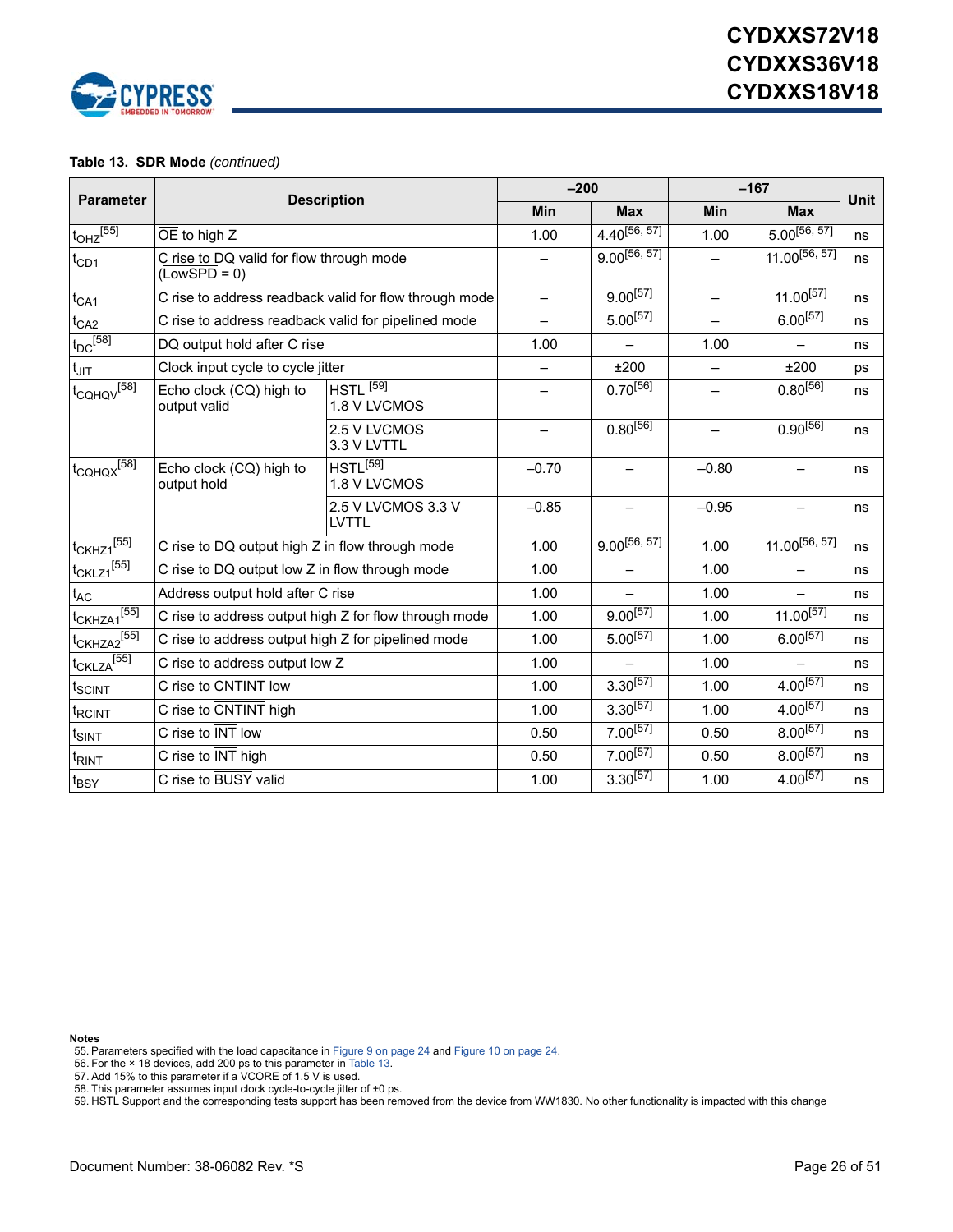

#### **Table 14. Master Reset Timing**

| <b>Parameter</b>                   | <b>Description</b>                    |            | $-200$       | $-167$ | <b>Unit</b> |        |
|------------------------------------|---------------------------------------|------------|--------------|--------|-------------|--------|
|                                    |                                       | <b>Min</b> | <b>Max</b>   | Min    | <b>Max</b>  |        |
| t <sub>PUP</sub>                   | Power-up time                         |            |              |        |             | ms     |
| $t_{RS}$                           | Master reset pulse width              | 5          |              |        |             | cycles |
| t <sub>RSR</sub>                   | Master reset recovery time            | 5          |              | 5      |             | cycles |
| t <sub>RSF</sub>                   | Master reset to outputs inactive/Hi Z |            | 15           |        | 18          | ns     |
| $t_{\text{RDY}}$ [60]              | Master reset release to port ready    |            | 1024         |        | 1024        | cycles |
| t <sub>CORDY</sub> <sup>[61]</sup> | C rise to port ready                  |            | $9.5^{[62]}$ |        | $11^{[62]}$ | ns     |

#### **Table 15. JTAG Timing**

| <b>Parameter</b>  |                               |            | $-200$     | $-167$     |            | <b>Unit</b> |
|-------------------|-------------------------------|------------|------------|------------|------------|-------------|
|                   | <b>Description</b>            | <b>Min</b> | <b>Max</b> | <b>Min</b> | <b>Max</b> |             |
| $f_{\text{JTAG}}$ | JTAG TAP controller frequency |            | 20         | —          | 20         | <b>MHz</b>  |
| t <sub>TCYC</sub> | TCK cycle time                | 50         |            | 50         |            | ns          |
| <sup>t</sup> TH   | TCK high time                 | 20         |            | 20         |            | ns          |
| $t_{TL}$          | TCK low time                  | 20         |            | 20         |            | ns          |
| t <sub>TMSS</sub> | TMS setup to TCK rise         | 10         |            | 10         |            | ns          |
| <sup>t</sup> TMSH | TMS hold to TCK rise          | 10         |            | 10         |            | ns          |
| t <sub>TDIS</sub> | TDI setup to TCK rise         | 10         |            | 10         |            | ns          |
| t <sub>TDIH</sub> | TDI hold to TCK rise          | 10         |            | 10         |            | ns          |
| t <sub>TDOV</sub> | TCK low to TDO valid          |            | 10         |            | 10         | ns          |
| $t_{\text{TDOX}}$ | TCK low to TDO invalid        | $\Omega$   |            | 0          |            | ns          |
| $t_{JXZ}$         | TCK low to TDO high Z         |            | 15         |            | 15         | ns          |
| $t_{JZX}$         | TCK low to TDO active         |            | 15         |            | 15         | ns          |
| t <sub>JZX</sub>  | TCK low to TDO active         |            | 15         |            | 15         | ns          |

<span id="page-26-0"></span>

**Note<u>s</u>**<br>60. READY is a wired OR capable output with a weak pull-down. For a decreased falling delay, connect a 250-Ω resistor to V<sub>SS</sub>.<br>61. Add this propagation delay after t<sub>RDY</sub> for all Master Reset Operations.<br>62. Ad

<span id="page-26-1"></span>

<span id="page-26-2"></span>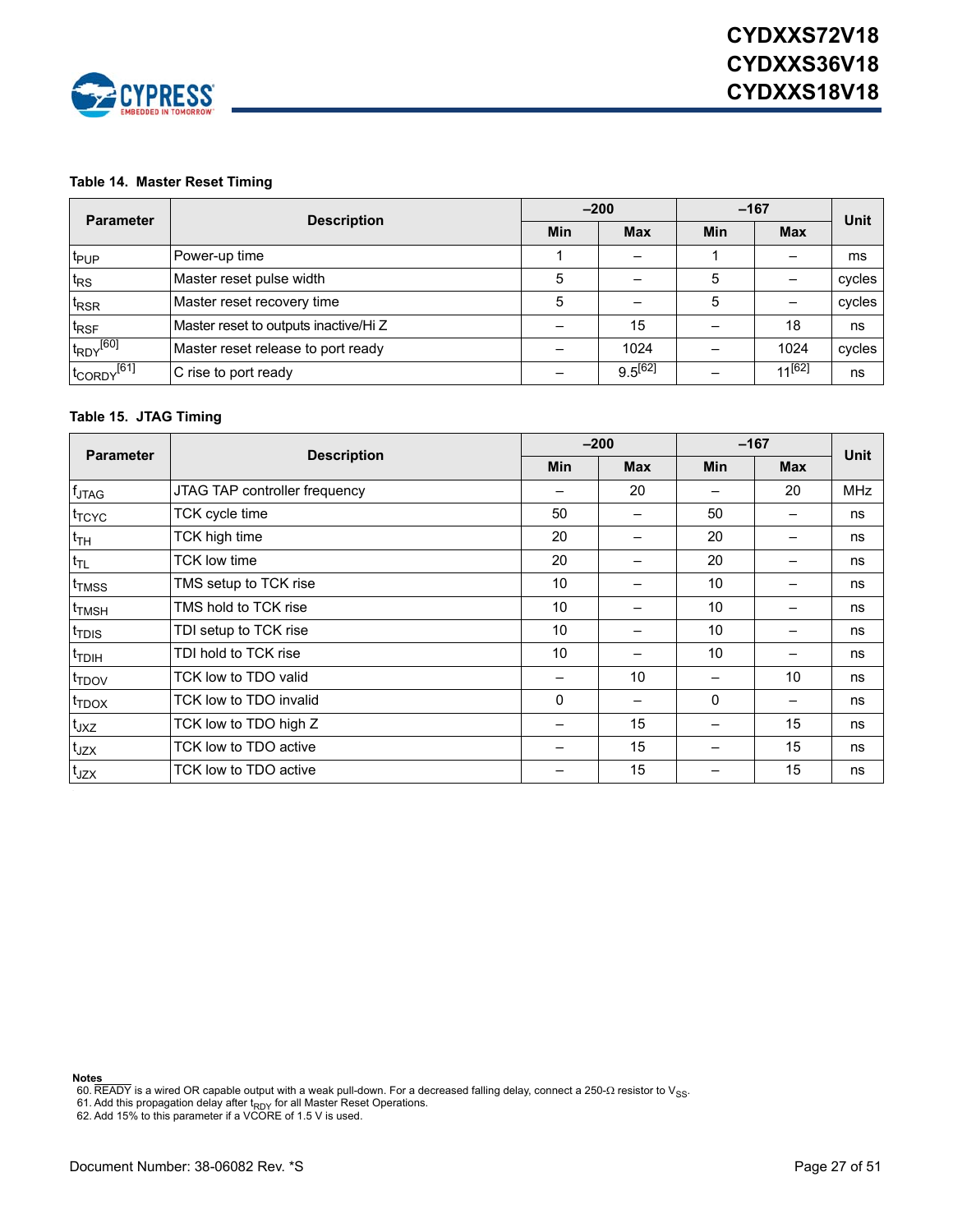

### **Switching Waveforms**



**Figure 12. JTAG Timing**

**Figure 13. Master Reset** [[63\]](#page-27-0)



<span id="page-27-0"></span>63. READY is a wired OR capable output with a weak pull-down. For a decreased falling delay, connect a 250- $\Omega$  resistor to V<sub>SS</sub>.

**Note**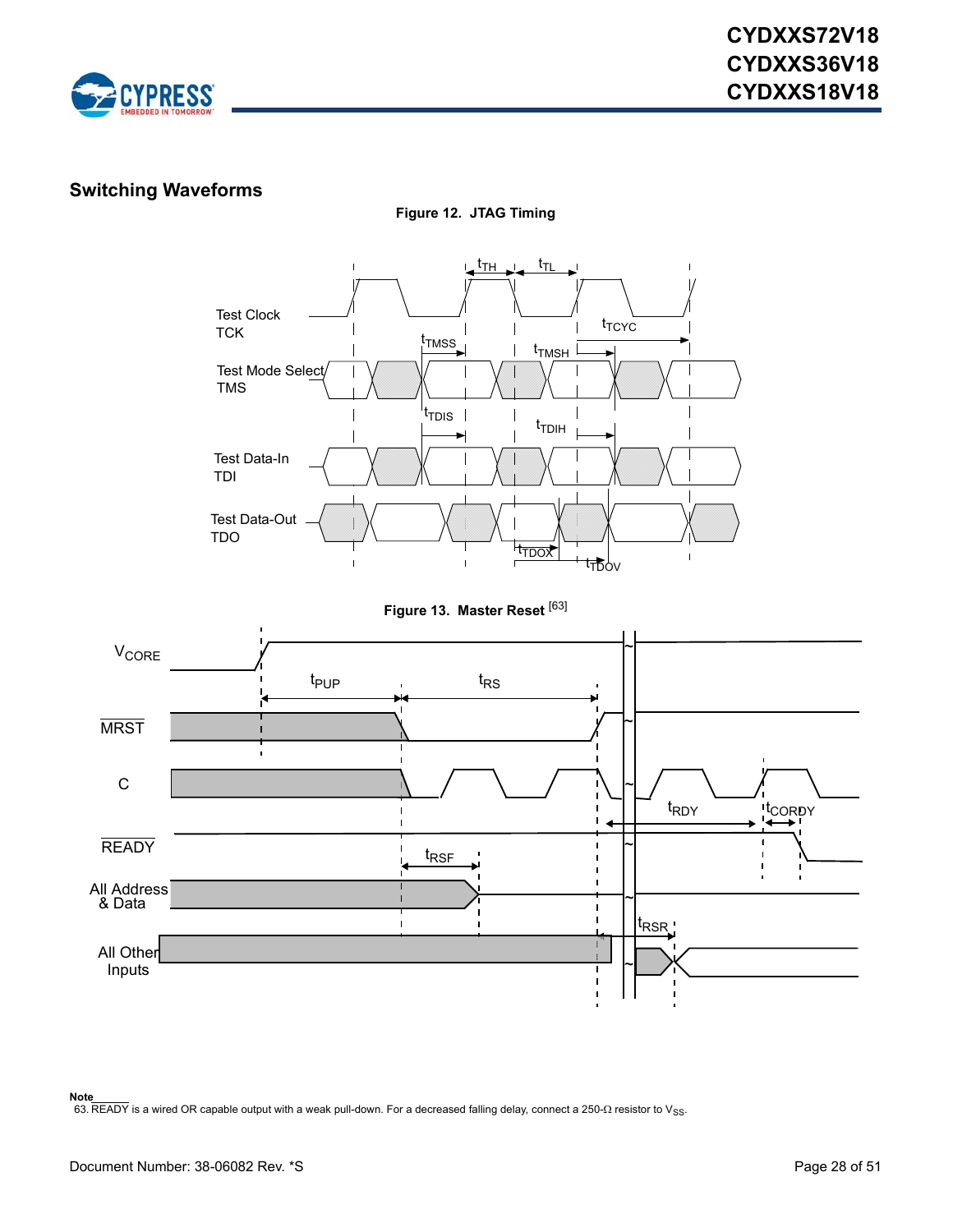



**Figure 14. READ Cycle for Pipelined Mode**

**Figure 15. WRITE Cycle for Pipelined and Flow through Modes**

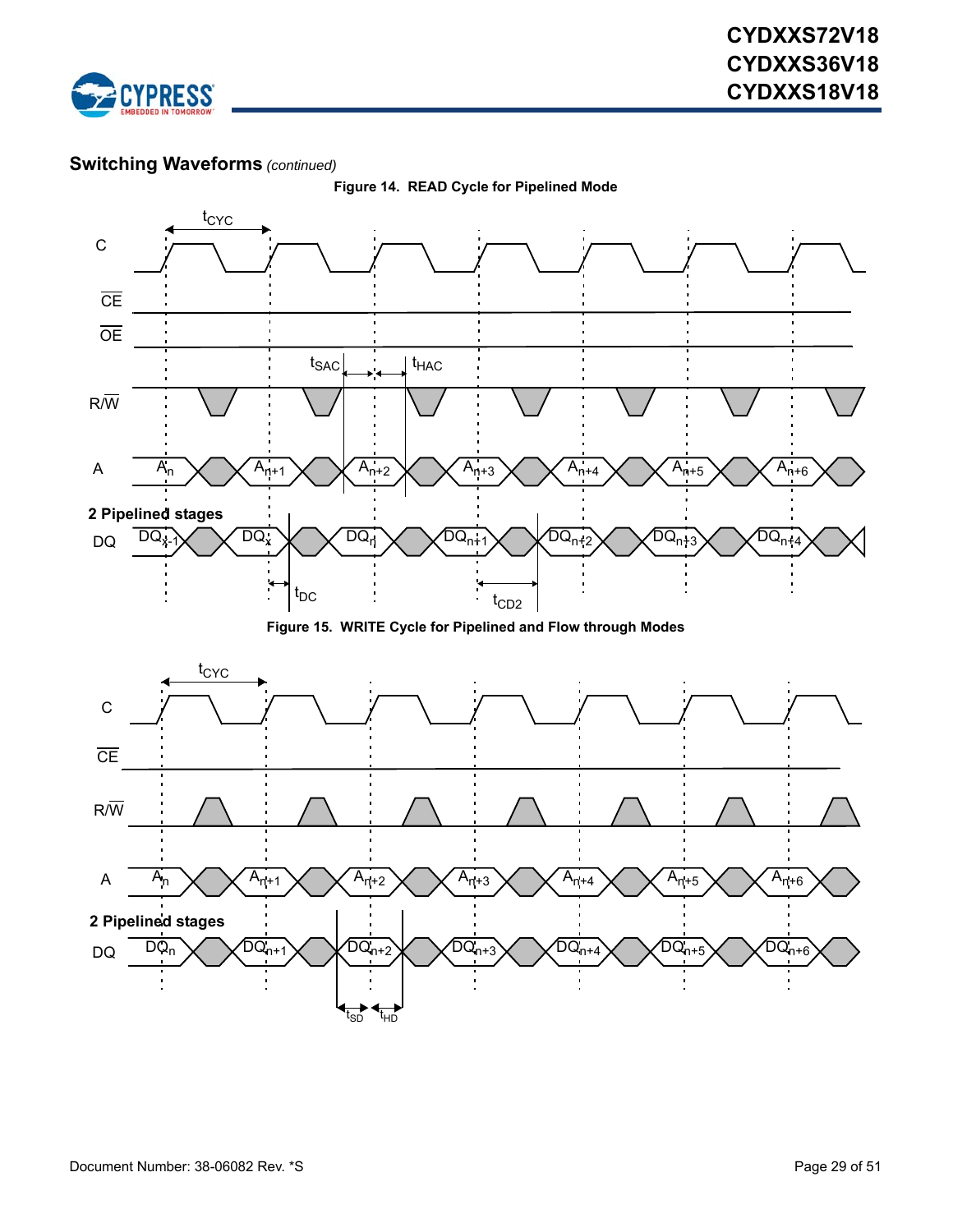



**Figure 16. READ with Address Counter Advance for Pipelined Mode**

**Figure 17. READ with Address Counter Advance for Flow through Mode**

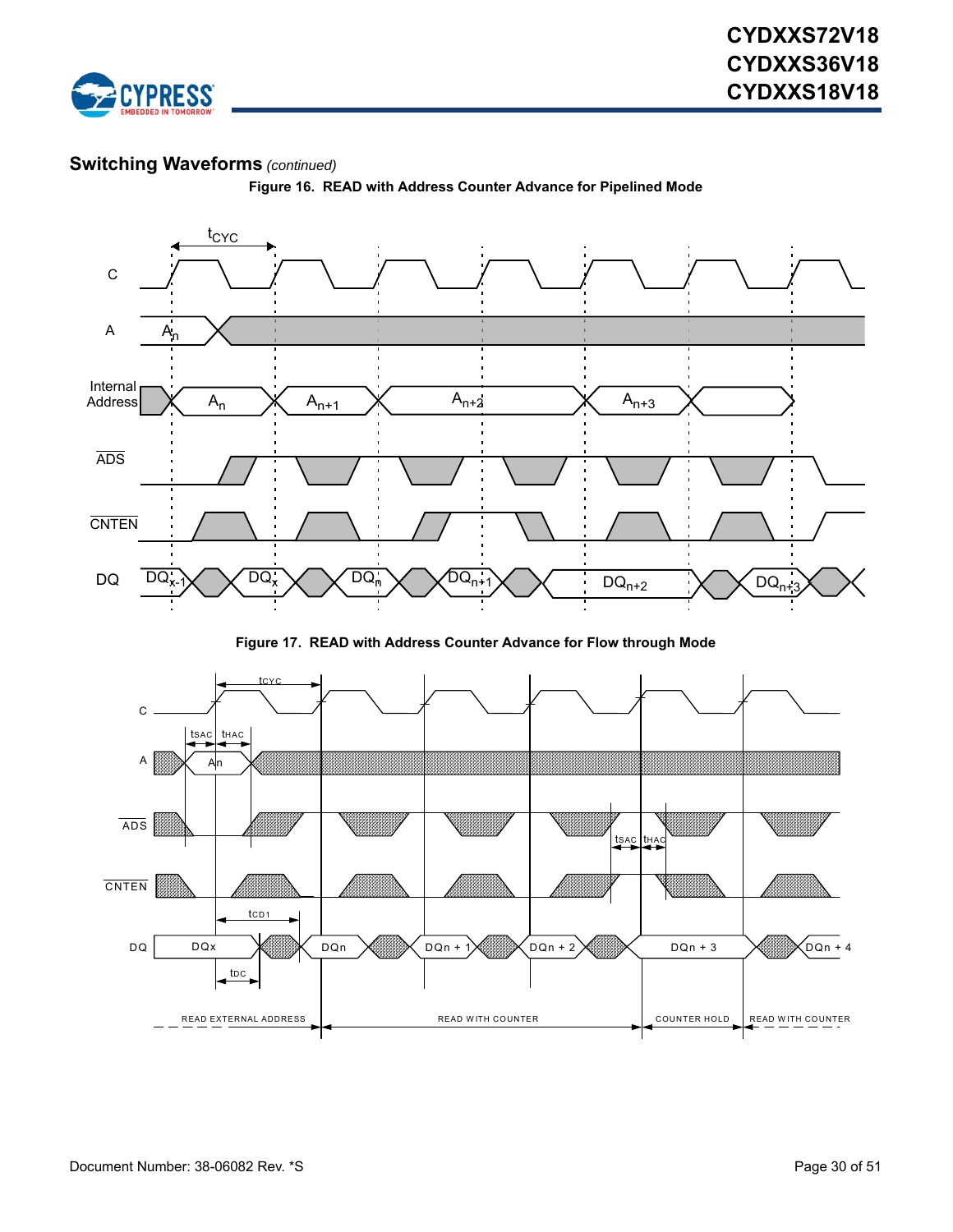



**Figure 18. Port-to-Port WRITE–READ for Pipelined Mode**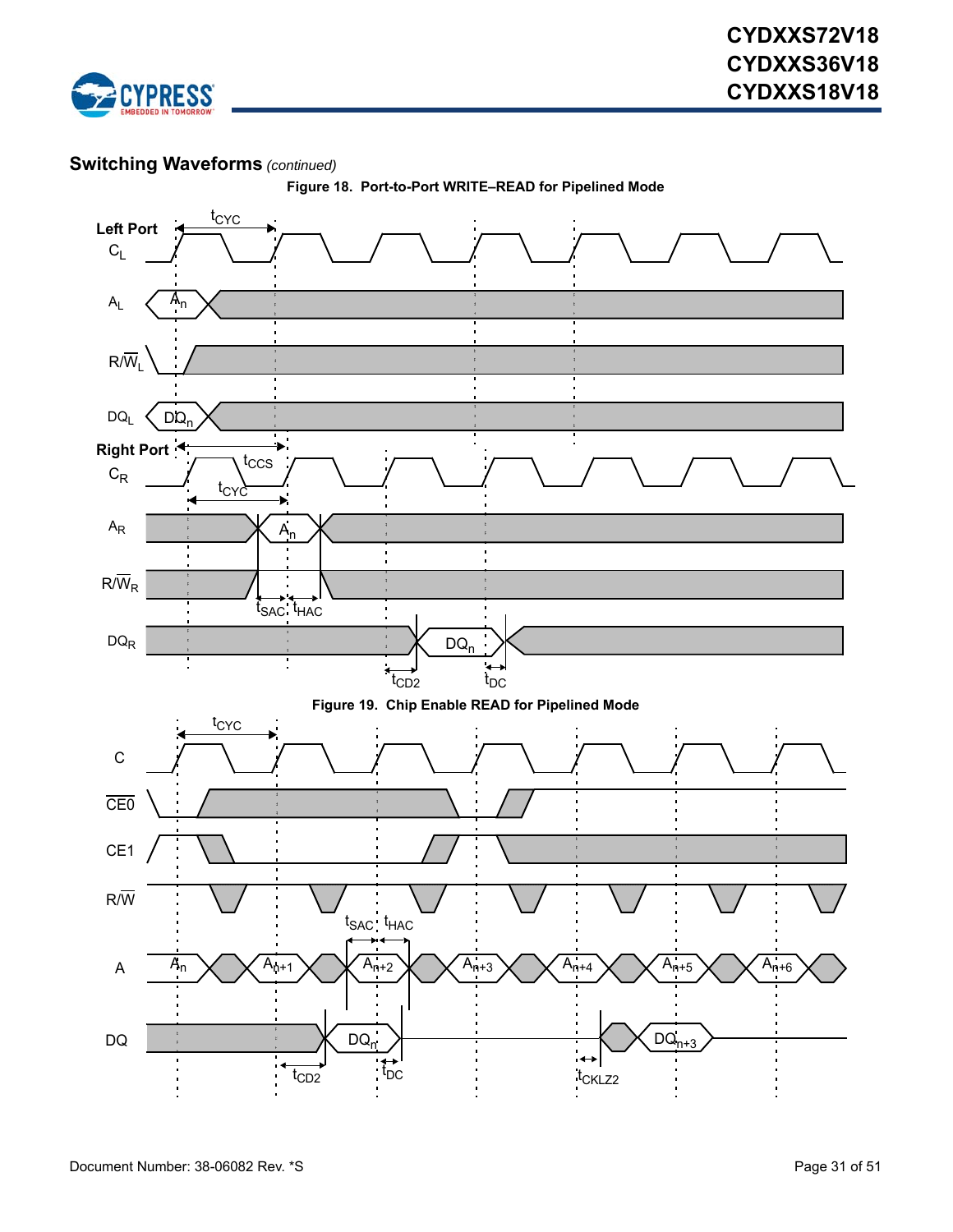



**Figure 20. OE Controlled WRITE for Pipelined Mode**

**Figure 21. OE Controlled WRITE for Flow through Mode**

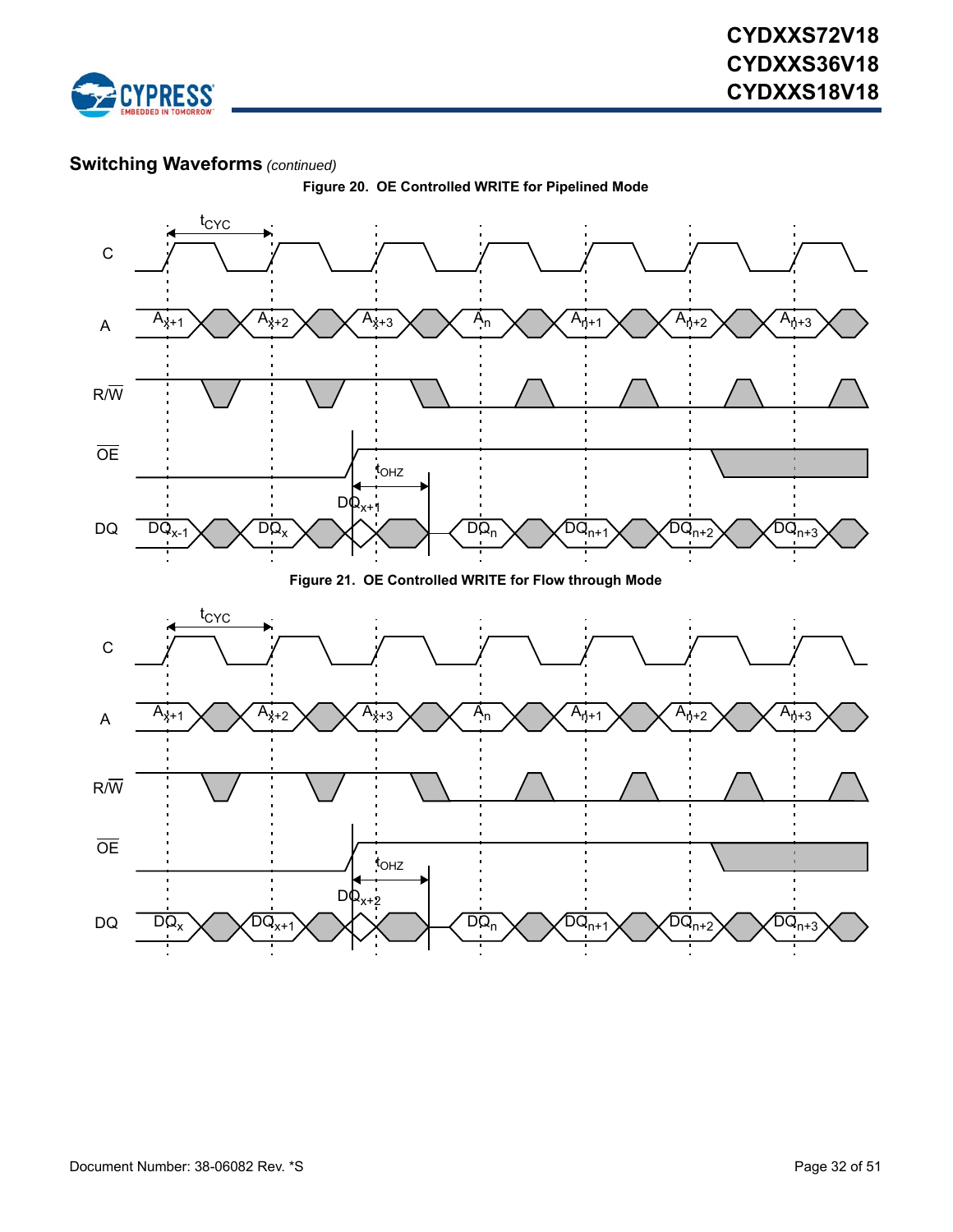



**Figure 22. Byte-Enable READ for Pipelined Mode**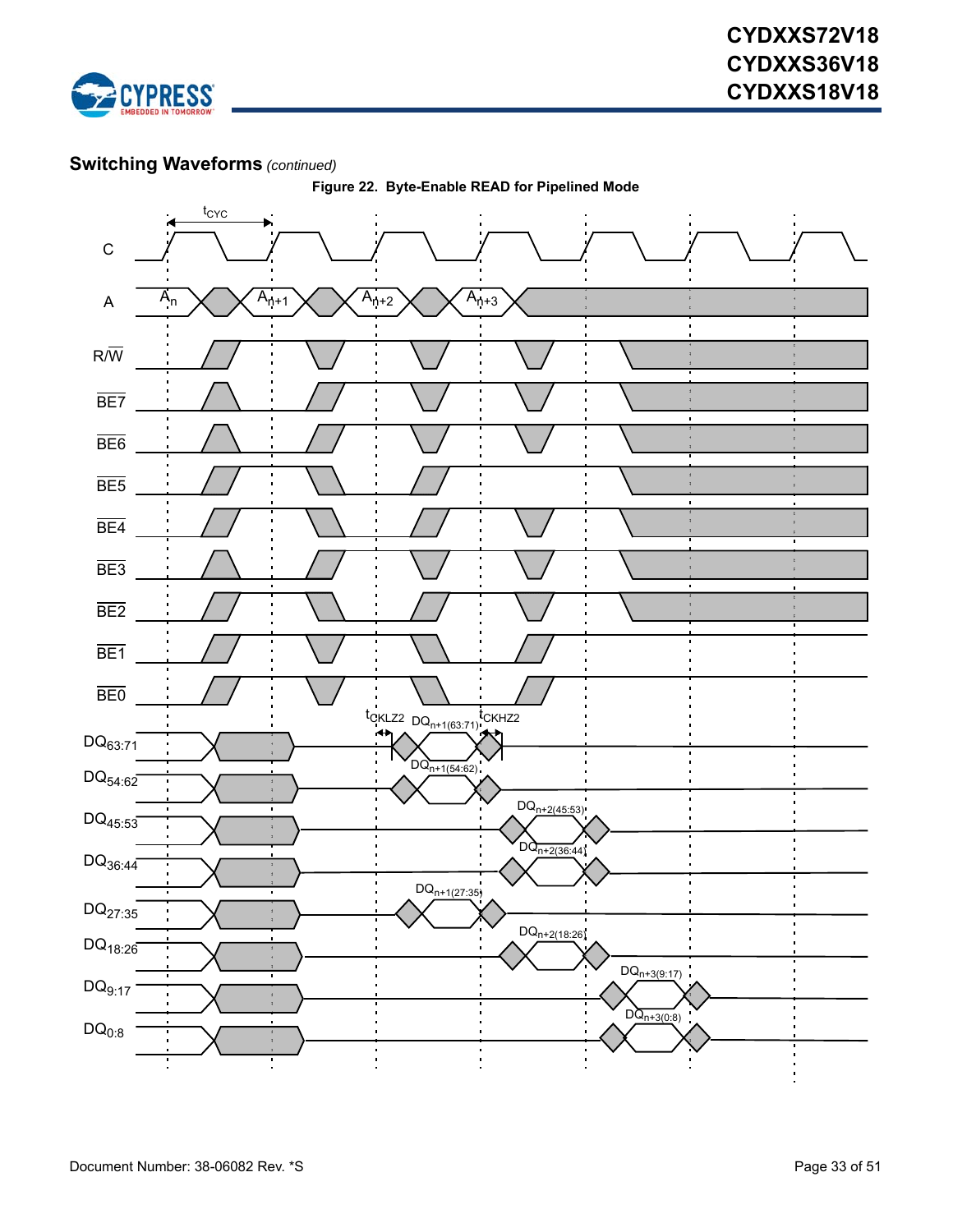

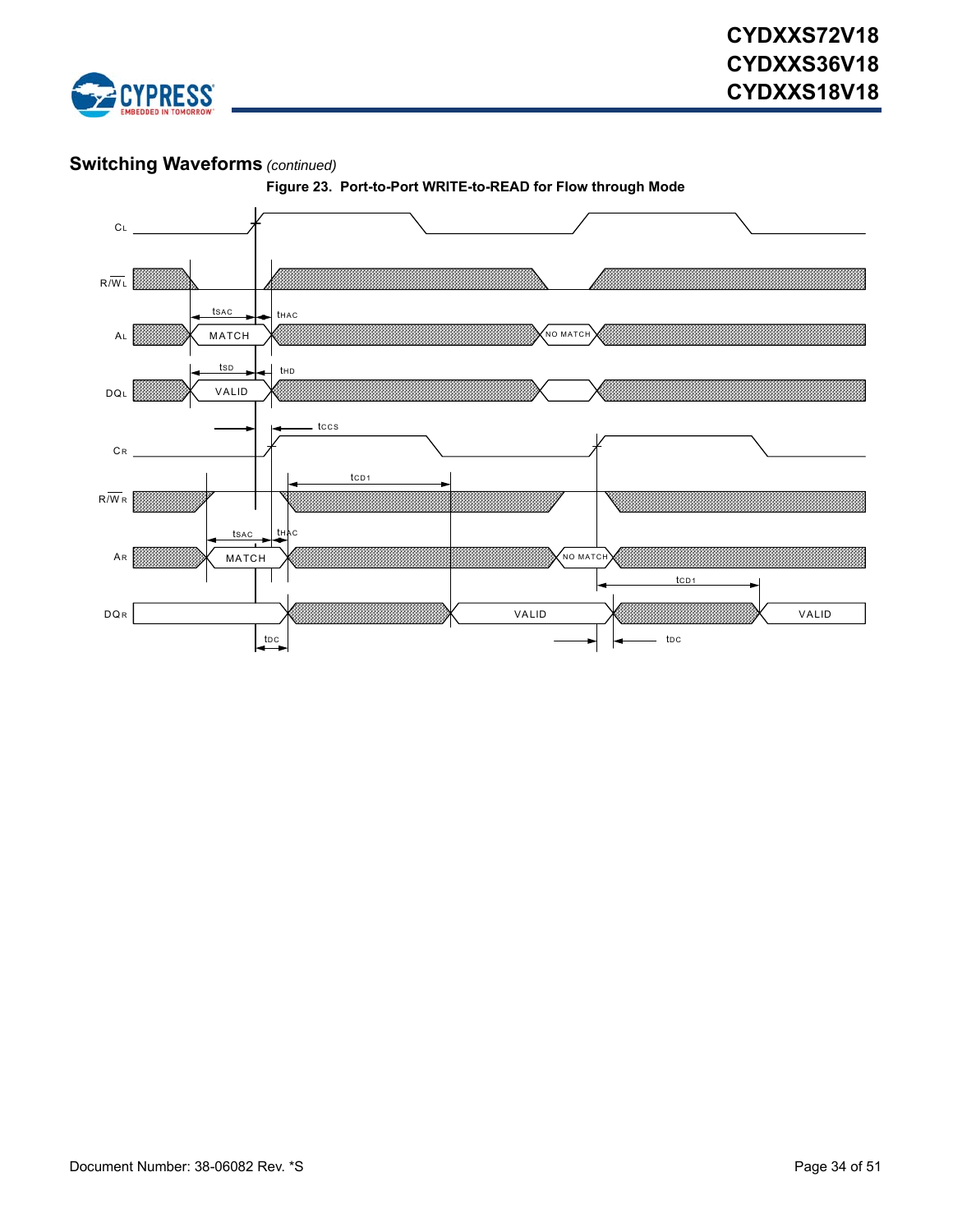





### <span id="page-34-0"></span>**Note** 64. A<sub>match</sub> is the matching address that is reported on the address bus of the losing port. The counter operation selected for reporting the address is "Busy Address<br>Readback."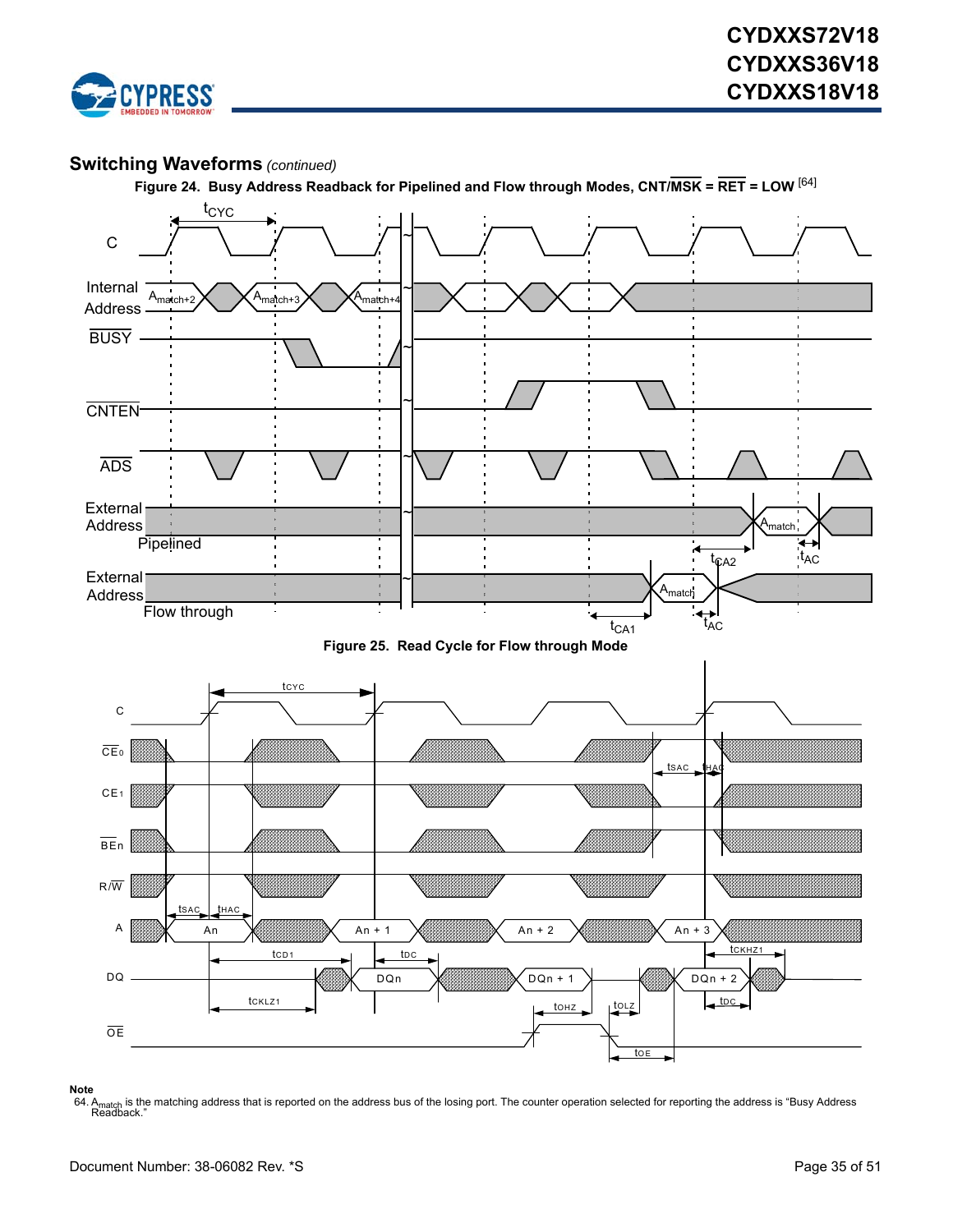





**Figure 27. READ-to-WRITE for Pipelined Mode (OE Controlled)** [\[68](#page-35-3), [69\]](#page-35-4)



#### **Notes**

- <span id="page-35-0"></span>65. When OE = V<sub>IL</sub>, the last read operation is enabled to complete before the DQ bus is tristated and the user is enabled to drive write data.<br>66. Two dummy writes are issued to accomplish bus turnaround. The third instru
- <span id="page-35-1"></span>
- <span id="page-35-2"></span>
- <span id="page-35-3"></span>68. OE is deasserted and t<sub>OHZ</sub> enabled to <u>ela</u>pse before the first write operation is issued.<br>69. Any write scheduled to complete after OE is deasserted is pre-empted.
- <span id="page-35-4"></span>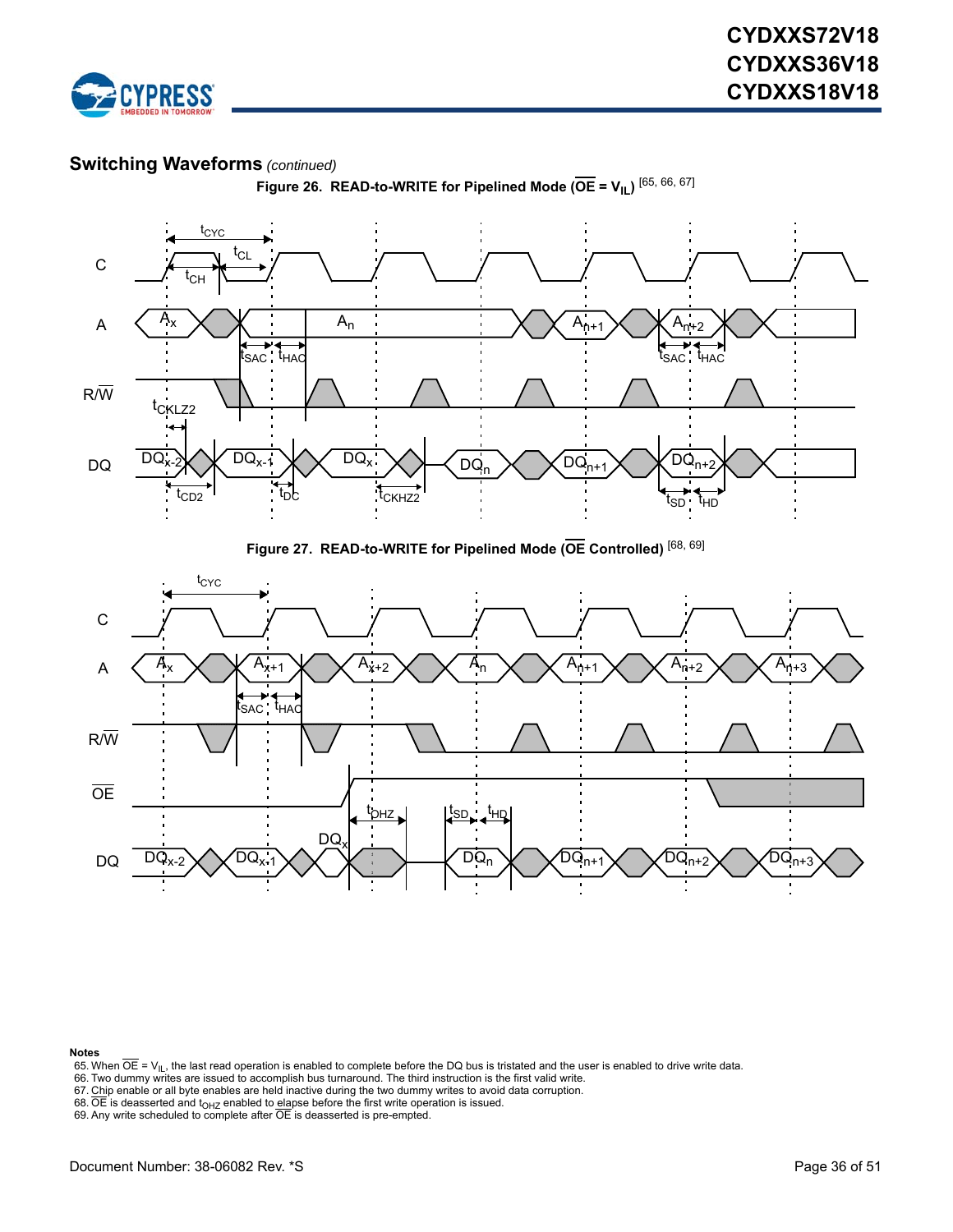



**Figure 28. Read-to-Write-to-Read for Flow through Mode (OE = LOW)**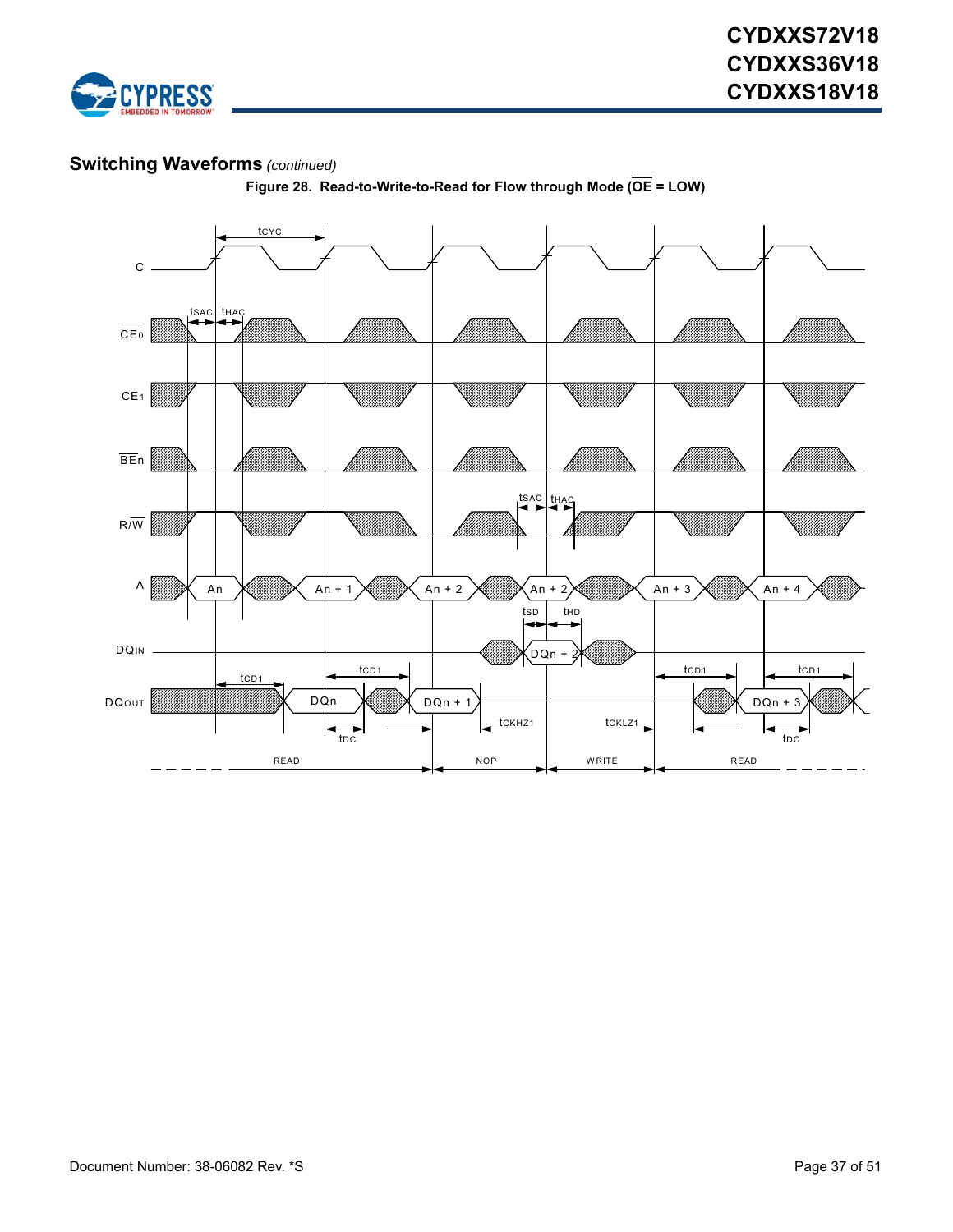



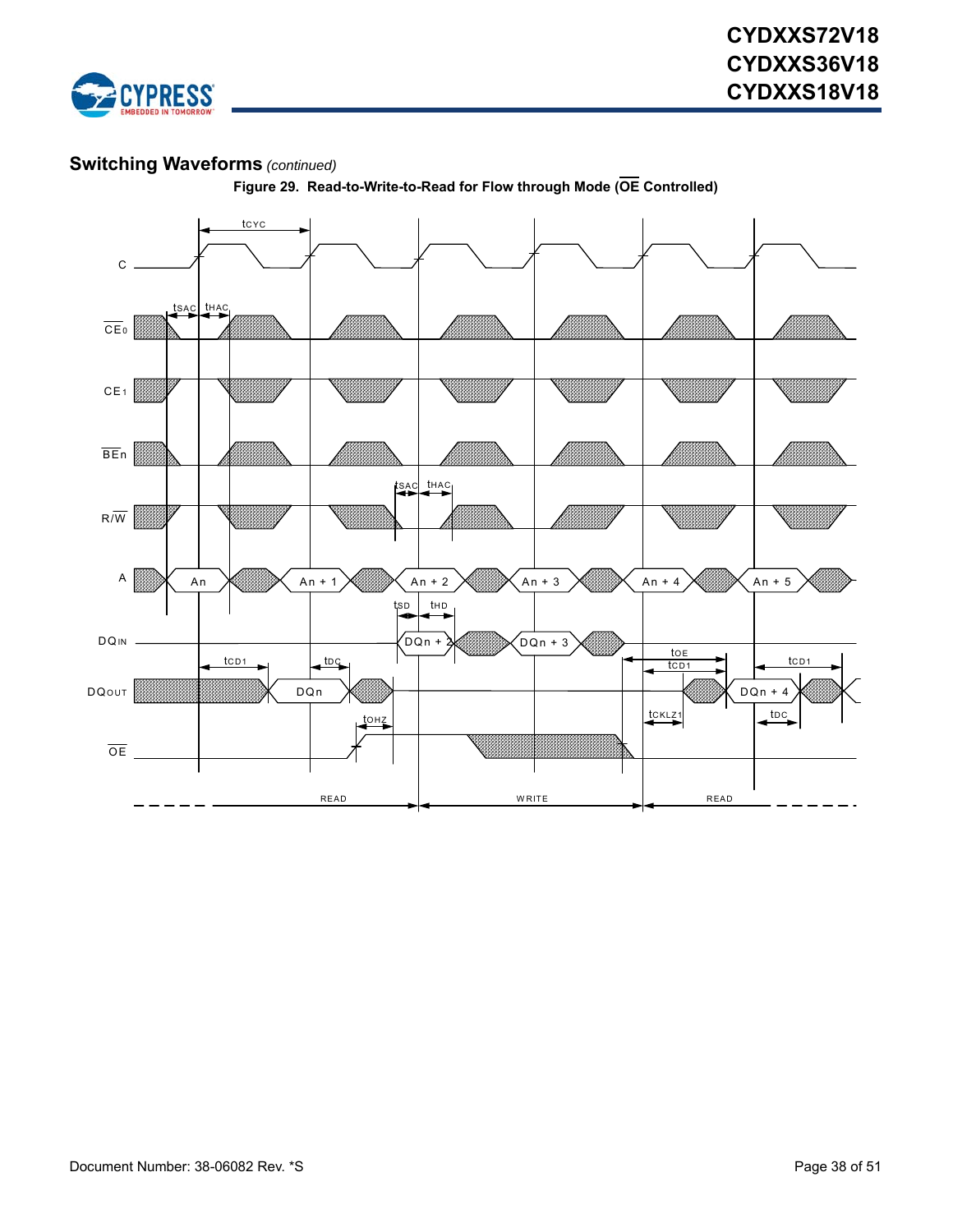

Figure 30. BUSY Timing, WRITE-WRITE Collision for Pipelined and Flow through Modes, Clock Timing Violates t<sub>CCS</sub>.

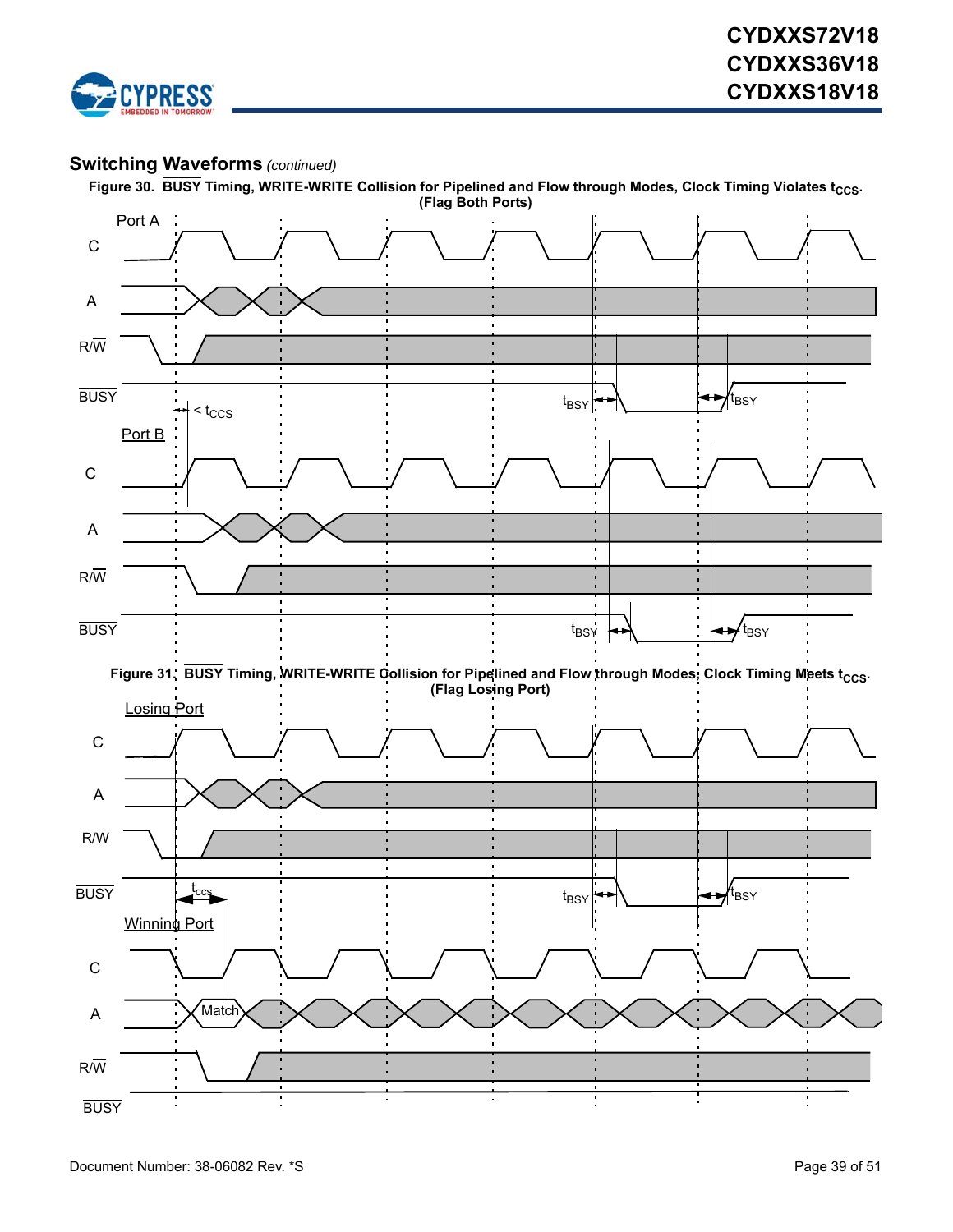

**Figure 32. Read with Echo Clock for Pipelined Mode (CQEN = HIGH)**

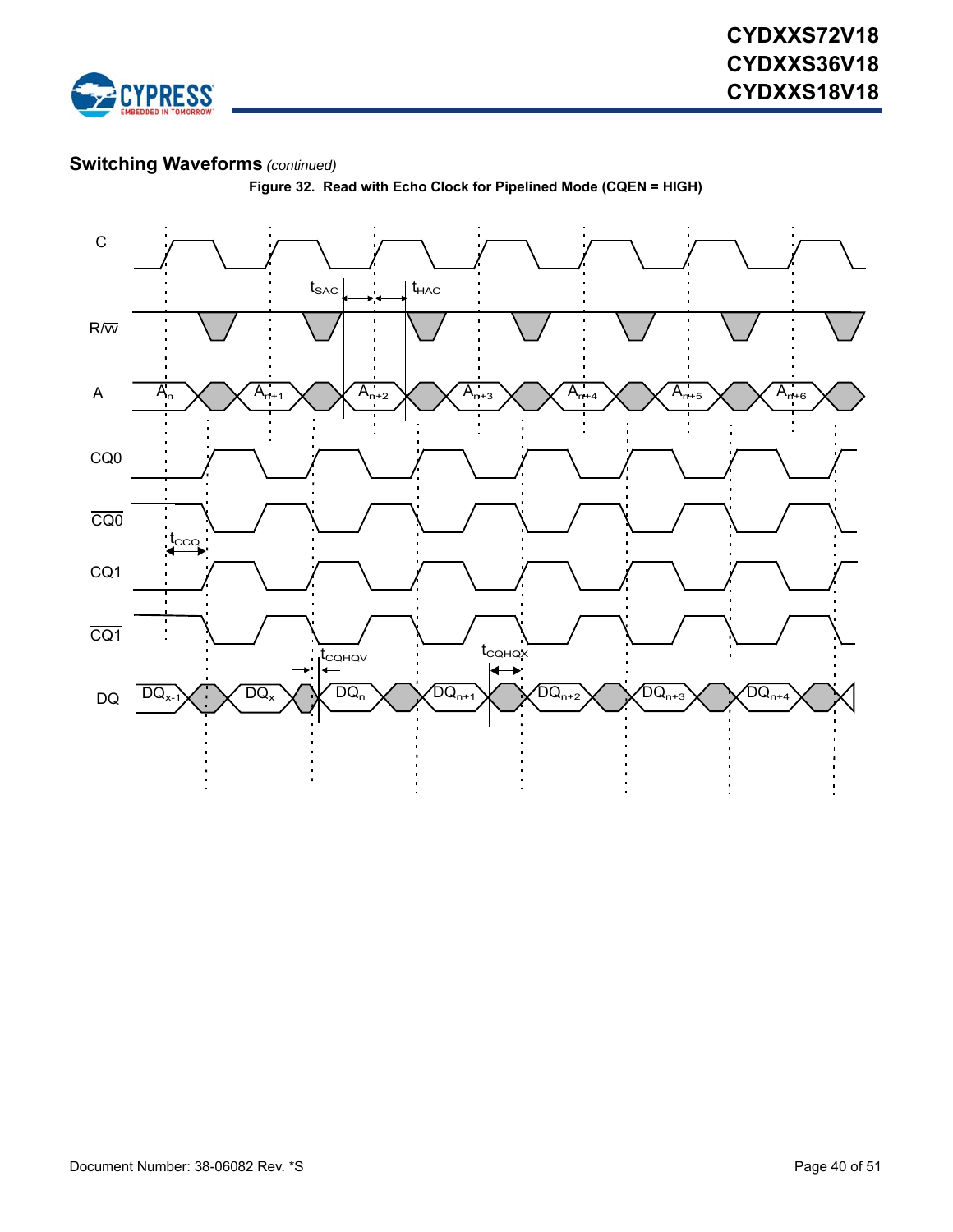



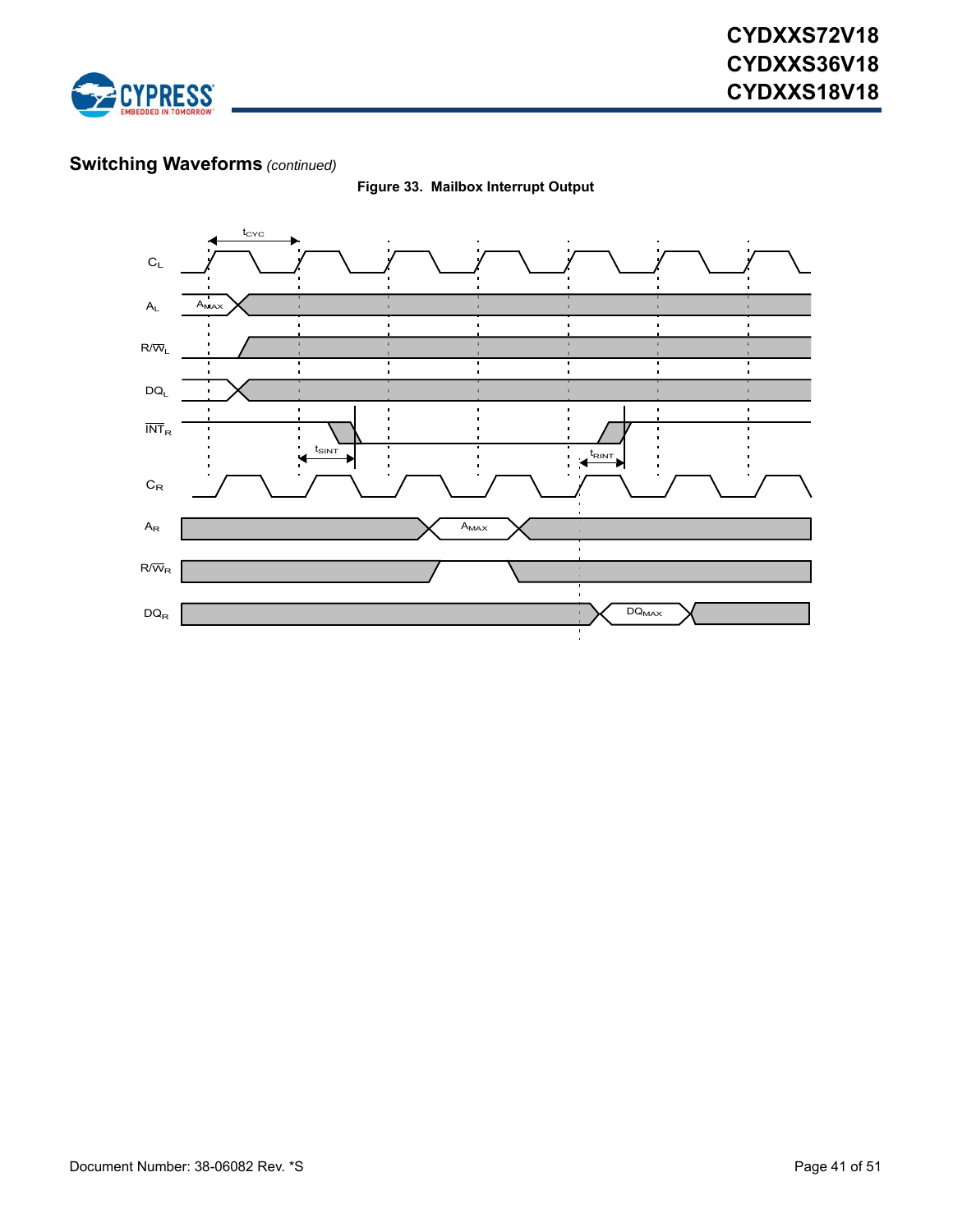

# <span id="page-41-0"></span>**Ordering Information**

| <b>Speed</b><br>(MHz)                                                   | <b>Ordering Code</b> | Package<br><b>Diagram</b> | Package Type                                                                                                          | <b>Operating</b><br>Range |  |
|-------------------------------------------------------------------------|----------------------|---------------------------|-----------------------------------------------------------------------------------------------------------------------|---------------------------|--|
|                                                                         |                      |                           |                                                                                                                       |                           |  |
|                                                                         |                      |                           | 512K × 72 (36-Mbit) 1.8 V/1.5 V Synchronous CYD36S72V18 Dual-Port SRAM                                                |                           |  |
| 200                                                                     | CYD36S72V18-200BGXC  |                           | 001-07825 484-ball Ball Grid Array 27 mm × 27 mm with 1.0 mm pitch (Pb-free) Commercial                               |                           |  |
|                                                                         |                      |                           | 256K × 72 (18-Mbit) 1.8 V/1.5 V Synchronous CYD18S72V18 Dual-Port SRAM                                                |                           |  |
| 200                                                                     | CYD18S72V18-200BGXI  |                           | 51-85218 484-ball Ball Grid Array 23 mm × 23 mm with 1.0 mm pitch (Pb-free)                                           | Industrial                |  |
| 200                                                                     | CYD18S72V18-200BGI   | 51-85218                  | 484-ball Ball Grid Array 23 mm × 23 mm with 1.0 mm pitch                                                              | Industrial                |  |
| 167                                                                     | CYD18S72V18-167BGI   | 51-85218                  | 484-ball Ball Grid Array 23 mm × 23 mm with 1.0 mm pitch                                                              | Industrial                |  |
|                                                                         |                      |                           |                                                                                                                       |                           |  |
|                                                                         |                      |                           | 128K × 72 (9-Mbit) 1.8 V/1.5 V Synchronous CYD09S72V18 Dual-Port SRAM                                                 |                           |  |
| 167                                                                     | CYD09S72V18-167BBXC  |                           | 51-85218 484-ball Ball Grid Array 23 mm × 23 mm with 1.0 mm pitch (Pb-free) Commercial                                |                           |  |
|                                                                         |                      |                           |                                                                                                                       |                           |  |
|                                                                         |                      |                           | 1024K × 36 (36-Mbit) 1.8 V/1.5 V Synchronous CYD36S36V18 Dual-Port SRAM                                               |                           |  |
| 167                                                                     | CYD36S36V18-167BGXI  |                           | 001-07825 484-ball Ball Grid Array 27 mm × 27 mm with 1.0 mm pitch (Pb-free)                                          | Industrial                |  |
|                                                                         |                      |                           | 512K × 36 (18-Mbit) 1.8 V/1.5 V Synchronous CYD18S36V18 Dual-Port SRAM                                                |                           |  |
| 200                                                                     | CYD18S36V18-200BBAXI | 51-85108                  | 256-ball Ball Grid Array 17 mm × 17 mm with 1.0 mm pitch (Pb-free)                                                    | Industrial                |  |
| 167                                                                     | CYD18S36V18-167BBAI  | 51-85108                  | 256-ball Ball Grid Array 17 mm × 17 mm with 1.0 mm pitch                                                              | Industrial                |  |
|                                                                         |                      |                           | 256K × 36 (9-Mbit) 1.8 V/1.5 V Synchronous CYD09S36V18 Dual-Port SRAM                                                 |                           |  |
| 200                                                                     | CYD09S36V18-200BBXI  |                           | 51-85108 256-ball Ball Grid Array 17 mm × 17 mm with 1.0 mm pitch (Pb-free)                                           | Industrial                |  |
| 167                                                                     | CYD09S36V18-167BBXC  | 51-85108                  | 256-ball Ball Grid Array 17 mm × 17 mm with 1.0 mm pitch (Pb-free)                                                    | Commercial                |  |
| 64K × 36 (2-Mbit) 1.8 V or 1.5 V Synchronous CYD02S36V18 Dual-Port SRAM |                      |                           |                                                                                                                       |                           |  |
| 200                                                                     | CYD02S36V18-200BBXC  |                           | 51-85108 256-ball Ball Grid Array 17 mm × 17 mm with 1.0 mm pitch (Pb-free) Commercial                                |                           |  |
| 2048K × 18 (36-Mbit) 1.8 V/1.5 V Synchronous CYD36S18V18 Dual-Port SRAM |                      |                           |                                                                                                                       |                           |  |
|                                                                         |                      |                           | 167 CYD36S18V18-167BGXI   001-07825   484-ball Ball Grid Array 27 mm × 27 mm with 1.0 mm pitch (Pb-free)   Industrial |                           |  |
| 1024K × 18 (18-Mbit) 1.8 V/1.5 V Synchronous CYD18S18V18 Dual-Port SRAM |                      |                           |                                                                                                                       |                           |  |
| 200                                                                     | CYD18S18V18-200BBAXI | 51-85108                  | 256-ball Ball Grid Array 17 mm × 17 mm with 1.0 mm pitch (Pb-free)                                                    | Industrial                |  |
| 200                                                                     | CYD18S18V18-200BBAXC | 51-85108                  | 256-ball Ball Grid Array 17 mm × 17 mm with 1.0 mm pitch (Pb-free)                                                    | Commercial                |  |
| 167                                                                     | CYD18S18V18-167BBAXI | 51-85108                  | 256-ball Ball Grid Array 17 mm × 17 mm with 1.0 mm pitch (Pb-free)                                                    | Industrial                |  |
|                                                                         |                      |                           | 512K × 18 (9-Mbit) 1.8 V/1.5 V Synchronous CYD09S18V18 Dual-Port SRAM                                                 |                           |  |
| 167                                                                     | CYD09S18V18-167BBXI  | 51-85108                  | 256-ball Ball Grid Array 17 mm × 17 mm with 1.0 mm pitch (Pb-free)                                                    | Industrial                |  |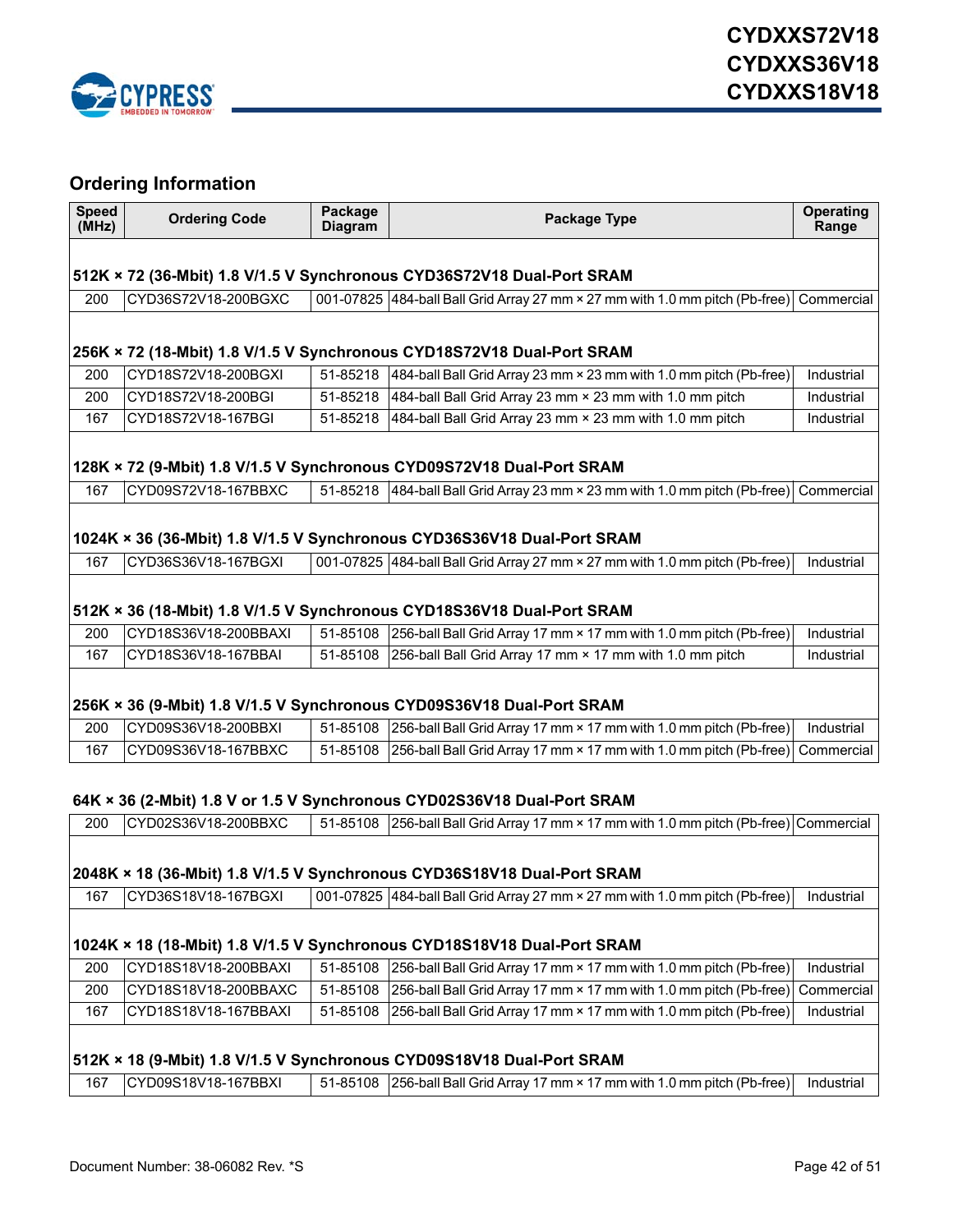

### <span id="page-42-0"></span>**Ordering Code Definitions**

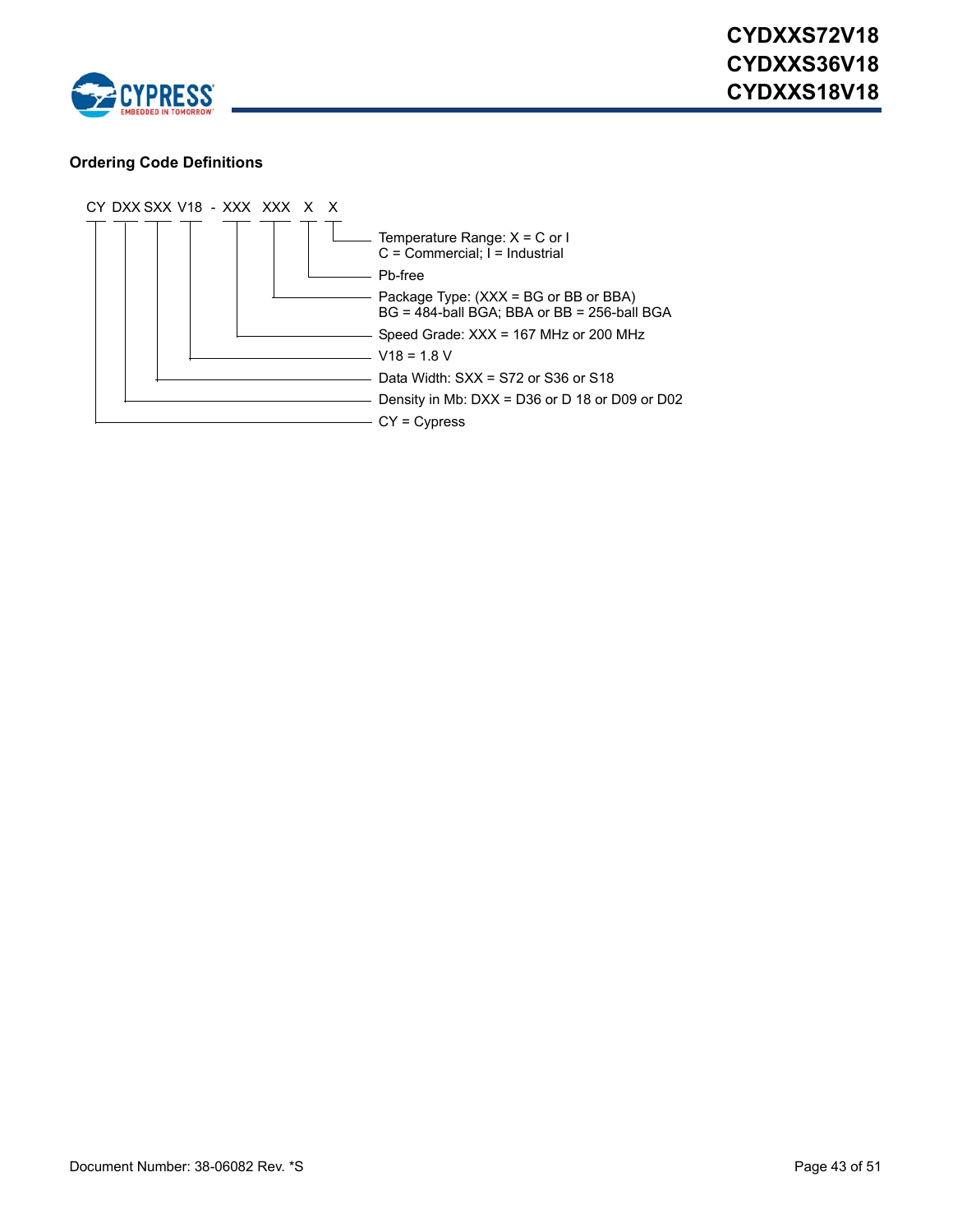

### <span id="page-43-0"></span>**Package Diagrams**

**Figure 34. 256-ball FBGA (17 × 17 × 1.7 mm) BB256/BW0BD Package Outline, 51-85108**





REFERENCE JEDEC MO-192 PACKAGE WEIGHT - 0.95gr

51-85108 \*J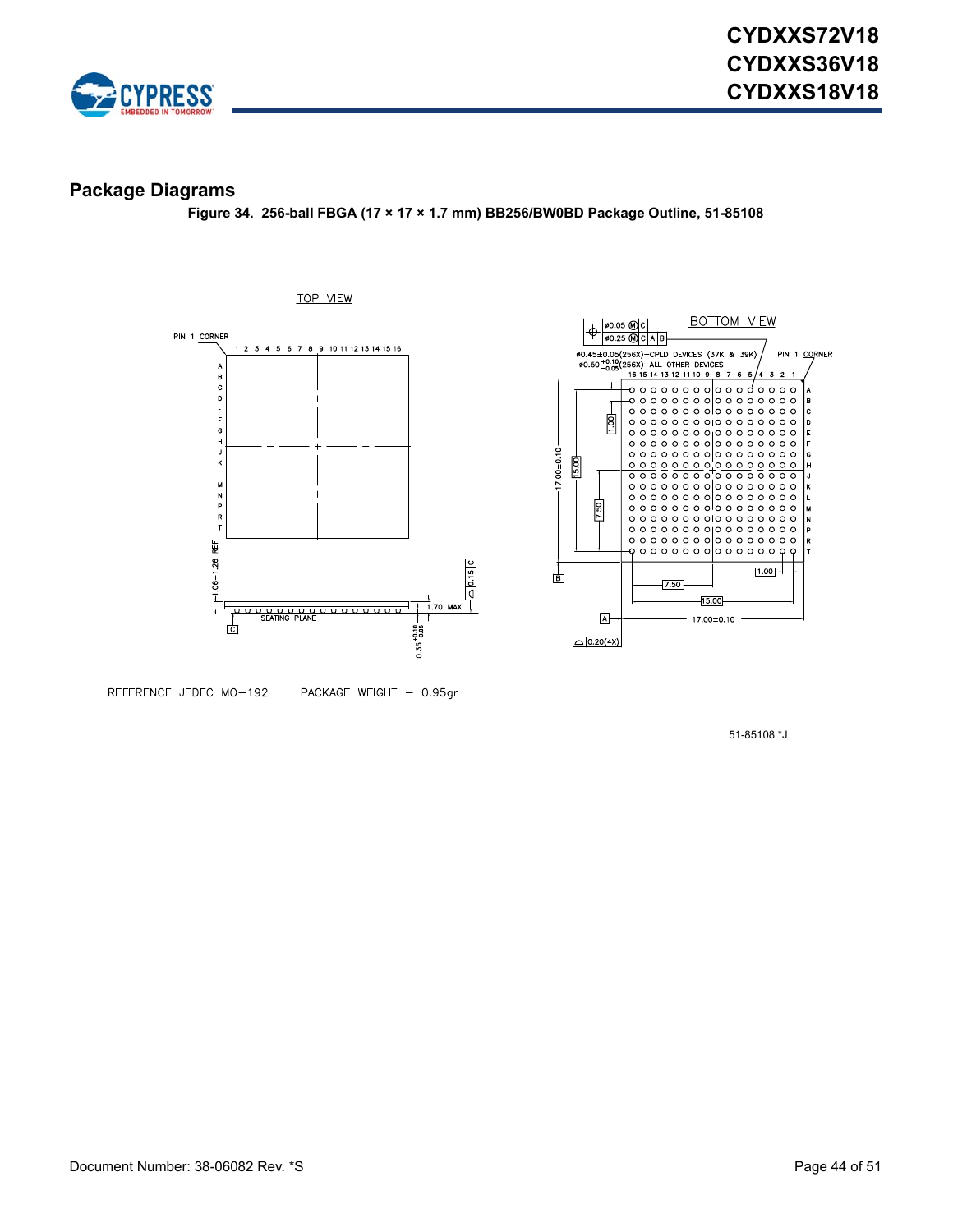

### **Package Diagrams** *(continued)*



**Figure 35. 484-ball PBGA (23 × 23 × 2.03 mm) BY484 Package Outline, 51-85218**

51-85218 \*C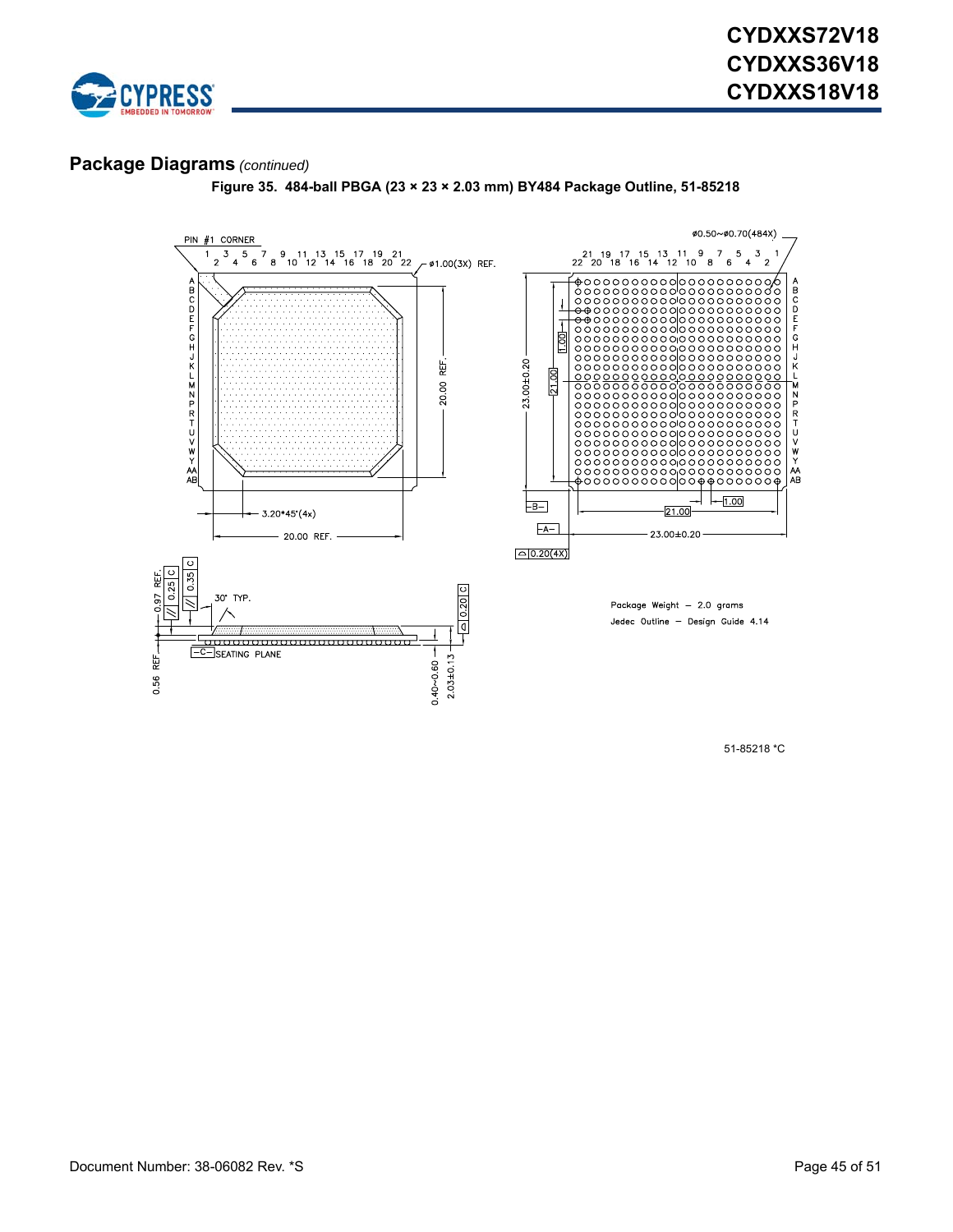

### **Package Diagrams** *(continued)*

**Figure 36. 484-ball PBGA (27 × 27 × 2.33 mm) BY484S Package Outline, 001-07825**



001-07825 \*C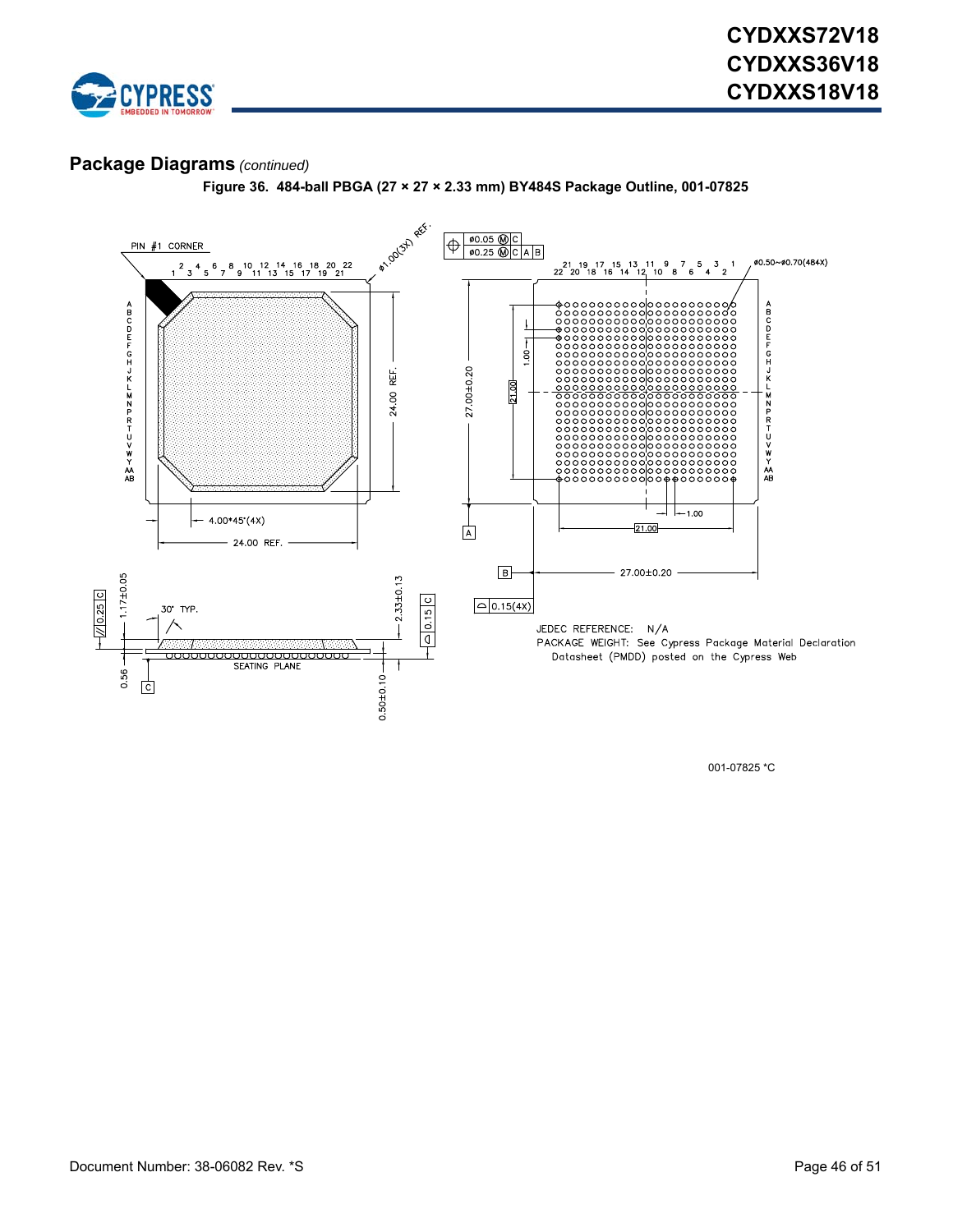

| Acronym     | <b>Description</b>                      |
|-------------|-----------------------------------------|
| BGA         | Ball Grid Array                         |
| <b>CMOS</b> | Complementary Metal Oxide Semiconductor |
| DLL.        | Delay Lock Loop                         |
| FBGA        | Fine-Pitch Ball Grid Array              |
| HSTI        | <b>High Speed Transceiver Logic</b>     |
| 1/O         | Input/Output                            |
| SDR         | Single Data Rate                        |
| <b>SRAM</b> | Static Random Access Memory             |
| TCK         | Test Clock                              |
| TDI         | Test Data-In                            |
| TDO         | Test Data-Out                           |
| TMS         | Test Mode Select                        |
| VIM         | Variable Impedance Matching             |

### <span id="page-46-0"></span>**Acronyms Document Conventions**

### <span id="page-46-1"></span>**Units of Measure**

| <b>Symbol</b> | <b>Unit of Measure</b> |
|---------------|------------------------|
| °C            | degree Celsius         |
| <b>MHz</b>    | megahertz              |
| μA            | microampere            |
| mA            | milliampere            |
| ms            | millisecond            |
| mV            | millivolt              |
| ns            | nanosecond             |
| pF            | picofarad              |
| V             | volt                   |
| W             | watt                   |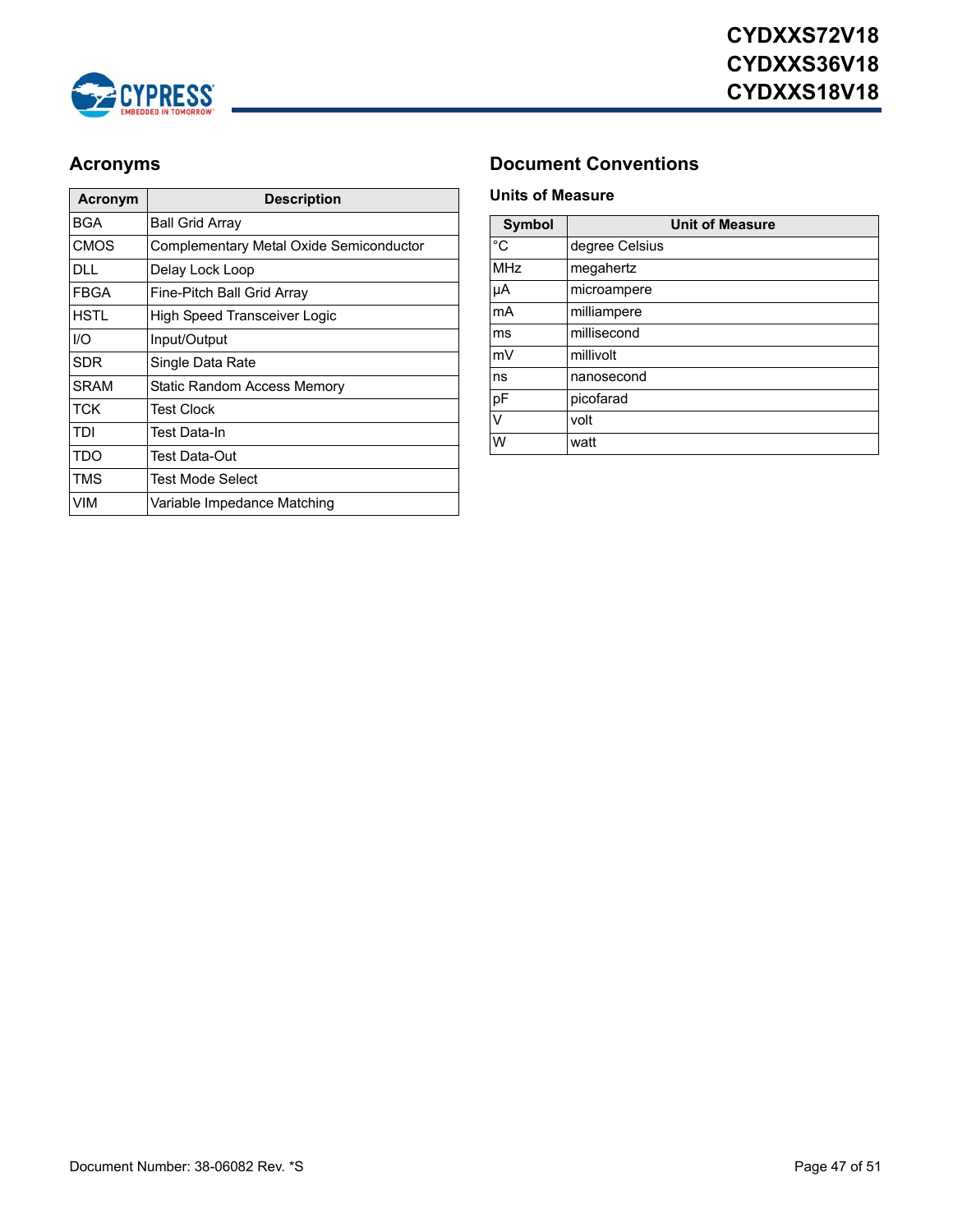

### **Document History Page**

| Document Title: CYDXXS72V18/CYDXXS36V18/CYDXXS18V18, FullFlex™ Synchronous SDR Dual-Port SRAM<br>Document Number: 38-06082 |         |                    |                                  |                                                                                                                                                                                                                                                                                                                                                                                                                                                                                                                                                                                                                                                                                                                                                                                                                                                                                                                                                                                                                                                                                                                                                                                                                                                                                                                                                                                                                                                                                                                                                                                                                                                                                                                                                                                                                                                                                                                                                                                                                                                                                                                                                                                                                                                                                                                                                                                                                                                                                                                                       |
|----------------------------------------------------------------------------------------------------------------------------|---------|--------------------|----------------------------------|---------------------------------------------------------------------------------------------------------------------------------------------------------------------------------------------------------------------------------------------------------------------------------------------------------------------------------------------------------------------------------------------------------------------------------------------------------------------------------------------------------------------------------------------------------------------------------------------------------------------------------------------------------------------------------------------------------------------------------------------------------------------------------------------------------------------------------------------------------------------------------------------------------------------------------------------------------------------------------------------------------------------------------------------------------------------------------------------------------------------------------------------------------------------------------------------------------------------------------------------------------------------------------------------------------------------------------------------------------------------------------------------------------------------------------------------------------------------------------------------------------------------------------------------------------------------------------------------------------------------------------------------------------------------------------------------------------------------------------------------------------------------------------------------------------------------------------------------------------------------------------------------------------------------------------------------------------------------------------------------------------------------------------------------------------------------------------------------------------------------------------------------------------------------------------------------------------------------------------------------------------------------------------------------------------------------------------------------------------------------------------------------------------------------------------------------------------------------------------------------------------------------------------------|
| Rev.                                                                                                                       | ECN No. | Orig. of<br>Change | <b>Submission</b><br><b>Date</b> | <b>Description of Change</b>                                                                                                                                                                                                                                                                                                                                                                                                                                                                                                                                                                                                                                                                                                                                                                                                                                                                                                                                                                                                                                                                                                                                                                                                                                                                                                                                                                                                                                                                                                                                                                                                                                                                                                                                                                                                                                                                                                                                                                                                                                                                                                                                                                                                                                                                                                                                                                                                                                                                                                          |
| $\star\star$                                                                                                               | 302411  | <b>YDT</b>         | See ECN                          | New data sheet.                                                                                                                                                                                                                                                                                                                                                                                                                                                                                                                                                                                                                                                                                                                                                                                                                                                                                                                                                                                                                                                                                                                                                                                                                                                                                                                                                                                                                                                                                                                                                                                                                                                                                                                                                                                                                                                                                                                                                                                                                                                                                                                                                                                                                                                                                                                                                                                                                                                                                                                       |
| *A                                                                                                                         | 334036  | YDT                | See ECN                          | Corrected typo on page 1<br>Reproduced PDF file to fix formatting errors                                                                                                                                                                                                                                                                                                                                                                                                                                                                                                                                                                                                                                                                                                                                                                                                                                                                                                                                                                                                                                                                                                                                                                                                                                                                                                                                                                                                                                                                                                                                                                                                                                                                                                                                                                                                                                                                                                                                                                                                                                                                                                                                                                                                                                                                                                                                                                                                                                                              |
| $\,{}^{\star}\mathsf{B}$                                                                                                   | 395800  | <b>SPN</b>         | See ECN                          | Added statement about no echo clocks for flow through mode<br>Updated electrical characteristics<br>Added note 16 and 17 (1.5 V timing)<br>Added note 33 (timing for x18 devices)<br>Updated input edge rate (note 34)<br>Updated table 5 on deterministic access control logic<br>Added description of busy readback in deterministic access control section<br>Changed dummy write descriptions<br>Updated ZQ pins connection details<br>Updated note 24, B0 to BE0<br>Added power supply requirements to MRST and VC_SEL<br>Added note 4 (VIM disable)<br>Updated supply voltage to ground potential to 4.1 V<br>Updated parameters on table 15<br>Updated and added parameters to table 16<br>Updated x72 pinout to SDR only pinout<br>Updated 484 PBGA pin diagram<br>Updated the pin definition of MRST<br>Updated the pin definition of VC SEL<br>Updated READY description to include Wired OR note<br>Updated master reset to include wired OR note for READY<br>Updated minimum $V_{OH}$ value for the 1.8 V LVCMOS configuration<br>Updated electrical characteristics to include $I_{OH}$ and $I_{OH}$ values<br>Updated electrical characteristics to include READY<br>Added $I_{IX3}$<br>Updated maximum input capacitance<br>Added Notes 33 and 34Removed Notes 15 and 17<br>Updated Pin Definitions for CQ0, CQ0 CQ1 and CQ1<br>Removed -100 Speed bin from Selection Guide<br>Changed voltage name from V <sub>DDQ</sub> to V <sub>DDIO</sub><br>Changed voltage name from $V_{DD}$ to $V_{CORE}$<br>Moved the Mailbox Interrupt Timing Diagram to be the final timing diagram<br>Updated the Package Type for the CYD36S18V18 parts<br>Updated the Package Type for the CYD36S18V18 parts<br>Updated the Package Type for the CYD18S18V18 parts<br>Updated the Package Type for the CYD18S36V18 parts<br>Included the Package Diagram for the 256-Ball FBGA (19 x 19 mm) BW256<br>Included an OE Controlled Write for Flow through Mode Switching Waveform<br>Included a Read with Echo Clock Switching Waveform<br>Updated Figure 5 and Figure 6<br>Updated Electrical Characteristics for READY V <sub>OH</sub> and READY V<br>Updated Electrical Characteristics for $V_{OH}$ and $V_{OL}$ for the -167 and -133<br>speeds<br>Included a Unit column for Table 5<br>Removed Switching Characteristic t <sub>CA</sub> from chart<br>Included t <sub>OHZ</sub> in Switching Waveform OE Controlled Write for Pipelined Mode<br>Included t <sub>CKLZ2</sub> in Waveform Read-to-Write-to-Read for Flow through Mode |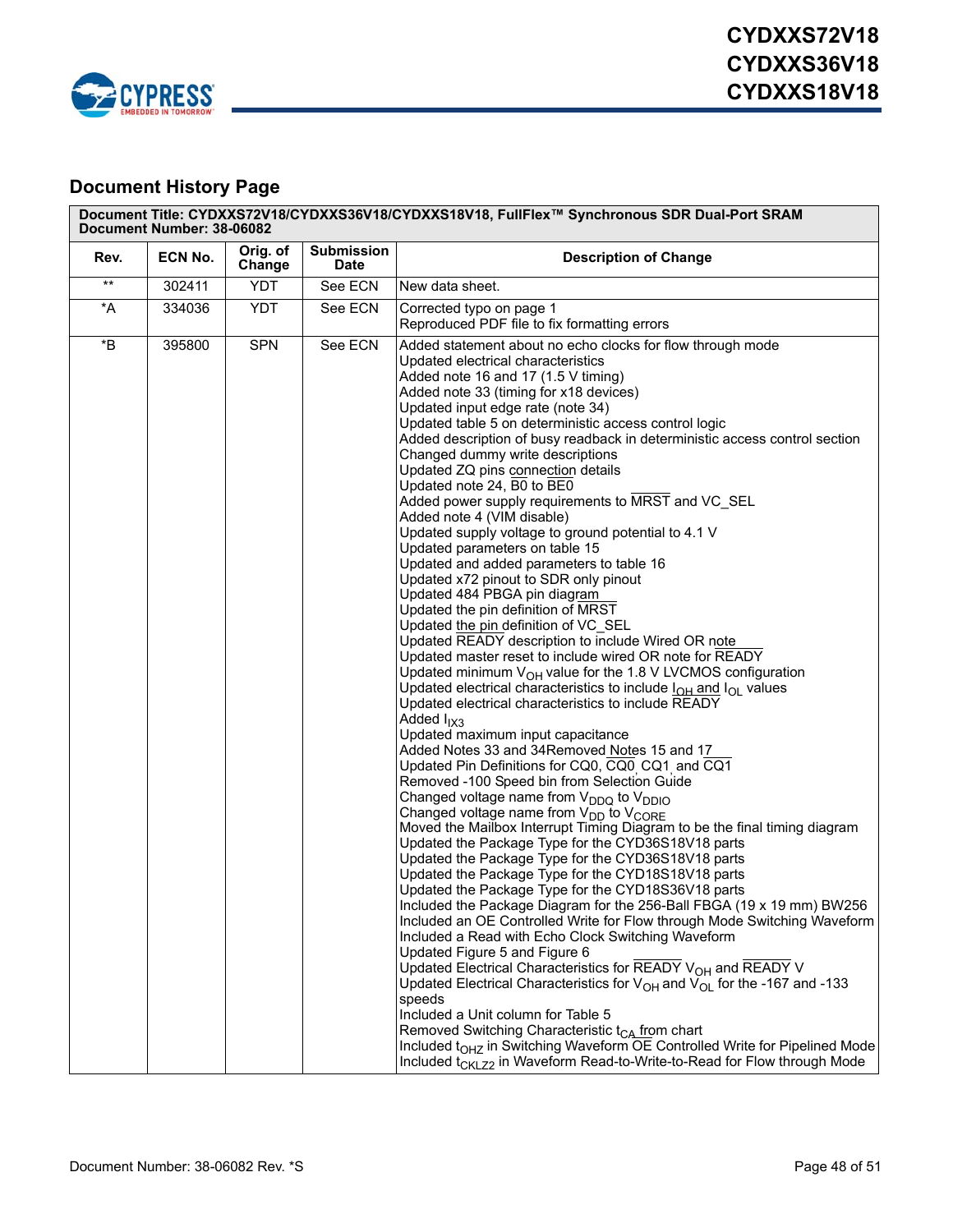

### **Document History Page** *(continued)*

|                   | Document Title: CYDXXS72V18/CYDXXS36V18/CYDXXS18V18, FullFlex™ Synchronous SDR Dual-Port SRAM<br>Document Number: 38-06082 |                      |                                  |                                                                                                                                                                                                                                                                                                                                                                                                                                                                                                                                                                                                           |
|-------------------|----------------------------------------------------------------------------------------------------------------------------|----------------------|----------------------------------|-----------------------------------------------------------------------------------------------------------------------------------------------------------------------------------------------------------------------------------------------------------------------------------------------------------------------------------------------------------------------------------------------------------------------------------------------------------------------------------------------------------------------------------------------------------------------------------------------------------|
| Rev.              | <b>ECN No.</b>                                                                                                             | Orig. of<br>Change   | <b>Submission</b><br><b>Date</b> | <b>Description of Change</b>                                                                                                                                                                                                                                                                                                                                                                                                                                                                                                                                                                              |
| $^{\star}$ C      | 402238                                                                                                                     | KGH                  | <b>SEE ECN</b>                   | Updated AC Test Load and Waveforms<br>Included FullFlex36 SDR 484-Ball BGA Pinout (Top View)<br>Included FullFlex18 SDR 484-Ball BGA Pinout (Top View)<br>Included Timing Parameter t <sub>CORDY</sub>                                                                                                                                                                                                                                                                                                                                                                                                    |
| $\sqrt[*]{D}$     | 458131                                                                                                                     | <b>YDT</b>           | <b>SEE ECN</b>                   | Changed ordering information with Pb-free part numbers<br>Removed VC SEL<br>Added IO and core voltage adders<br>Removed references to bin drop for LVTTL/2.5 V LVCMOS and 1.5 V core<br>modes<br><b>Updated Cin and Cout</b><br>Updated ICC, ISB1, ISB2 and ISB3 tables<br>Updated busy address read back timing diagram<br>Added HTSL input waveform<br>Removed HSTL (AC) from DC tables<br>Added 484-ball 27 mm × 27 mm × 2.33 mm PBGA package                                                                                                                                                          |
| *E                | 470031                                                                                                                     | <b>YDT</b>           | <b>SEE ECN</b>                   | Changed VOL of 1.8 V LVCMOS to 0.45 V<br><b>Updated tRSF</b><br>VREF is DNU when HSTL is not used<br>Formatted pin description table<br>Changed VDDIO pins for 36M × 36 and 36M × 18 pinouts<br>Changed 36M × 72 JTAG IDCODE                                                                                                                                                                                                                                                                                                                                                                              |
| $\overline{\ }$ F | 500001                                                                                                                     | <b>YDT</b>           | <b>SEE ECN</b>                   | DLL Change, added Clock Input Cycle to Cycle Jitter<br>Modified DLL description<br>Changed Input Capacitance Table<br>Changed tCCS number<br>Added note 31                                                                                                                                                                                                                                                                                                                                                                                                                                                |
| $\overline{G}$    | 627539                                                                                                                     | QSL                  | <b>SEE ECN</b>                   | change all NC to DNU<br>corrected switching waveform for (CQEN = High) from both Pipeline and Flow<br>through mode to only pipeline mode<br>Modified master reset description<br>Modified switching characteristics tables, extracted signals effected by the DLL<br>into one table and combine all other signals into one table<br>updated package name<br>Added footnote for tHD, tHAC and tSAC<br>changed note 26 description                                                                                                                                                                          |
| $*H$              | 2505003                                                                                                                    | VKN /<br><b>AESA</b> | See ECN                          | Modified footnote #1<br>Removed 250 MHz speed bin<br>Added 2-Mbit part and it's related information<br>Changed ball name ZQ1 to DNU for 18M and lesser density devices<br>Added 256-ball (17 × 17 mm) BGA package for 18M<br>Made PORTSTD[1:0] left and right pins driven only by LVTTL reference level<br>For 1.8 V LVCMOS level, Changed $V_{\text{IH}(min)}$ from 1.26 V to 0.65 times $V_{\text{DDIO}}$<br>and changed $V_{IL(max)}$ from 0.36 V to 0.35 times $V_{DDIO}$<br>Changed tHD, tHAC specs for 36M from 0.6 ns/0.7 ns to 0.8 ns (See footnote#<br>32)<br>Updated Ordering Information table |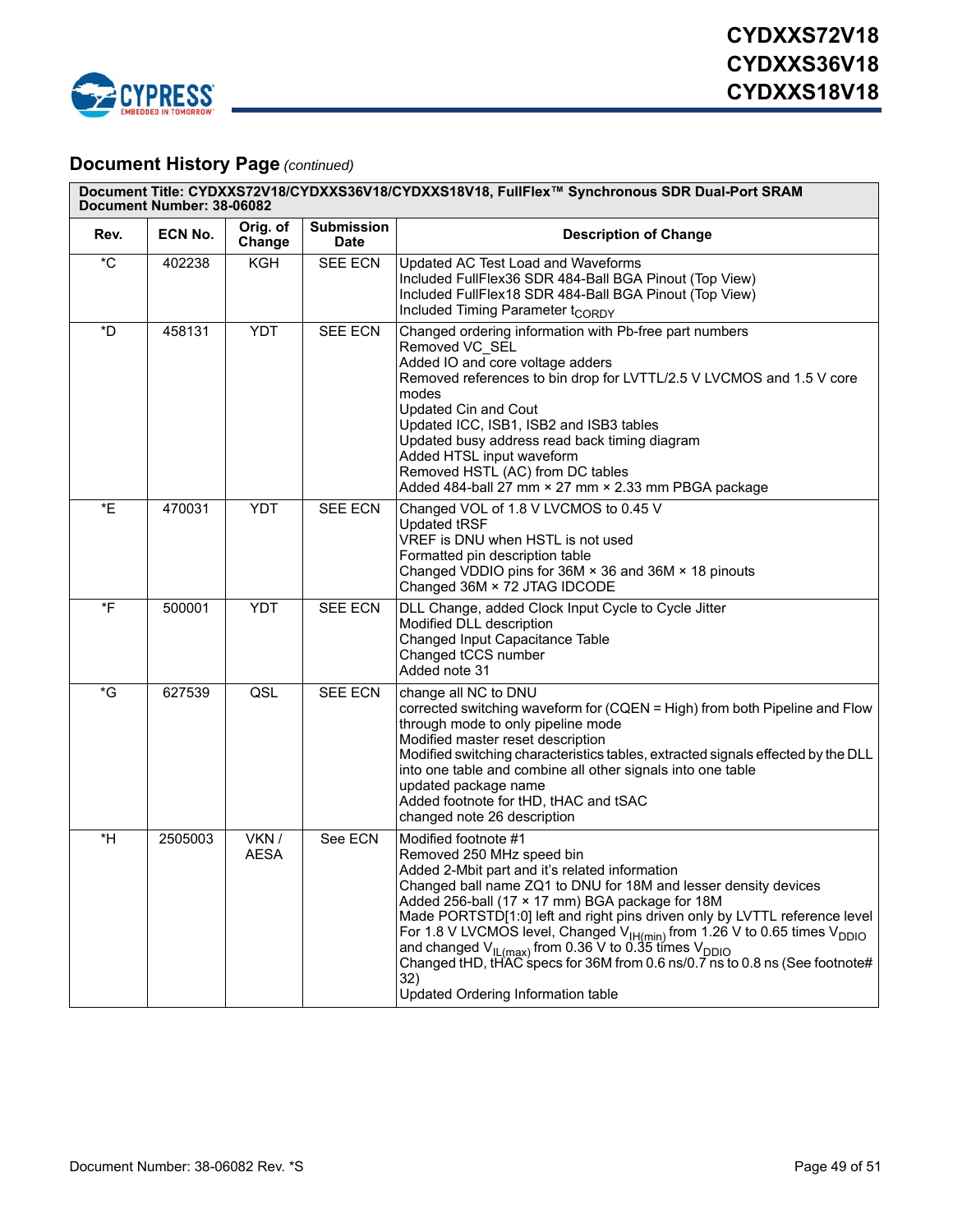

### **Document History Page** *(continued)*

|                         | Document Title: CYDXXS72V18/CYDXXS36V18/CYDXXS18V18, FullFlex™ Synchronous SDR Dual-Port SRAM<br>Document Number: 38-06082 |                    |                                  |                                                                                                                                                                                                                                                                                                                                                                                                                        |
|-------------------------|----------------------------------------------------------------------------------------------------------------------------|--------------------|----------------------------------|------------------------------------------------------------------------------------------------------------------------------------------------------------------------------------------------------------------------------------------------------------------------------------------------------------------------------------------------------------------------------------------------------------------------|
| Rev.                    | ECN No.                                                                                                                    | Orig. of<br>Change | <b>Submission</b><br><b>Date</b> | <b>Description of Change</b>                                                                                                                                                                                                                                                                                                                                                                                           |
| $\star$                 | 2898491                                                                                                                    | <b>RAME</b>        | 07/01/2010                       | Modified "Counter Load Operation" section on page 12 and in Table7 on page<br>13.                                                                                                                                                                                                                                                                                                                                      |
|                         |                                                                                                                            |                    |                                  | Corrected typo in Table 14. by making $\overline{\text{LowSPD}} = 0$ for $t_{CD1}$ spec in the<br>description.<br>Modified figure 16. on page 30.<br>Removed inactive parts from Ordering Information.<br>Updated Packaging Information.<br>Corrected "Counter Interrupt operation" Section in Page 14 of the data sheet<br>Updated ordering information with the parts, CYD02S36V18-200BBC and<br>CYD36S72V18-167BGI. |
| *J                      | 2995098                                                                                                                    | <b>RAME</b>        | 07/28/2010                       | <b>Updated Ordering Information:</b><br>Updated part numbers.<br><b>Added Ordering Code Definitions.</b><br>Added Acronyms and Units of Measure.<br>Minor edits.                                                                                                                                                                                                                                                       |
| $\overline{\mathsf{K}}$ | 3267210                                                                                                                    | <b>ADMU</b>        | 05/26/2011                       | Removed information for 4Mb devices.<br>Updated Electrical Characteristics on page 21 (Removed 133 MHz speed bin).<br>Updated Switching Characteristics on page 25 (Removed 133 MHz speed bin).<br><b>Updated Ordering Information:</b><br>Updated part numbers.                                                                                                                                                       |
| *L                      | 3357888                                                                                                                    | ADMU               | 08/30/2011                       | Updated Pin configuration Figure 1 through 5.<br><b>Added Thermal Resistance.</b>                                                                                                                                                                                                                                                                                                                                      |
| *M                      | 3349458                                                                                                                    | ADMU               | 10/28/2011                       | Minor edits in Figure 5 (removed overbars in balls C5 and C12).<br><b>Updated Package Diagrams.</b>                                                                                                                                                                                                                                                                                                                    |
| *N                      | 3845411                                                                                                                    | <b>ADMU</b>        | 01/29/2013                       | Updated Ordering Information (Updated part numbers).<br><b>Updated Package Diagrams:</b><br>spec 001-07825 - Changed revision from *A to *B.                                                                                                                                                                                                                                                                           |
| $^\star \text{O}$       | 3895845                                                                                                                    | ADMU               | 02/05/2013                       | Updated Ordering Information (Updated part numbers).                                                                                                                                                                                                                                                                                                                                                                   |
| *P                      | 4413766                                                                                                                    | ADMU               | 06/19/2014                       | <b>Updated Package Diagrams:</b><br>spec 51-85218 - Changed revision from *A to *B.<br>Updated to new template.                                                                                                                                                                                                                                                                                                        |
| ő                       | 4581625                                                                                                                    | ADMU               | 11/27/2014                       | <b>Updated Functional Description:</b><br>Added "For a complete list of related documentation, click here." at the end.                                                                                                                                                                                                                                                                                                |
| *R                      | 5787387                                                                                                                    | <b>NILE</b>        | 06/27/2017                       | <b>Updated Ordering Information:</b><br>Updated part numbers.<br><b>Updated Package Diagrams:</b><br>spec 51-85108 - Changed revision from *I to *J.<br>spec 51-85218 - Changed revision from *B to *C.<br>spec 001-07825 - Changed revision from *B to *C.<br>Updated to new template.<br><b>Completing Sunset Review.</b>                                                                                            |
| *S                      | 6259481                                                                                                                    | <b>NILE</b>        | 07/24/2018                       | Added a footnote about removal of support to HSTL signalling in these products<br>from WW1830.                                                                                                                                                                                                                                                                                                                         |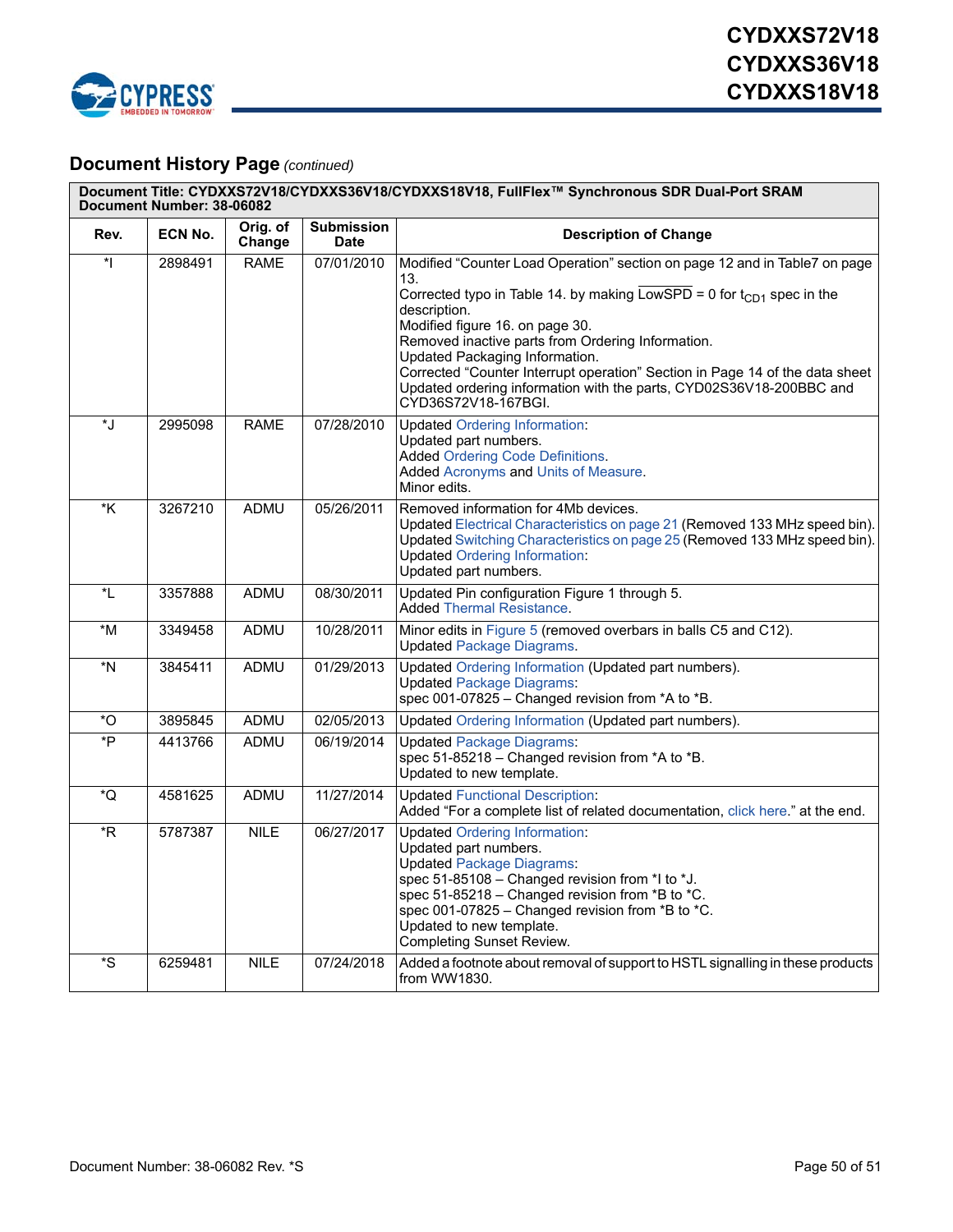

### **Sales, Solutions, and Legal Information**

#### **Worldwide Sales and Design Support**

Cypress maintains a worldwide network of offices, solution centers, manufacturer's representatives, and distributors. To find the office closest to you, visit us at [Cypress Locations](http://www.cypress.com/go/locations).

#### **[Products](http://www.cypress.com/go/products)**

| Arm <sup>®</sup> Cortex <sup>®</sup> Microcontrollers | cypress.com/arm        |
|-------------------------------------------------------|------------------------|
| Automotive                                            | cypress.com/automotive |
| Clocks & Buffers                                      | cypress.com/clocks     |
| Interface                                             | cypress.com/interface  |
| Internet of Things                                    | cypress.com/iot        |
| Memory                                                | cypress.com/memory     |
| Microcontrollers                                      | cypress.com/mcu        |
| <b>PSoC</b>                                           | cypress.com/psoc       |
| <b>Power Management ICs</b>                           | cypress.com/pmic       |
| <b>Touch Sensing</b>                                  | cypress.com/touch      |
| <b>USB Controllers</b>                                | cypress.com/usb        |
| <b>Wireless Connectivity</b>                          | cypress.com/wireless   |

**[PSoC](http://www.cypress.com/psoc)[® Solutions](http://www.cypress.com/psoc)** [PSoC 1](http://www.cypress.com/products/psoc-1) | [PSoC 3](http://www.cypress.com/products/psoc-3) | [PSoC 4](http://www.cypress.com/products/psoc-4) [| PSoC 5LP |](http://www.cypress.com/products/32-bit-arm-cortex-m3-psoc-5lp) [PSoC 6 MCU](http://cypress.com/psoc6)

**[Cypress Developer Community](http://www.cypress.com/cdc)** [Community |](https://community.cypress.com/welcome) [Projects](http://www.cypress.com/projects) | [Video](http://www.cypress.com/video-library) | [Blogs](http://www.cypress.com/blog) | [Training](http://www.cypress.com/training) | [Components](http://www.cypress.com/cdc/community-components)

**[Technical Support](http://www.cypress.com/support)** [cypress.com/support](http://www.cypress.com/support)

© Cypress Semiconductor Corporation, 2005–2018. This document is the property of Cypress Semiconductor Corporation and its subsidiaries, including Spansion LLC ("Cypress"). This document, who condition any software or firmware included or referenced in this document ("Software"), is owned by Cypress under the intellectual property laws and treaties of the United States and other countries worldwide. Cypress reserves all rights under such laws and treaties and does not, except as specifically stated in this paragraph, grant any license under its patents, copyrights, trademarks, or other intellectual property rights. If the Software is not accompanied by a license agreement and you do not otherwise have a written agreement with Cypress governing the use of the Software, then Cypress<br>hereby grants you a per (either directly or indirectly through resellers and distributors), solely for use on Cypress hardware product units, and (2) under those claims of Cypress's patents that are infringed by the Software (as provided by Cypress, unmodified) to make, use, distribute, and import the Software solely for use with Cypress hardware products. Any other use, reproduction, modification, translation, or compilation of the Software is prohibited.

TO THE EXTENT PERMITTED BY APPLICABLE LAW, CYPRESS MAKES NO WARRANTY OF ANY KIND, EXPRESS OR IMPLIED, WITH REGARD TO THIS DOCUMENT OR ANY SOFTWARE OR ACCOMPANYING HARDWARE, INCLUDING, BUT NOT LIMITED TO, THE IMPLIED WARRANTIES OF MERCHANTABILITY AND FITNESS FOR A PARTICULAR PURPOSE. No computing device can be absolutely secure. Therefore, despite security measures implemented in Cypress hardware or software products, Cypress does not assume any liability arising out of any security breach, such as unauthorized access to or use of a Cypress product. In addition, the products described in these materials may contain design defects or errors known as errata which may cause the product to deviate from published specifications. To the extent permitted by applicable law, Cypress reserves the right to make changes to this document without further notice. Cypress does not assume any<br>liability arising out of code, is provided only for reference purposes. It is the responsibility of the user of this document to properly design, program, and test the functionality and safety of any application made of this information and any resulting product. Cypress products are not designed, intended, or authorized for use as critical components in systems designed or intended for the operation of weapons, weapons<br>systems, nuclear instal management, or other uses where the failure of the device or system could cause personal injury, death, or property damage ("Unintended Uses"). A critical component is any component of a device<br>or system whose failure to p shall and hereby do release Cypress from any claim, damage, or other liability arising from or related to all Unintended Uses of Cypress products. You shall indemnify and hold Cypress harmless from<br>and against all claims,

Cypress, the Cypress logo, Spansion, the Spansion logo, and combinations thereof, WICED, PSoC, CapSense, EZ-USB, F-RAM, and Traveo are trademarks or registered trademarks of Cypress in<br>the United States and other countries